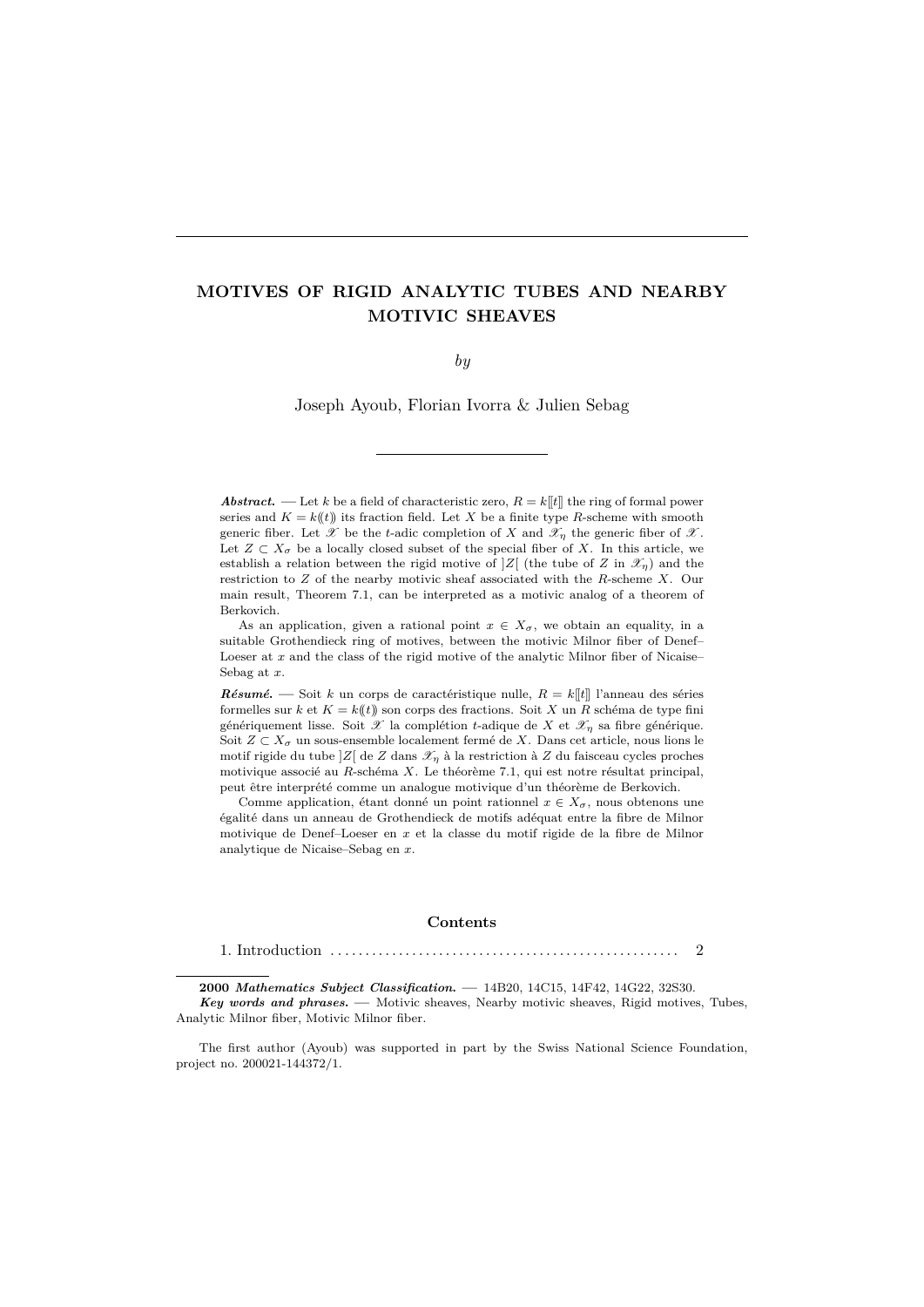| 5. Rigid motives of tubes in a semi-stable situation $\cdots \cdots \cdots \cdots$ 21    |  |
|------------------------------------------------------------------------------------------|--|
| 6. Nearby motivic sheaves in a semi-stable situation $\,\ldots\, \ldots\, \ldots\,$ . 30 |  |
|                                                                                          |  |
|                                                                                          |  |
|                                                                                          |  |

# **1. Introduction**

**1.1.** Let *k* be a field of characteristic zero,  $R = k[[t]]$  be the ring of formal power series and  $K = k(\ell)$  be its fraction field. Let  $\Lambda$  be a commutative ring (that we call the ring of coefficients). While the main body of the article is written in a greater generality, we restrict ourselves in the introduction to the categories of motives without transfers **DA**( $k, \Lambda$ ) and its rigid analytic version **RigDA**( $K, \Lambda$ ). These categories are related by triangulated functors

$$
\mathbf{RigDA}(K,\Lambda) \xrightarrow{\mathfrak{R}} \mathbf{QUDA}(k,\Lambda) \xrightarrow{1^*} \mathbf{DA}(k,\Lambda),
$$

where  $\text{QUDA}(k, \Lambda)$  is the full triangulated subcategory of  $\text{DA}(\mathbf{G}_{m,k}, \Lambda)$  whose objects are the quasi-unipotent motives; the functor  $\Re$  is an equivalence of categories (see [**6**, Scholie 1.3.26]) and 1<sup>∗</sup> is the pullback functor along the unit section. For a quick recollection on motives and rigid motives, the reader is referred to §3.

**1.2.** Let *X* be a finite type *R*-scheme and denote by  $f: X \to \text{Spec}(R)$  its structural morphism. We denote by  $X_n$  and  $X_\sigma$  the generic and special fibers of X.

By [3, Chapitre 3] (see also [6, §A.1]), one has the nearby motivic sheaf  $\Psi_f(\Lambda_{X_{\eta}})$ associated with *f*; this is an object of  $\mathbf{DA}(X_{\sigma}, \Lambda)$ . It realizes to the classical complexes of nearby cycles by  $[4,$  Théorème 4.9] (for the Betti realization and when X is the base-change of a finite type  $k[t]$ -scheme) and [5, Théorème 10.11] (for the  $\ell$ -adic realization).

Consider the *t*-adic completion  $\hat{f}: \mathscr{X} \to \mathsf{Spf}(R)$  of f and denote by  $\mathscr{X}_n$  the generic fiber of  $\mathscr X$ . The rigid analytic variety  $\mathscr X_\eta$  is an open analytic subvariety of the analytification  $X_{\eta}^{an}$  of the algebraic generic fiber  $X_{\eta}$  (e.g., see [12, (0.3.5)]). Given a locally closed subset  $Z \subset X_{\sigma}$  (endowed with its reduced structure), denote by  $|Z|$ its tube; this is an open rigid analytic subvariety of  $\mathscr{X}_n$ .

Assume that the rigid analytic variety  $\mathscr{X}_\eta$  is smooth over *K*; this is the case for instance if the scheme  $X_{\eta}$  is smooth over *K*. Let  $M_{rig}^{\vee}(|Z|)$  be the cohomological motive of  $|Z|$ ; this is an object of **RigDA**(*K, Λ*). The main theorem of this article is the following (see Theorem 7.1 for a more general statement):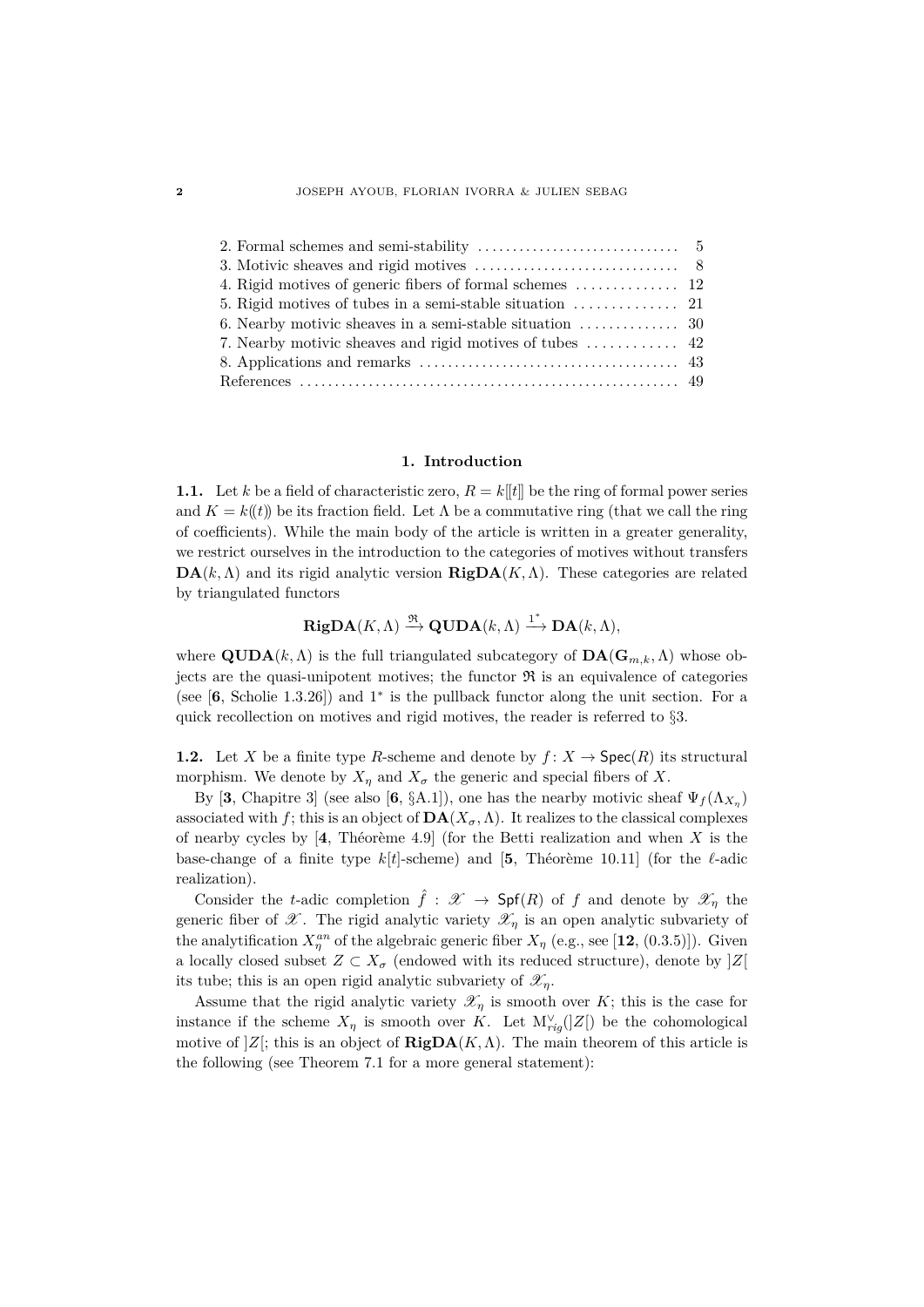*Theorem.* — *Denote by*  $z : Z \hookrightarrow X_{\sigma}$  *the inclusion. Then, there is a canonical isomorphism*

$$
1^* \circ \Re(M_{rig}^{\vee}(|Z|)) \simeq (f_{\sigma})_* z_* z^* \Psi_f(\Lambda_{X_{\eta}})
$$
\n
$$
(1)
$$

*in the category of motives*  $\mathbf{DA}(k,\Lambda)$ *.* 

Taking  $Z = X_{\sigma}$ , one gets that the cohomological motive  $M_{rig}^{\vee}(\mathscr{X}_{\eta})$  is related to the nearby motivic sheaf by a canonical isomorphism

$$
1^* \circ \Re(M_{rig}^{\vee}(\mathscr{X}_{\eta})) \simeq (f_{\sigma})_* \Psi_f(\Lambda_{X_{\eta}})
$$

in  $\mathbf{DA}(k,\Lambda)$ . In fact, we first prove this particular case of our main theorem (see Theorem 4.11 and Corollary 4.12) and then use it, with other ingredients, to derive the general case.

As a by-product of this work, we show that the rigid motives of tubes are compact (see proposition 5.9), and we extend to stable homotopy the computation of nearby motivic sheaf obtained previously by Ayoub in the context of étale motives (see theorem 6.1).

**1.3.** Our main theorem is a motivic analog of a theorem of Berkovich that we explain now. Let  $\overline{K}$  be the completion of an algebraic closure of the valued field  $K$  and let  $\overline{k}$  be its residue field. Set  $\overline{Z} = Z \times_k \overline{k}$  and  $\overline{|Z|} = Z[\hat{\times}_K \overline{K}]$ . In [10, 11], Berkovich constructed canonical isomorphisms of étale hypercohomology groups

$$
\mathrm{H}_{\mathrm{\acute{e}t}}^{i}(\overline{\mathbf{Z}}_{\cdot}^{\top},\mathbf{Q}_{\ell})\simeq \mathbb{H}_{\mathrm{\acute{e}t}}^{i}(\overline{Z},R\Psi_{\hat{f}}(\mathbf{Q}_{\ell,\mathscr{X}_{\eta}})|_{\overline{Z}})\simeq \mathbb{H}_{\mathrm{\acute{e}t}}^{i}(\overline{Z},R\Psi_{f}(\mathbf{Q}_{\ell,X_{\eta}})|_{\overline{Z}}). \tag{2}
$$

(Here the tube  $|Z|$  has to be considered as a Berkovich space in order to take its nonarchimedean étale cohomology [9].) The first isomorphism is shown in [11, Corollary 3.5]; the second one follows from [**10**, Corollary 5.3].

We expect that the isomorphism  $(1)$  realizes to the composition of the isomorphisms in (2). However, we do not make any attempt to check this in this article. It is worth noting that Berkovich's theorem holds over general non-archimedean fields whereas, for the very statement of our theorem, we need to assume that *K* has equal characteristic zero. Indeed, this is required for [**6**, Scholie 1.3.26] which ensures the existence of the equivalence R.

**1.4.** Let  $x \in X_{\sigma}$  be a rational point. In [16, Définition 4.2.1], Denef and Loeser have introduced the *motivic Milnor fiber*  $\psi_{f,x} \in \mathcal{M}_k$  as the limit of the motivic zeta function associated with  $f$ ; in [34], Nicaise and Sebag have defined the analytic Milnor fiber at *x* to be  $\mathscr{F}_x = |x|$ . The present work and [25] show that (stable) motivic homotopy is a natural framework to relate and study these different notions of Milnor fiber. A particular case of our main theorem (see Theorem 8.8) gives an isomorphism of motives

$$
1^* \circ \Re(M_{rig}^{\vee}(\mathscr{F}_x)) \simeq x^* \Psi_f(\Lambda_{X_\eta}).
$$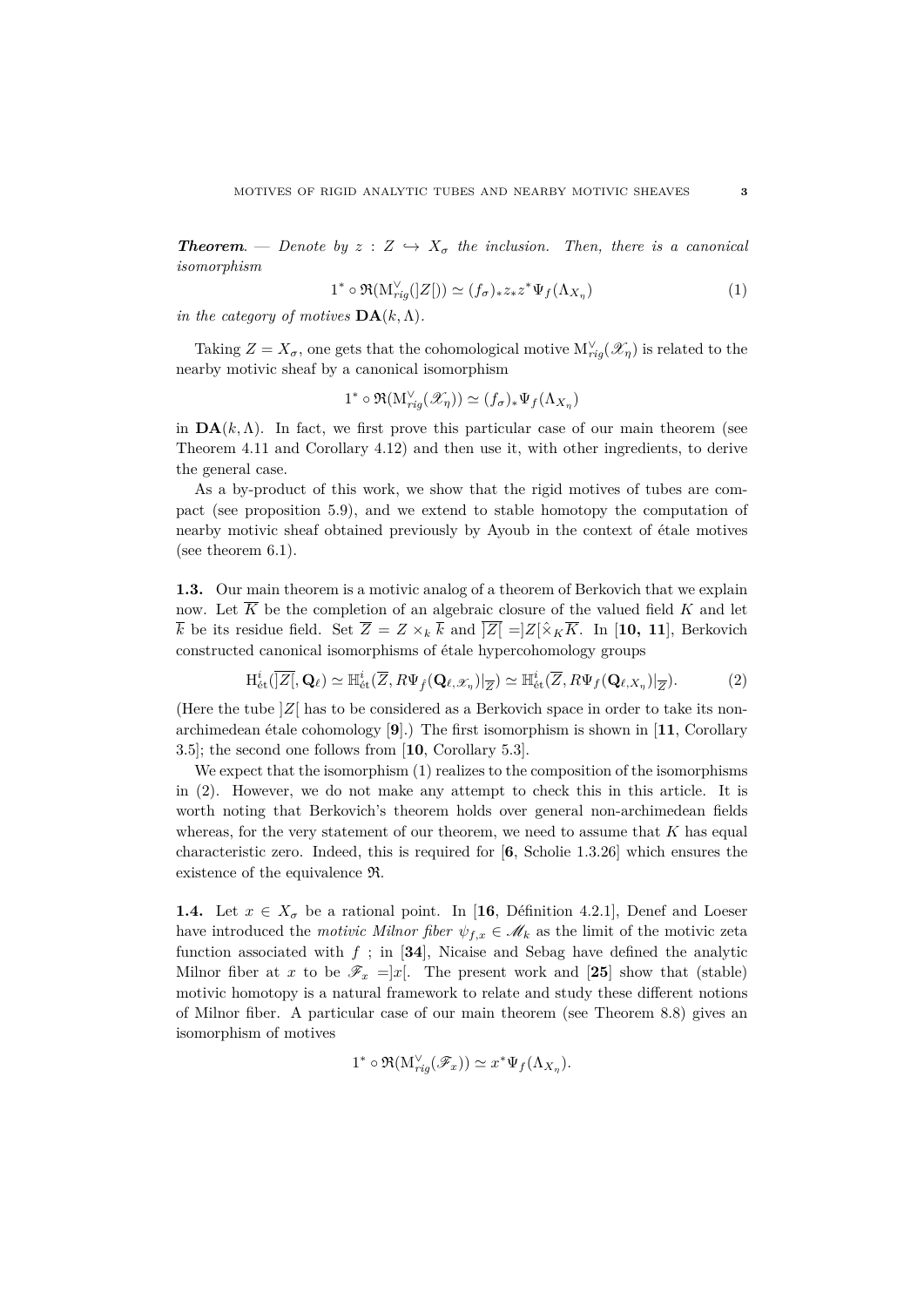Theorem 6.1 shows that [**25**, Theorem 1.2] remains valid in a more general setting, and we deduce the following formula in the Grothendieck group of constructible motives

$$
[1^* \circ \Re(\mathcal{M}_{rig}^{\vee}(\mathscr{F}_x))] = \chi_{k,c}(\psi_{f,x}). \tag{3}
$$

Here, we denote by  $\chi_{k,c} : \mathscr{M}_k \to K_0(\mathbf{DA}_{ct}(k,\Lambda))$  the motivic Euler characteristic [25, Lemma 2.1].

The formula (3) expresses the fact that the motivic Milnor fiber of Denef–Loeser, at least as a class in the Grothendieck ring of constructible motives, is determined by the rigid motive of the analytic Milnor fiber. A formula of a similar nature, comparing the motivic Milnor fiber of Denef–Loeser to the analytic Milnor fiber, appears in [**24**, Corollary 8.4.2]. (See Remarks 8.14 and 8.15 for an attempt to relate the two formulas.)

#### *Notations, conventions*

**1.5.** Although this is not really necessary, all schemes, formal schemes and rigid varieties will be assumed to be *separated*. Schemes and formal schemes will be also assumed to be *quasi-compact*.

When there is no risk of confusion, a scheme  $S$  will be identified with its maximal reduced subscheme that we denote by *S*red. Also, a locally closed subset of a scheme will be automatically endowed with its reduced subscheme structure. The same applies for rigid analytic varieties.

We fix a ground field *k* of characteristic zero and an indeterminate *t*. We set  $\mathbf{A}_k^1$  = Spec(*k*[*t*]) and  $\mathbf{G}_{m,k}$  = Spec(*k*[*t*, *t*<sup>-1</sup>]). We also set  $R = k[[t]]$  and  $K = k[(t)]$ . Up to isomorphism,  $K$  is the unique non-archimedean field with discrete valuation ring and having *k* as residue field.

Unless otherwise stated, formal *R*-schemes will always be *t*-*adic*. We denote by  $R\{T_1,\ldots,T_n\}$  the *t*-adic ring of *strictly convergent power series*. If X is a separated formal *R*-scheme topologically of finite type, we denote by  $\mathscr{X}_{\sigma}$  its *special fiber*, that is a finite type *k*-scheme, and by  $\mathscr{X}_\eta$  its *generic fiber* (in the sense of Raynaud), that is a quasi-compact rigid analytic variety over *K*. If  $\mathscr{X} = \mathsf{Spf}(A)$  is affine, then  $\mathscr{X}_n = \text{Spm}(A[1/t])$  and  $\mathscr{X}_\sigma = \text{Spec}(A/(t)).$ 

As in [6], we denote by  $-\hat{\otimes}-$  the completed tensor product, and by  $-\hat{\times}-$  the fiber product in the category of rigid analytic varieties or the category of formal schemes. Following the notation of  $[6, \S1.1.2]$ , we denote by  $\mathbf{B}^1_K = \mathsf{Spm}(K\{T\})$  the *unit ball* and, for *X* a rigid analytic *K*-variety, we set  $\mathbf{B}_X^1 = \mathbf{B}_K^1 \hat{\times}_K X$ . More generally, given a rigid analytic *K*-variety *X*,  $f \in \mathcal{O}(X)$ <sup> $\times$ </sup> and  $p \in \mathbb{N} \setminus \{0\}$ , we denote by  $\mathbf{B}_X^1(o, |f|^{1/p})$ the relative ball over *X* with radius  $|f(x)|^{1/p}$  at  $x \in X$ . If  $X = \mathsf{Spm}(A)$  is affinoid and *f* ∈ *A*° (i.e.,  $|f|_{\infty} \le 1$ ), then  $\mathbf{B}_X^1(o, |f|^{1/p}) = \mathsf{Spm}(A\{T, U\}/(fU - T^p)).$  Moreover, for  $f, g \in \mathcal{O}(X)^\times$  and  $p, q \in \mathbb{N} \setminus \{0\}$  such that  $|g(x)|^{1/q} \leq |f(x)|^{1/p}$  for every  $x \in X$ , we denote by  $\mathbf{C}r_X(o, |g|^{1/q}, |f|^{1/p})$  the *relative annulus* (aka., *relative corona*) with small radius  $|g(x)|^{1/q}$  and big radius  $f(x)^{1/p}$  at  $x \in X$ . If  $X = \text{Spm}(A)$  is affinoid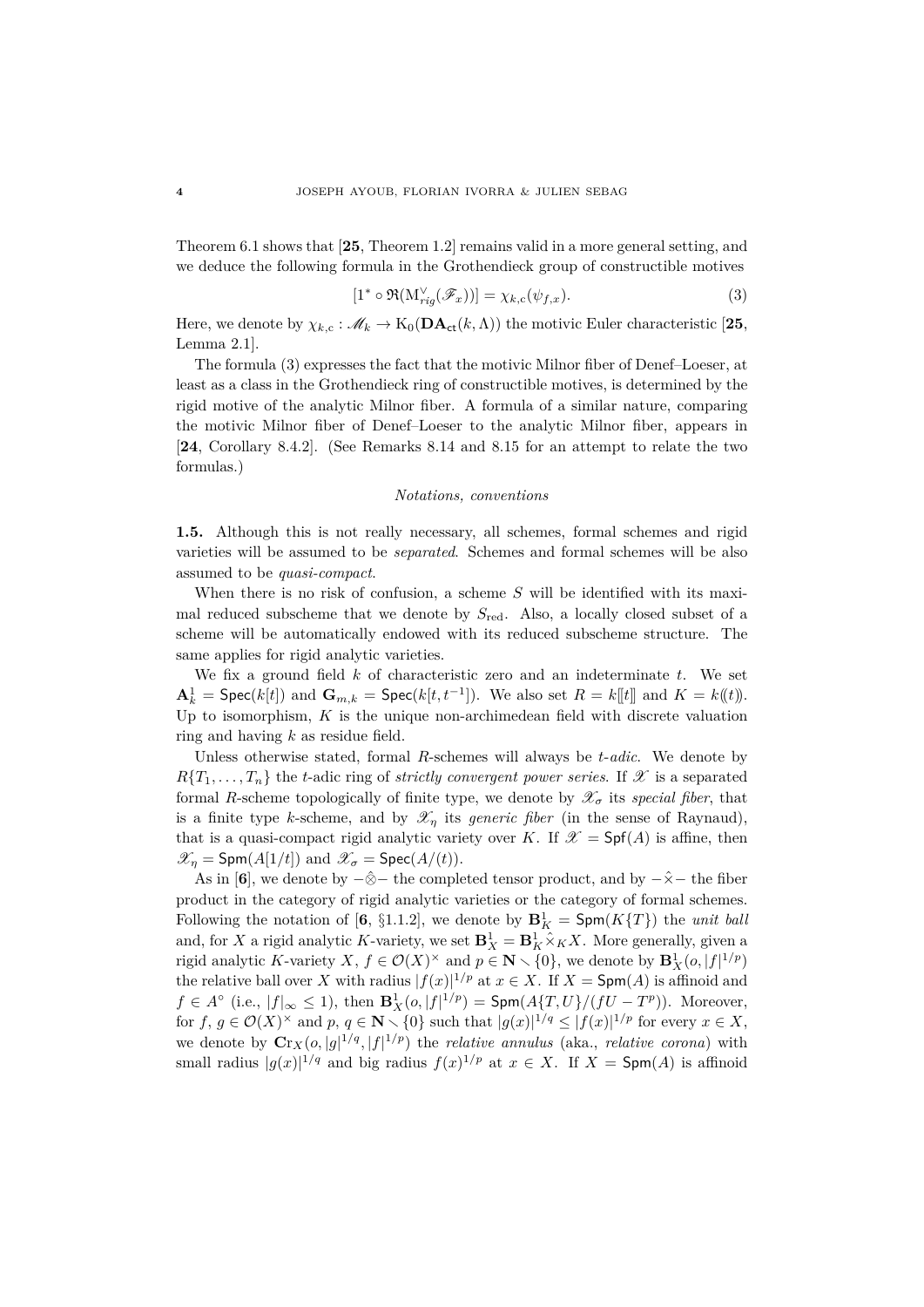and  $f, g \in A^{\circ}$ , then  $\mathbf{Cr}_X(o, |g|^{1/q}, |f|^{1/p}) = \mathsf{Spm}(A_K\{T, U, W\}/(fU - T^p, T^qW - g)).$ Finally, if  $f = g$  and  $p = q$ , we denote the corresponding annulus by  $\partial \mathbf{B}_{X}^{1}(o, |f|^{1/p})$ ; this is the *boundary* of the relative ball  $\mathbf{B}_X^1(o, |f|^{1/p})$ .

If X is a formal R-scheme, and  $Z \subset \mathcal{X}_{\sigma}$  a locally closed subset (endowed with its reduced structure), we recall that its tube ]*Z*[ is defined, set-theoretically, as the inverse image of *Z* by the specialization map sp :  $\mathscr{X}_{\eta} \to \mathscr{X}_{\sigma}$ . If  $\mathscr{X} = \mathsf{Spf}(A)$  is affine and  $Z = (\bigcap_{i=1}^{r} V(f_i)) \cap (\bigcap_{j=1}^{s} D(g_j))$  in  $\text{Spec}(A/(t))$  where  $f_i, g_j \in A$ , this is the set of  $x \in \mathscr{X}_\eta$  such that  $|f_i(x)| < 1$ , for all  $1 \leq i \leq r$ , and  $|g_j(x)| = 1$ , for at least one  $1 \leq j \leq s$  (see, e.g., [27, §2.2]).

**1.6.** Let *X* be a finite type *R*-scheme and  $f: X \to \text{Spec}(R)$  be its structural morphism. We form the usual commutative diagram with cartesian squares

$$
X_{\eta} \xrightarrow{j} X \xleftarrow{i} X_{\sigma}
$$
  
\n
$$
\begin{array}{ccc}\n & f_{\eta} & \Box & \downarrow f & \Box & \downarrow f_{\sigma} \\
\downarrow f_{\eta} & \Box & \downarrow f & \Box & \downarrow f_{\sigma} \\
\eta = \text{Spec}(K) \xrightarrow{j} \text{Spec}(R) \xleftarrow{i} \text{Spec}(k) =: \sigma,\n\end{array}
$$

where *i* is the inclusion of the special point of  $Spec(R)$  and *j* is the inclusion of its generic point.

**1.7.** We fix a ring of coefficients Λ. (The main examples we are interested in are **Z** and **Q**.) More generally, we fix a category of coefficients M in the sense of [**6**, Définition 1.2.31]. The reader may assume, without a real loss of generality, that  $\mathfrak{M}$  is the category  $\bf{Compl}(\Lambda)$  of complexes of  $\Lambda$ -modules or the category  $\bf{Spect}_{S^1}^{\Sigma}(\Delta^{\rm op}\mathcal Set_\bullet)$ of symmetric *S* 1 -spectra.

**Acknowledgements. —** The authors are grateful to the referee for his precise reading and his valuable comments which helped to improve the presentation of the article.

#### **2. Formal schemes and semi-stability**

In this section we recall some basic facts concerning formal schemes, completions and rigid analytic varieties. We also make precise the definition of semi-stability used in this article. (For details on formal schemes, rigid analytic varieties, see, for example, [**20**, §10], [**1, 35, 13**] or [**6**, §1.1].)

**2.1. Formal completion.** — Let *X* be a finite type *R*-scheme and  $f: X \to \text{Spec}(R)$ its structural morphism. By the *completion of f* we mean the morphism of formal schemes  $\hat{f}$ :  $\mathscr{X} \to \mathsf{Spf}(R)$  obtained from f by taking the *t*-adic completion. By construction, the formal *R*-scheme  $\mathscr X$  is topologically of finite type.

Locally, one has the following description: if  $X$  is given as the spectrum of a finitely generated *R*-algebra  $A = R[T_1, \ldots, T_n]/I$ , then  $\mathscr{X} = \text{Spf}(R\{T_1, \ldots, T_n\}/I)$ .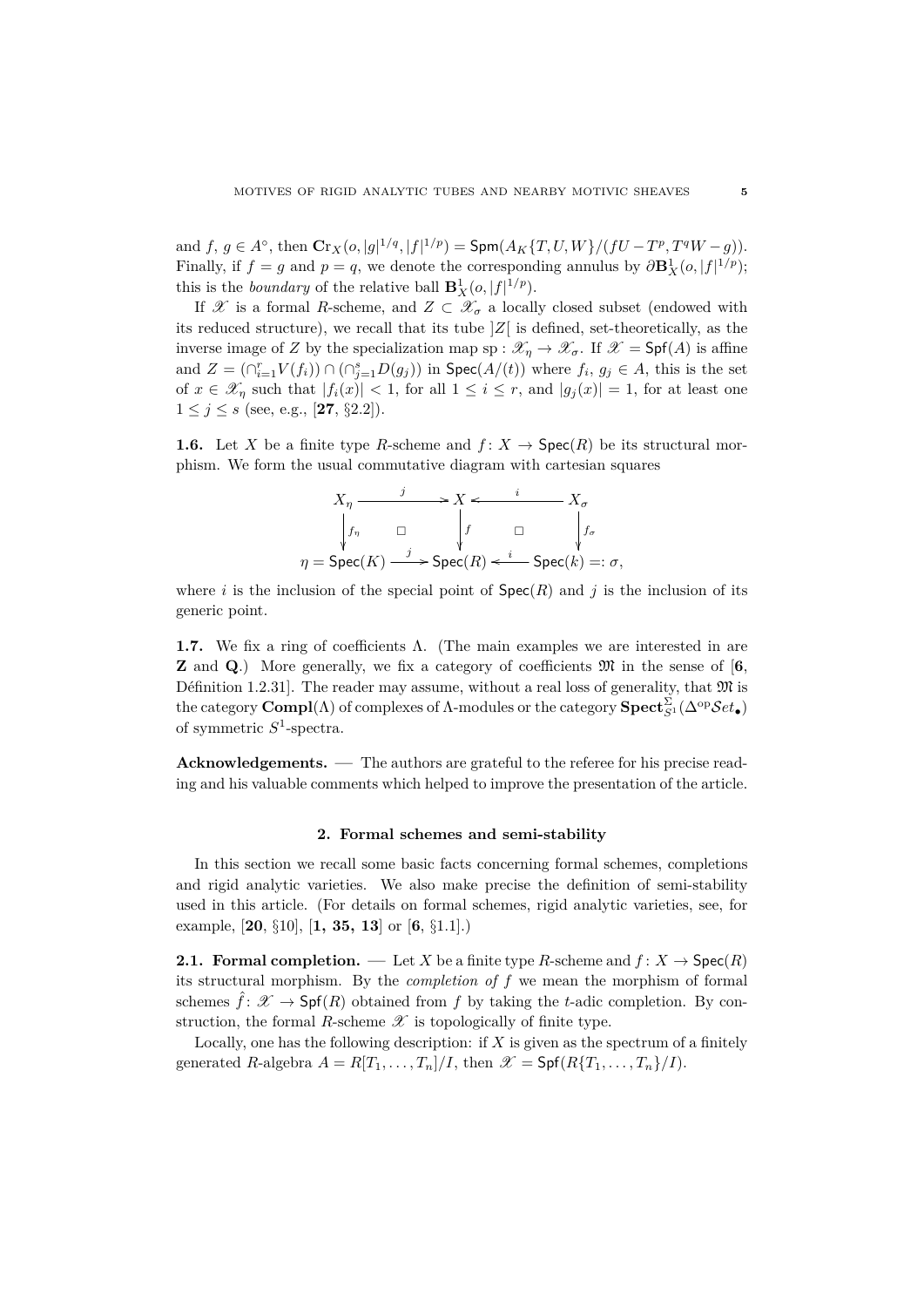*Lemma 2.1.* — Let *X* be a finite type *R*-scheme and  $f: X \rightarrow \text{Spec}(R)$  its structural *morphism. We have the following properties:*

- 1. if f is flat, so is the morphism of formal schemes  $\hat{f}$ ;
- 2. if *X* is regular, so is the formal scheme  $\mathscr{X}$ ;
- *3. if*  $X_n$  *is smooth, so is the generic fiber*  $\mathscr{X}_n$ *.*

*Proof*. — Everything in the statement is standard and well-known. For the sake of completeness we give some indications and references.

To prove the first two statements, note that, for every  $x \in X_{\sigma}$ , the canonical morphism of local rings  $\mathcal{O}_{X,x} \to \mathcal{O}_{\mathcal{X},x}$  induces, by  $\mathfrak{m}_x$ -completion, an isomorphism of complete local rings

$$
\widehat{\mathcal{O}_{X,x}}\to \widehat{\mathcal{O}_{\mathscr{X},x}}.
$$

This is said, the first statement follows directly from [**31**, Theorem 22.4]. Similarly, the second statement follows directly from [**28**, Proposition **4**.2.26].

The last statement is clear since  $\mathscr{X}_n$  is isomorphic to an open analytic subvariety of  $(X_{\eta})^{an}$ .  $\Box$ 

An important construction in formal geometry is that of *admissible blow-ups* (see for example  $\begin{bmatrix} 14, \S2 \end{bmatrix}$  or  $\begin{bmatrix} 1, \S3.1 \end{bmatrix}$ . In the following statement, we compare properties of blow-ups in algebraic and formal settings with respect to completion.

*Lemma 2.2.* — Let *X* be a finite type R-scheme and  $f: X \rightarrow \text{Spec}(R)$  its structural *morphism.* Let  $h: X' \to X$  be a blow-up with center a closed subscheme Z such that  $Z_{\text{red}} \subset (X_{\sigma})_{\text{red}}$ . Denote  $\hat{f} \circ \hat{h} : \mathscr{X}' \to \text{Spf}(R)$  the completion of  $f \circ h$  and  $\hat{h} : \mathscr{X}' \to \mathscr{X}$ *the induced morphism of formal R-schemes. We have the following properties:*

- *1.* if *f* is flat, so is the morphism  $f \circ h : X' \to \text{Spec}(R)$ ;
- 2. the morphism  $\hat{h}$  is canonically isomorphic to the admissible blow-up of  $\mathscr X$  with *center Z;*
- *3. the morphism*  $\hat{h}_{\eta}: \mathscr{X}'_{\eta} \to \mathscr{X}_{\eta}$  *is an isomorphism*;
- 4. if  $T \subset X_{\sigma}$  is a locally closed subset and  $T' = h^{-1}(T)$ , then  $\hat{h}_{\eta}$  induces an *isomorphism*  $|T'| \simeq |T|$  *on the tubes of T and T'*.

*Proof*. — Everything in the statement is standard and well-known. For the sake of completeness we give some indications and references.

The first statement follows from [**28**, Proposition **4**.3.9]. The second statement is a direct consequence of the definition of blow-ups for formal schemes. The third statement follows from [**14**, Lemma 2.2]. For the last statement, see, e.g., [**27**, Corollary 2.2.7].  $\Box$ 

**2.2. Semi-stable reduction. —** Remember that our base field *k* has characteristic zero. We will use the following terminology.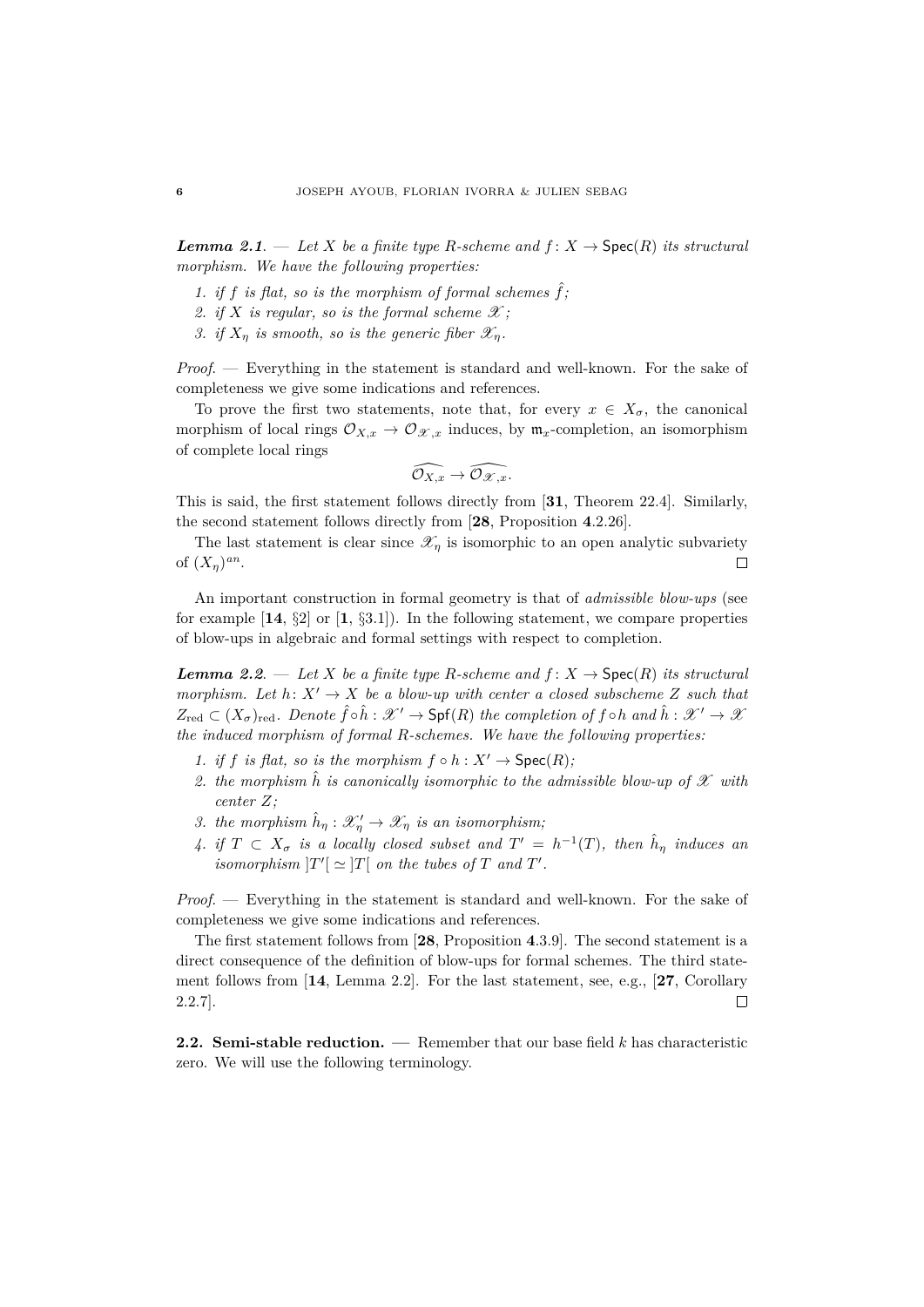*Definition 2.3.* — A topologically finite type formal *R*-scheme  $\mathscr{X}$  (resp. a finite type *R*-scheme *X*) is called *semi-stable* if it is flat over *R* and satisfies the following condition. For every  $x \in \mathscr{X}_{\sigma}$  (resp.  $x \in X_{\sigma}$ ), there exists a regular open formal subscheme  $\mathscr{U} \subset \mathscr{X}$  (resp. a regular open subscheme  $U \subset X$ ) containing x and elements  $u, t_1, \ldots, t_n \in \mathcal{O}(\mathcal{U})$  (resp.  $\in \mathcal{O}(U)$ ) verifying the following properties:

- 1. *u* is invertible and there are integers  $a_1, \ldots, a_n \in \mathbb{N} \setminus \{0\}$  such that  $t =$  $ut_1^{a_1} \cdots t_n^{a_n};$
- 2. for every non empty subset  $I \subset \{1, \ldots, n\}$ , the subscheme  $D_I \subset \mathscr{U}_{\sigma}$  (resp.  $D_I \subset U_\sigma$  defined by the equations  $t_i = 0$ , for  $i \in I$ , is smooth over *k*, has codimension  $\#(I) - 1$  in  $\mathscr{U}_{\sigma}$  (resp.  $U_{\sigma}$ ) and contains *x*.

We say that a semi-stable formal *R*-scheme (resp. *R*-scheme) is *strictly semi-stable*, if its special fiber is a reduced *k*-scheme (i.e., the integers  $a_i$  are always equal to 1).

*Remark 2.4.* — We warn the reader that our notion of semi-stability differs from the classical one. Classically, a semi-stable (formal)  $R$ -scheme is étale locally strictly semi-stable in the sense of Definition 2.3. Note also that our definition coincides with the definition of global semi-stable reduction of  $[6,$  Définition 1.1.57] and  $[3,$  Définition 3.3.33].

*Proposition 2.5.* — Let *X* be a finite type *R*-scheme and  $f: X \to \text{Spec}(R)$  its struc*tural morphism.*

- 1. *X* is semi-stable if and only if its *t*-adic completion  $\mathscr X$  is semi-stable.
- 2. If *X* is regular and  $(X_{\sigma})_{\text{red}}$  is a simple normal crossing divisor in X, then X is *semi-stable.*
- *3. Conversely, if X is semi-stable, there exists a neighborhood of X<sup>σ</sup> in X which is regular and in which*  $(X_{\sigma})_{\text{red}}$  *is a simple normal crossing divisor.*

*Proof*. — Everything in the statement is standard and well-known. We only explain the second assertion.

Let  $x \in X_{\sigma}$  and let  $U \subset X$  be an affine neighborhood of x such that each component of the divisor  $(U_{\sigma})_{\text{red}} = (X_{\sigma})_{\text{red}} \cap U$  is principal, i.e., defined by a single equation. Shrinking *U*, we may assume furthermore that all the components of  $U_{\sigma}$  contain *x*.

Let  $D_1, \ldots, D_n$  be the irreducible components of  $(U_{\sigma})_{\text{red}}$  and, for  $1 \leqslant i \leqslant n$ , let  $t_i \in \mathcal{O}(U)$  be a generator of the ideal defining  $D_i$ . If  $a_i$  is the multiplicity of  $D_i$  in  $U_{\sigma}$ , then  $t_1^{a_1} \cdots t_n^{a_n}$  is a generator of the ideal defining  $U_{\sigma}$ . This ideal is also generated by *t* (and more precisely by the image of *t* by the morphism  $R \to \mathcal{O}(U)$ ). Therefore, there should be an invertible element  $u \in \mathcal{O}(U)^\times$  such that  $t = ut_1^{a_1} \cdots t_n^{a_n}$ .  $\Box$ 

*Remark 2.6*. — We will use Proposition 2.5 in the following way. Let *X* be a finite type *R*-scheme and  $f: X \to \text{Spec}(R)$  its structural morphism. Assume that f is flat and that the rigid variety  $\mathscr{X}_n$  is smooth. Then  $X_\sigma$  admits an open neighborhood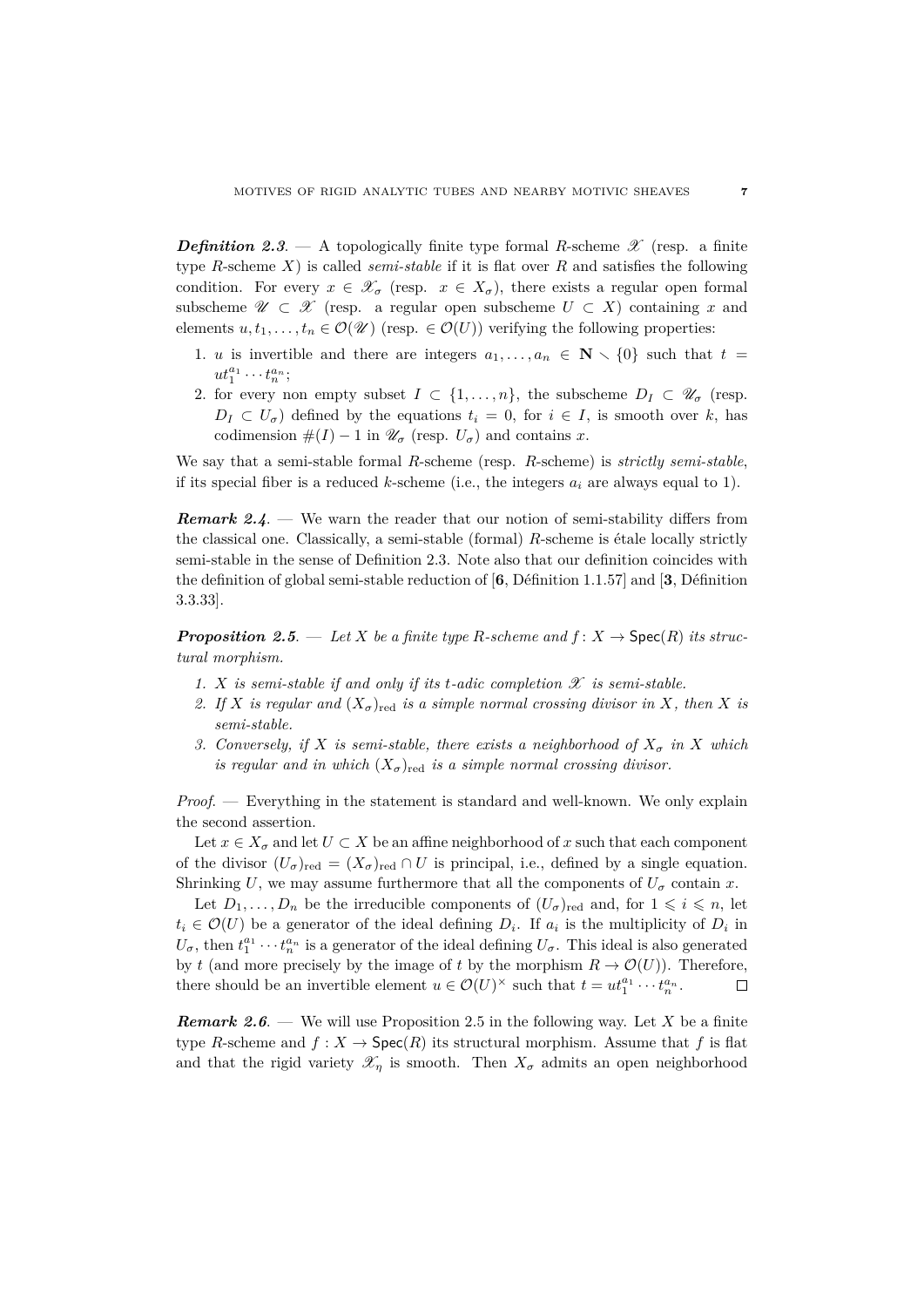$U \subset X$  such that  $U_n$  is smooth. Furthermore, by resolution of singularities, one can find a morphism  $h: X' \to U$  satisfying the following properties:

 $− h$  is a blow-up of *U* with center a closed subscheme *Z* such that  $Z_{red} \subset (X_{\sigma})_{red}$ ;  $- X'$  is regular and  $(X'_{\sigma})_{\text{red}}$  is a simple normal crossing divisor.

It follows that  $\mathscr{X}'_{\eta} \simeq \mathscr{X}_{\eta}$  and  $\mathscr{X}'$  is a formal *R*-scheme with semi-stable reduction. Moreover, the morphism  $\hat{h}: \mathscr{X}' \to \mathscr{X}$  is an admissible blow-up.

*Example 2.7*. — We recall here the definition of standard semi-stable (formal) *R*schemes. For later use, we give actually a more general construction.

Let *X* (resp.  $\mathscr{X}, \mathscr{X}$ ) be an *R*-scheme (resp. a formal *R*-scheme, a rigid analytic variety over *K*). Let  $\underline{a} = (a_1, \ldots, a_n) \in (\mathbb{N}^\times)^n$ , let  $v \in \mathcal{O}(X)$  (resp.  $v \in \mathcal{O}(\mathcal{X})$ ),  $v \in \mathcal{O}(\mathcal{X})$ ). The *standard space of length n* associated with the triple  $(X, v, a)$  (resp.  $(\mathscr{X}, v, a), (\mathscr{X}, v, a)$  is the *R*-scheme (resp. formal *R*-scheme, rigid analytic variety over  $K$ ) given by:

$$
\operatorname{St}_{X,\underline{a}}^v = \operatorname{Spec} \mathcal{O}_X[T_1,\ldots,T_n]/(T_1^{a_1}\cdots T_n^{a_n} - v)
$$
  
(resp. 
$$
\operatorname{St}_{\mathcal{X},\underline{a}}^v = \operatorname{Spf} \mathcal{O}_{\mathcal{X}}\{T_1,\ldots,T_n\}/(T_1^{a_1}\cdots T_n^{a_n} - v),
$$

$$
\operatorname{St}_{\mathcal{X},\underline{a}}^v = \operatorname{Spm} \mathcal{O}_{\mathcal{X}}\{T_1,\ldots,T_n\}/(T_1^{a_1}\cdots T_n^{a_n} - v)).
$$

If the *R*-scheme *X* is of finite type with *t*-adic completion  $\mathscr{X}$ , then  $St_{\mathscr{X},\underline{a}}^v$  is the *t*-adic completion of  $St_{X,\underline{a}}^v$ . If the formal *R*-scheme  $\mathscr X$  is of topologically of finite type, then  $\mathop{\mathrm{St}}\nolimits^v_{\mathscr{X}_n,\underline{a}}$  is the generic fiber of  $\mathop{\mathrm{St}}\nolimits^v_{\mathscr{X},\underline{a}}$ .

If  $X$  (resp.  $\mathscr{X}$ ) is a smooth *R*-scheme of finite type (resp. a smooth formal *R*scheme topologically of finite), and if  $v \in t\mathcal{O}_X(X)^\times$  (resp.  $v \in t\mathcal{O}(\mathcal{X})^\times$ ), then the associated standard space  $St_{X,\underline{a}}^v$  (resp.  $St_{\mathscr{X},\underline{a}}^v$ ) is semi-stable. General semi-stable *R*-schemes (resp. formal *R*-schemes) are locally, for the Zariski topology, related to standard ones by [**3**, Proposition 3.3.39] (resp. [**6**, Proposition 1.1.62]).

Without necessarily assuming *X* (resp.  $\mathscr X$ ) smooth over *R*, the subscheme  $D_i \subset$  $(\text{St}_{X,\underline{a}}^v)_{\sigma}$  (resp.  $D_i \subset (\text{St}_{\mathscr{X},\underline{a}}^v)_{\sigma}$ ) defined by the equation  $T_i = 0$  is called a *branch* of the standard scheme  $\mathrm{St}_{X,\underline{a}}^v$  (resp. formal scheme  $\mathrm{St}_{X,\underline{a}}^v$ ).

## **3. Motivic sheaves and rigid motives**

In this section, we recall some elements of the theory of motives and rigid motives that are used in this article.

**3.1. Recollections on motivic sheaves.** — For a scheme *S*, we denote by  $\text{SH}_{\mathfrak{M}}(S)$ the category of motivic sheaves over *S* (for the Nisnevich topology and with coefficients in  $\mathfrak{M}$ ). This category appears in [3, Définition 4.5.21] under the name  $\mathbf{SH}_{\mathfrak{M}}^T(S)$ , where *T* stands for a projective replacement of the presheaf

$$
\frac{\mathbf{G}_{m,S}\otimes \mathbb{1}}{1_S\otimes \mathbb{1}}.
$$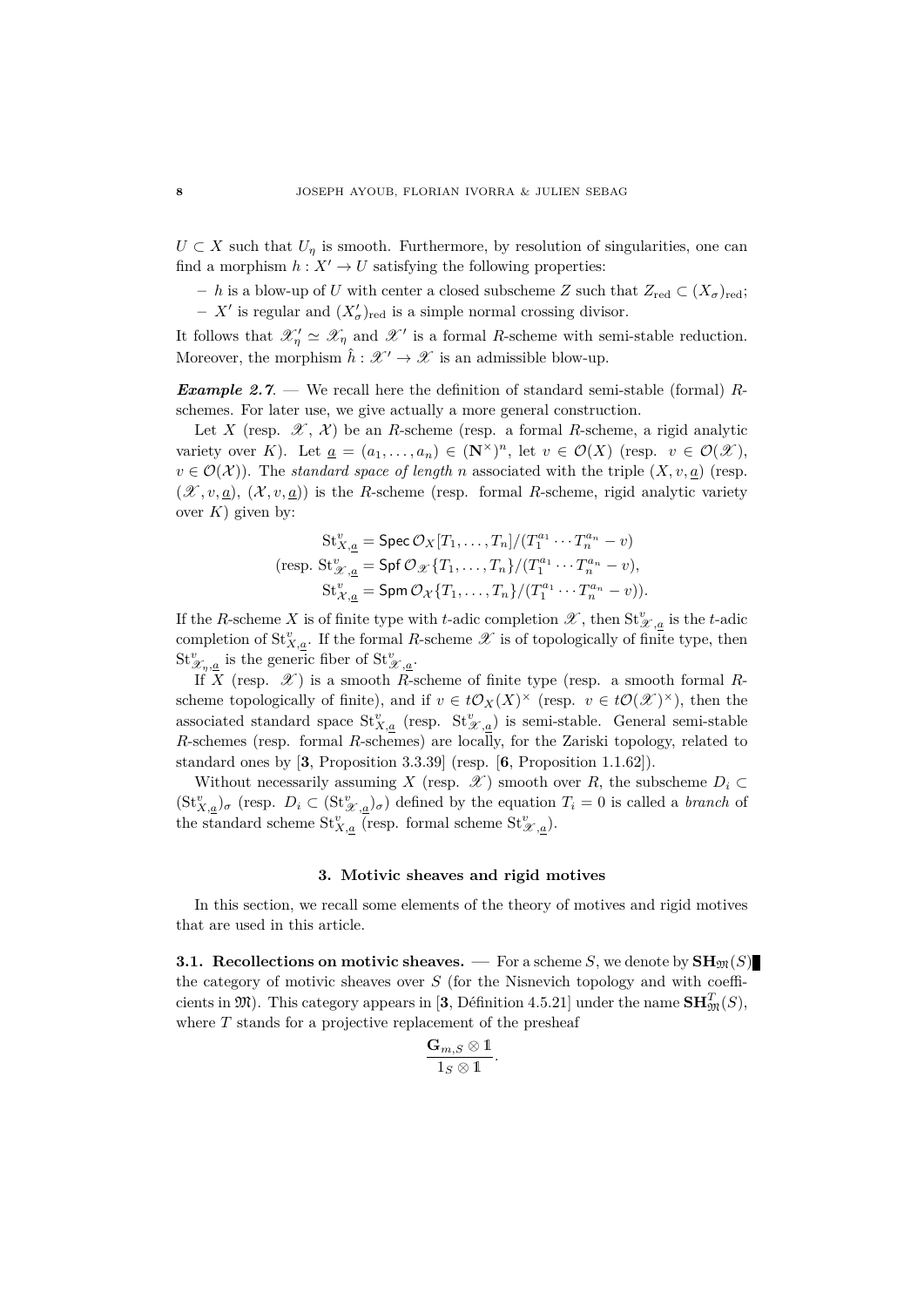(The choice of *T* will not play any role in this article.) Also, for the construction of  $\mathbf{SH}_{\mathfrak{M}}(S)$ , one has to choose the Nisnevich topology (instead of the étale topology) at the beginning of [**3**, §4.5].

# *Example 3.1*. —

- 1. When  $\mathfrak{M} = \textbf{Spect}_{S}^{\Sigma}(\Delta^{\text{op}}\mathcal{S}et_{\bullet}),$  it is customary to denote by  $\textbf{SH}(S)$  this category. This is the stable homotopy category of *S*-schemes of Morel–Voevodsky (see [**26, 32, 38**]).
- 2. When  $\mathfrak{M} = \text{Compl}(\Lambda)$ , it is customary to denote by  $\text{DA}(S,\Lambda)$  this category. This is the Λ-linear counterpart of the stable homotopy category of *S*-schemes of Morel–Voevodsky.

*Remark 3.2.* — The theory developed in [2, 3] provides the categories  $SH_{\mathfrak{M}}(-)$ with the Grothendieck six operations and the formalism of vanishing cycles.

Actually, in *loc. cit.*, operations are only considered for quasi-projective morphisms as, by definition, a stable homotopic 2-functor is only assumed to be defined over quasi-projective schemes over a base *S*; however,  $\mathbf{SH}_{\mathfrak{M}}(-)$  makes sense for any scheme and the operations  $f^*$ ,  $f_*$  make sense for any morphism of schemes. The same holds true for the functors  $\Psi_f$ : their construction makes sense for any morphism of schemes  $f: X \to \mathbf{A}^1_k$ .

*Definition 3.3.* — Let  $p: X \rightarrow S$  be a morphism of finite type *k*-schemes. We define the *cohomological motive* of the *S*-scheme *X* by (1)

$$
\mathcal{M}_S^\vee(X) = p_* p^* 1\!\!1_S = p_* 1\!\!1_X.
$$

(Here and later,  $\mathbb{1}_S$  denotes the unit object of the monoidal category  $\mathbf{SH}_{\mathfrak{M}}(S)$ .) When *p* is smooth, we may also consider the *homological motive*  $M_S(X) = p_\sharp 1\!\!\!1_X$ , also given by the Tate spectrum  $\text{Sus}_T^0(X \otimes 1)$ . It is related to the *cohomological motive* by a  $\text{canonical isomorphism } M_S^{\vee}(X) \simeq \underline{\text{Hom}}(\mathcal{M}_S(X), \mathbb{1}_S).$ 

When the base scheme *S* is understood, we write simply  $M^{\vee}(X)$  and  $M(X)$  instead of  $M_S^{\vee}(X)$  and  $M_S(X)$ .

It follows from [**2**, Scholie 2.2.34] that the motives introduced in Definition 3.3 are constructible motives, i.e., objects of  $SH_{\mathfrak{M},ct}(S)$ . The latter is defined as the smallest triangulated subcategory of  $\mathbf{SH}_{\mathfrak{M}}(S)$  stable by direct factors, Tate twists and containing the homological motives of smooth quasi-projective *S*-schemes.

**3.2. Nearby motivic sheaves. —** Let *X* be a finite type *R*-scheme and denote by  $f: X \to \text{Spec}(R)$  its structural morphism. Using [3, §3.5] (see also [6, §A.1]), one has the *nearby motivic sheaf functor*  $\Psi_{\text{tof}}$  :  $\mathbf{SH}_{\mathfrak{M}}(X_n) \to \mathbf{SH}_{\mathfrak{M}}(X_{\sigma})$  associated with the

<sup>1.</sup> In [25] the motive  $M_S^{\vee}(X)$  is denoted by  $M_S(X)$ .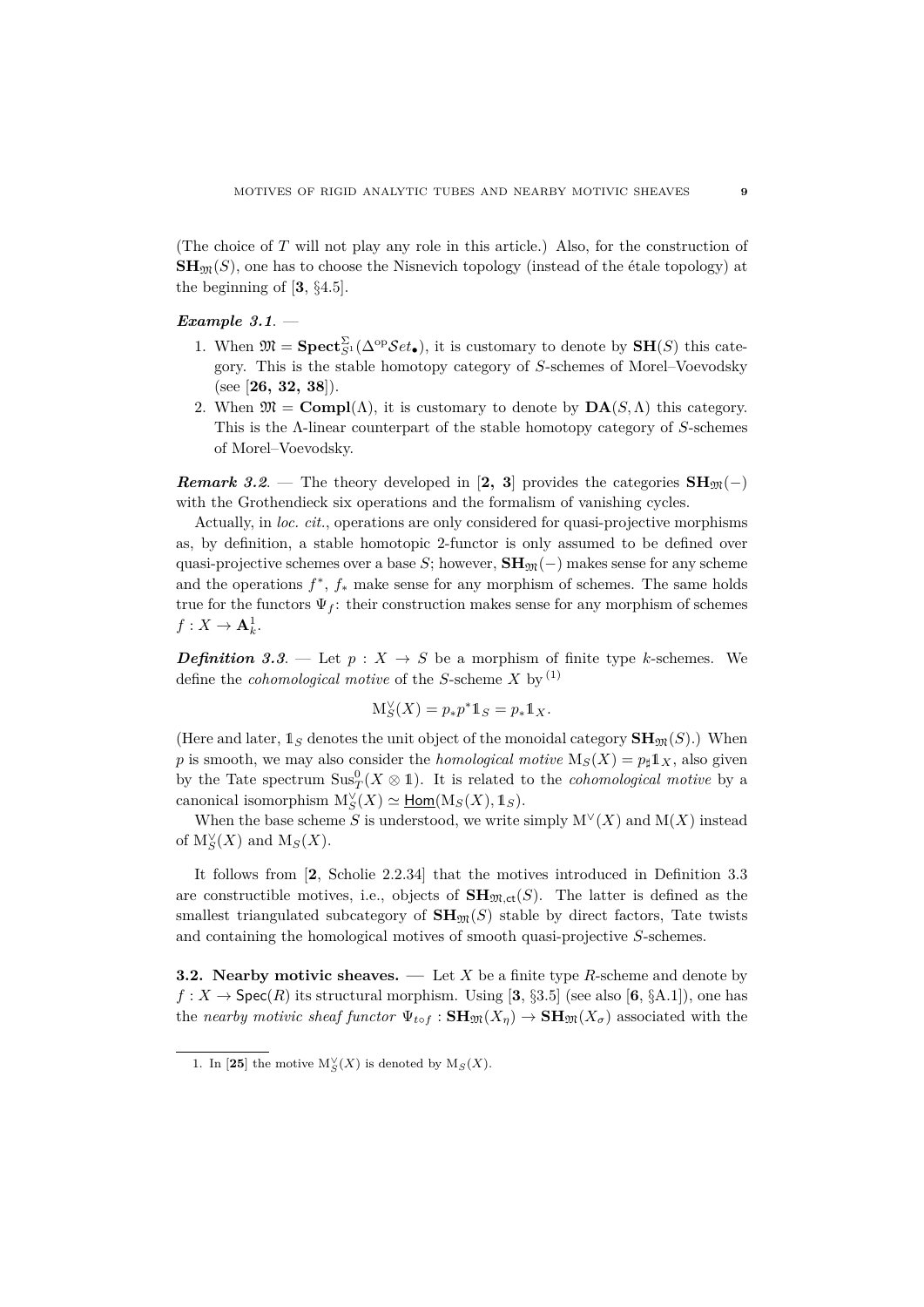morphism  $t \circ f : X \to \mathbf{A}^1_k$ . (Of course,  $t : \mathsf{Spec}(R) \to \mathbf{A}^1_k$  is the obvious morphism.) For convenience, we will (abusively) denote this functor by

$$
\Psi_f: \mathbf{SH}_{\mathfrak{M}}(X_\eta) \to \mathbf{SH}_{\mathfrak{M}}(X_\sigma). \tag{4}
$$

When *X* varies in the category of quasi-projective *R*-schemes, the functors (4) form a specialization system in the sense of  $[3,$  Définition 3.1.1]. Moreover all the results from [**3**, §3.5] apply to them.

The object  $\Psi_f(\mathbb{1}_{X_n}) \in \mathbf{SH}_{\mathfrak{M}}(X_\sigma)$  will be called the *nearby motivic sheaf*<sup>(2)</sup> associated with the morphism  $f$  (or with the  $R$ -scheme  $X$ ). For later use, we record the following result (see  $[5,$  Théorème 10.6]):

*Proposition 3.4.* — Let X be a finite type R-scheme and denote by  $f : X \rightarrow$ Spec(*R*) *its structural morphism. We assume that X is regular and that*  $D = (X_{\sigma})_{\text{red}}$ *is a smooth k-scheme. We also assume that D is a principal divisor and we fix*  $g \in \mathcal{O}(X)$  *a generator of its ideal of definition. Finally, we assume that there are*  $u \in \mathcal{O}(X)^\times$  and  $m \in \mathbb{N}^\times$  such that  $t = ug^m$ . (In particular, the R-scheme X is *semi-stable and*  $X_{\sigma}$  *is an irreducible divisor with multiplicity*  $m$ *.*)

*Now, consider the finite étale cover* 

$$
r_m: D_m = \text{Spec}(\mathcal{O}_D[S]/(S^m - u_0)) \to D
$$

*where*  $u_0$  *is the restriction of u to D. Then, for every object*  $M \in \mathbf{SH}_{\mathfrak{M}}(K)$ *, there is a canonical isomorphism*

$$
\Psi_f f_\eta^*(M) \simeq (r_m)_*(\Psi_{\mathrm{Id}}(e_m)_\eta^*M)|_{D_m}
$$

*where*  $e_m$  :  $\text{Spec}(k[[t]]) \to \text{Spec}(k[[t]])$  *is the morphism given by*  $t \mapsto t^m$ . In particular, *taking M to be the unit object, one gets:*

$$
\Psi_f(\mathbb{1}_{X_\eta}) \simeq (r_m)_* \mathbb{1}_{D_m}.
$$

*Proof*. — We only give a sketch of the proof since it is very similar to the proof of  $[5,$  Théorème 10.6].

We start by fixing some notations. Let  $f_m: X_m = X \otimes_{R,e_m} R \to \text{Spec}(R)$  be the base-change of *f* along  $e_m$  and let  $e_m^X : X_m \to X$  be the projection to the first factor. By [**3**, Proposition 3.5.9] we have a natural isomorphism

$$
\Psi_f \simeq \Psi_{f_m}(e_m^X)^*_{\eta}.
$$

Now, let  $\tilde{X}_m$  be the normalization of the scheme  $X_m = \textsf{Spec}(\mathcal{O}_X[T^m]/(T^m - t))$  and denote by  $h_m: \tilde{X}_m \to X_m$  the canonical morphism. Using that  $T^m = ug^m$  in  $\mathcal{O}_X$ , one gets that

$$
\tilde{X}_m = \operatorname{Spec}(\mathcal{O}_X[S]/(S^m - u)).
$$

<sup>2.</sup> This object was called *nearby motive* in [**25**].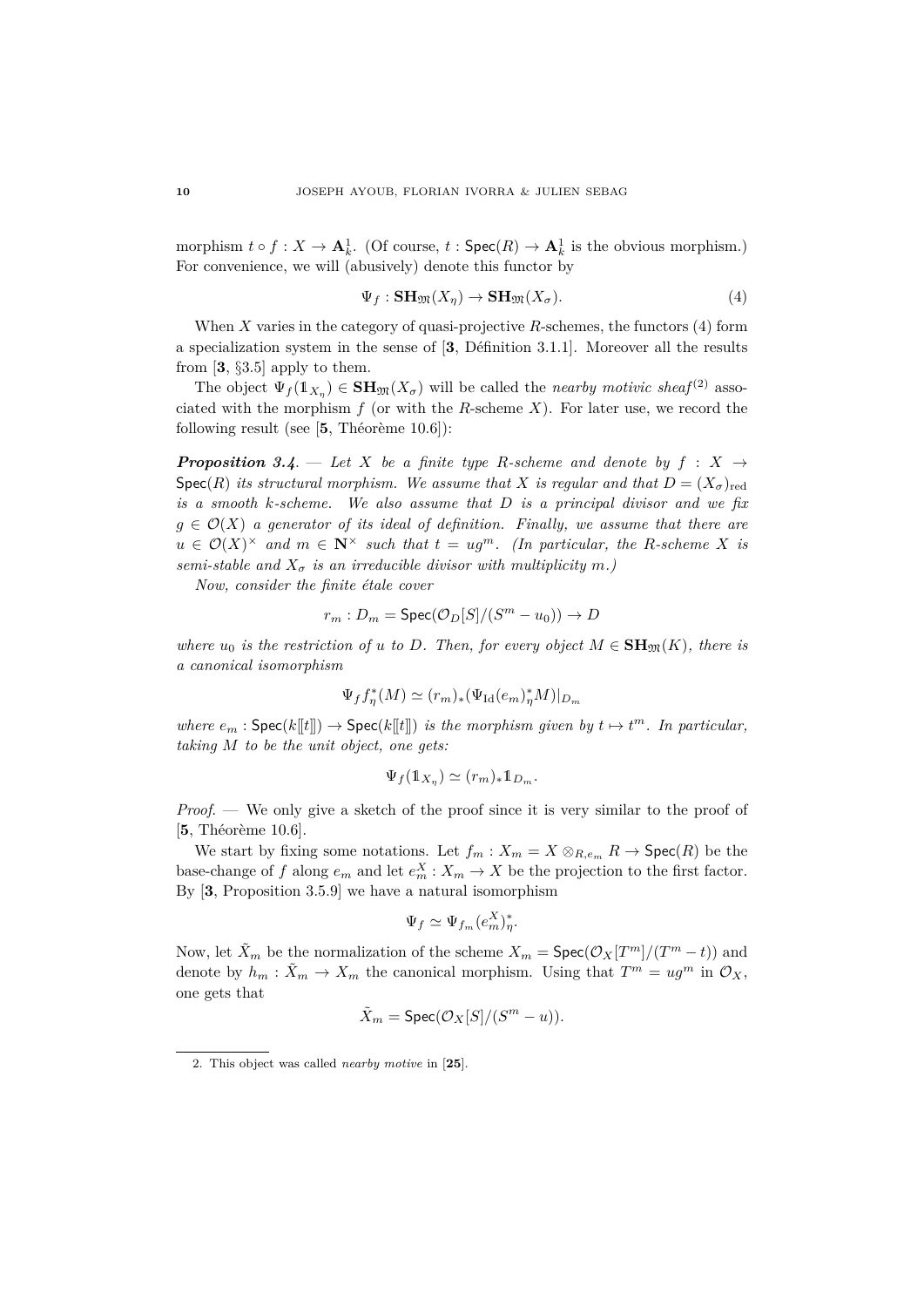In particular, the *R*-scheme  $\tilde{X}_m$ , with structure morphism  $\tilde{f}_m = f_m \circ h_m$ , is smooth with special fiber  $D_m$ . Using the second property of [3, Définition 3.1.1 (**SPE2**)], this shows that

$$
\Psi_{\tilde{f}_m}(\tilde{f}_m)^*_{\eta} \simeq (\tilde{f}_m)^*_{\sigma} \Psi_{\mathrm{Id}}.
$$

By putting these facts together, we obtain a sequence of isomorphisms

$$
\Psi_f f_{\eta}^*(M) \simeq \Psi_{f_m}(e_m^X)^*_{\eta} f_{\eta}^*(M) \simeq \Psi_{f_m}(f_m)^*_{\eta}(e_m)^*_{\eta}(M) \simeq (r_m)_* \Psi_{\tilde{f}_m}(\tilde{f}_m)^*_{\eta}(e_m)^*_{\eta}(M)
$$
  

$$
\simeq (r_m)_* (\Psi_{\mathrm{Id}}(e_m)^*_{\eta}(M))|_{D_m}.
$$

The third isomorphism above uses the fact that  $h_m$  is finite, and hence projective, that  $(h_m)_\eta$  is the identity and that  $(h_m)_\sigma$  is equal to  $r_m$  up to nilradicals.  $\Box$ 

Apart from Proposition 3.4, the computations with nearby cycles done in the present paper only require the defining properties of a specialization system (see [**3**, D´efinition 3.1.1]) and the formalism of the six operations of [**2, 3**], and especially the base-change theorem by a smooth morphism and the base-change theorem for a proper morphism [**2**, Corollaire 1.7.18].

**3.3. Recollections on rigid motives. —** In this subsection, we overview some constructions from [**6**] around the notion of *rigid motives*.

In [**6**] (see also [**7**, §2.2]), Ayoub developed a theory of motives in the context of rigid analytic geometry. In particular, one has a triangulated category of rigid motives  $\mathbf{RigSH}_{\mathfrak{M}}(K)$ . Its construction is parallel to the construction of the triangulated category of motives  $SH_{\mathfrak{M}}(K)$  except that smooth varieties are replaced with rigid analytic varieties and the affine line  $\mathbf{A}^1_K = \operatorname{Spec}(K[T])$  is replaced with the unit ball  $\mathbf{B}_K^1$  =  $\mathsf{Spm}(K\{T\})$ . More precisely, one starts with the category  $\mathbf{PSh}(\mathrm{SmRig}/K, \mathfrak{M})$ of presheaves on smooth rigid  $K$ -varieties with coefficients in  $\mathfrak M$  endowed with its projective Nisnevich local model structure (see [6, Définition 1.2.8] for the definition of the Nisnevich topology in the rigid analytic context). A left Bousfield localisation with respect to the maps  $\mathbf{B}_{X}^1 \otimes A_{cst} \to X \otimes A_{cst}$ , for  $X \in \text{SmRig}/K$  and  $A \in$  $\mathfrak{M}$ , gives the projective  $(\mathbf{B}^1, \text{Nis})$ -local model structure on  $\text{PSh}(\text{SmRig}/K, \mathfrak{M})$  (see [6, Définition 1.3.2]). The category  $\mathbf{RigSH}_{\mathfrak{M}}(K)$  is then the homotopy category of the category  $\textbf{Spt}_{T^{an}}^{\Sigma}(\textbf{PSh}(\text{SmRig}/K, \mathfrak{M}))$  of  $T^{an}$ -symmetric spectra endowed with its stable projective model structure obtained from the (**B**<sup>1</sup> *,* Nis)-local model structure. Here  $T^{an}$  is the image of  $T$  by the analytification functor. (See [6, Définition 1.3.19] and more generally [**6**, §1.3.1 and §1.3.3] for more details.)

*Example 3.5.* — Again, if  $\mathfrak{M} = \mathbf{Spect}_{S}^{\Sigma}(\Delta^{\mathrm{op}}\mathcal{S}et_{\bullet})$ , this category is simply denoted by **RigSH**(*K*). If  $\mathfrak{M} = \text{Compl}(\Lambda)$ , this category is denoted by **RigDA**(*K*,  $\Lambda$ ).

*Definition 3.6.* — Let *X* be a smooth rigid variety over *K*. We denote by  $M_{riq}(X)$ the *homological motive* associated with *X*, i.e., the  $T^{an}$ -spectrum  $\text{Sus}_{T^{an}}^0(X \otimes 1)$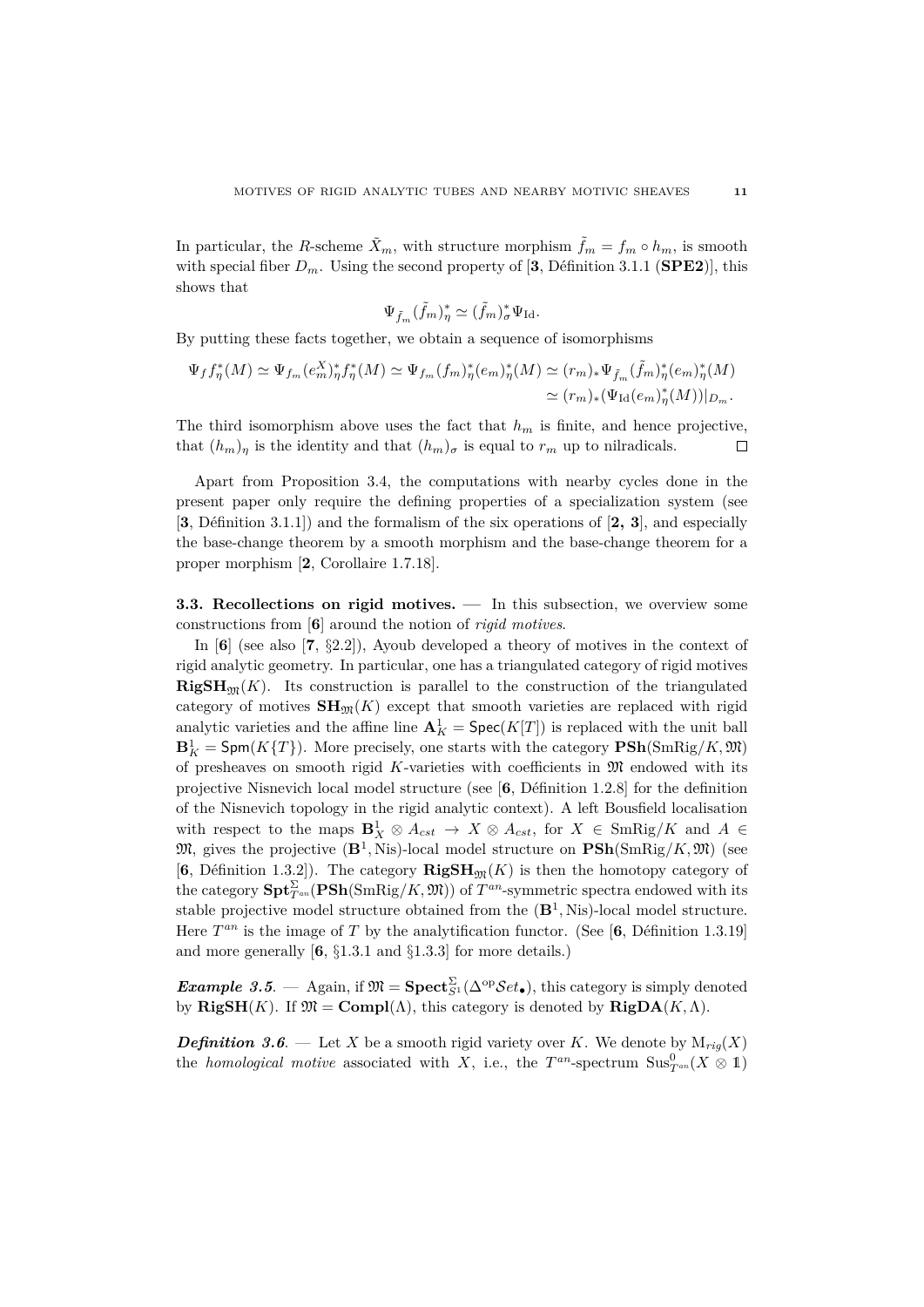considered as an object of  $\mathbf{RigSH}_{\mathfrak{M}}(K)$ . We will denote by  $\mathrm{M}_{rig}^{\vee}(X)$  the *cohomological motive* associated with *X* given by the dual of  $M_{riq}(X)$ . More precisely, we set

$$
\mathcal{M}_{rig}^{\vee}(X) = \underline{\mathsf{Hom}}(\mathcal{M}_{rig}(X), \mathbb{1}_{\mathsf{Spm}(K)}).
$$

(Compare with Definition 3.3.)

Recall that, given a *K*-scheme of finite type *X*, there is an associated rigid analytic *K*-variety  $X^{an}$ . The functor  $X \mapsto X^{an}$  extends into a triangulated functor

$$
{\rm Rig}^*: \mathbf{SH}_\mathfrak{M}(K) \to \mathbf{RigSH}_\mathfrak{M}(K)
$$

such that  $\text{Rig}^*(\text{M}(X)) = \text{M}_{rig}(X^{an}).$ 

One of the main results of [**6**] gives an equivalence between the category of rigid motives over *K* and the category of quasi-unipotent (algebraic) motives over a torus over the residue field of K. More precisely, denote by  $\mathbf{QUSH}_{m}(k)$  the triangulated subcategory of  $\text{SH}_{\mathfrak{M}}(\mathbf{G}_{m,k})$  closed under infinite direct sums and generated by the objects of the form  $\text{Sus}_T^p(Q_r^{gm}(X,g) \otimes \mathbb{1})$  where *X* is a smooth *k*-scheme,  $g \in \mathcal{O}(X)^\times$ ,  $r \in \mathbb{N}^\times$  and  $Q_r^{gm}(X, g)$  is the smooth  $\mathbf{G}_{m,k}$ -scheme

$$
Q_r^{gm}(X,g):=\mathrm{Spec}(\mathcal{O}_X[T,T^{-1},V]/(V^r-gT))\rightarrow \mathrm{Spec}(k[T,T^{-1}])=\mathbf{G}_{m,k}.
$$

(See [**6**, Notation 1.3.24].) Then, the composition of the three functors

$$
\mathbf{QUSH}_\mathfrak{M}(k) \hookrightarrow \mathbf{SH}_\mathfrak{M}(\mathbf{G}_{m,k}) \stackrel{t^*}{\rightarrow} \mathbf{SH}_\mathfrak{M}(K) \stackrel{\mathrm{Rig}^*}{\longrightarrow} \mathbf{RigSH}_\mathfrak{M}(K)
$$

is an equivalence of categories (see [**6**, Scholie 1.3.26]).

We fix a quasi-inverse to the above composition

 $\mathfrak{R} : \textbf{RigSH}_{\mathfrak{M}}(K) \overset{\sim}{\to} \textbf{QUSH}_{\mathfrak{M}}(k).$ 

We will be interested in the composite functor

$$
1^* \circ \Re : \mathbf{RigSH}_{\mathfrak{M}}(K) \to \mathbf{SH}_{\mathfrak{M}}(k)
$$

where  $1: \mathsf{Spec}(k) \to \mathbf{G}_{m,k}$  is the unit section.

# **4. Rigid motives of generic fibers of formal schemes**

The goal of this section is to establish Theorem 4.11, wich is the particular case  $Z = X_{\sigma}$  of our main theorem. Theorem 4.11 will be obtained as a formal consequence of Theorem 4.1. We warn the reader that the main ingredients for proving Theorem 4.1 are already contained in [**6**]. More precisely, the proof depends ultimately on the description of the  $(\mathbf{B}^1, \text{Nis})$ -localisation given in  $[6, \S1.3.4, \text{Theooremes } 1.3.37 \text{ et }$ 1.3.38] and an important part of the argument consists in recalling these results.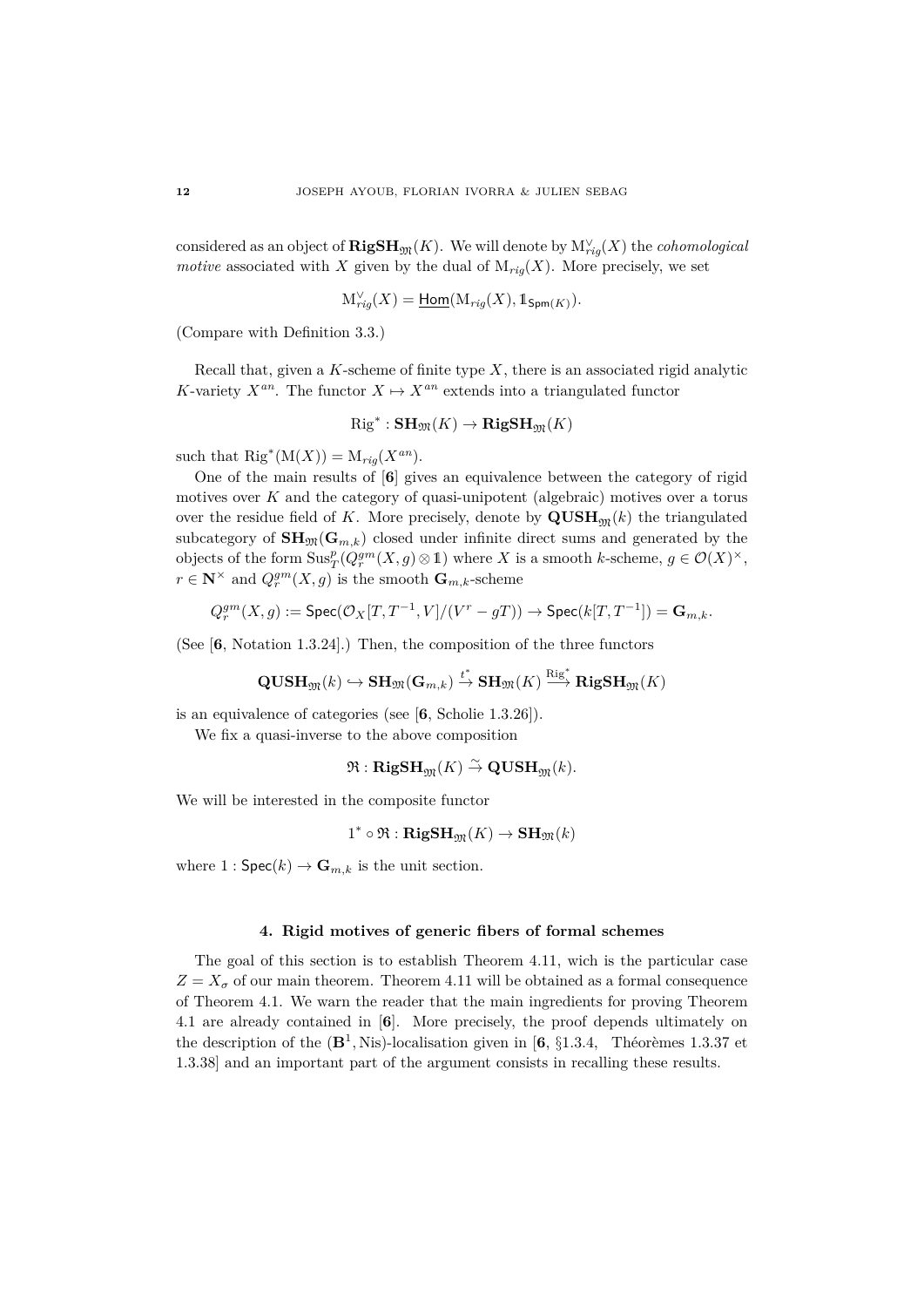**4.1. Statement of preliminary results. —** We start by introducing some notations. Let *A* be a smooth affinoid *K*-algebra. Consider the commutative diagram with cartesian squares

$$
\begin{array}{ccc}\n\text{Spec}(A) & \xrightarrow{j} & \text{Spec}(A^{\circ}) & \xleftarrow{i} & \text{Spec}(\tilde{A}) \\
\downarrow f_{\eta} & \Box & \downarrow f & \Box & \downarrow f_{\sigma} \\
\text{Spec}(K) & \xrightarrow{j} & \text{Spec}(R) & \xleftarrow{i} & \text{Spec}(k).\n\end{array}
$$

Here, as usual,  $A^{\circ} = \{a \in A; |a|_{\infty} \leq 1\}$ ,  $A^{\circ} \circ = \{a \in A; |a|_{\infty} < 1\}$  and  $\tilde{A} = A^{\circ}/A^{\circ} \circ$ , where  $|\cdot|_{\infty}$  is the infinity norm (aka., spectral norm) on *A*. (Compare this with §1.6.)

**Theorem 4.1**. — Let M be an object of  $\text{SH}_{\mathfrak{M}}(K)$ . Then, there is a canonical iso $morphism in **SH**<sub>m</sub>(k)$ :

$$
1^* \circ \Re(\underline{\text{Hom}}(\text{M}_{rig}(\text{Spm}(A)), \text{Rig}^*(M))) \simeq (f_\sigma)_* \Psi_f f_\eta^*(M). \tag{5}
$$

Taking *M* to be the unit object of  $\mathbf{SH}_{\mathfrak{M}}(K)$ , one gets the following:

*Corollary 4.2.* — *There is a canonical isomorphism in*  $\text{SH}_{\mathfrak{M}}(k)$ *:* 

 $1^* \circ \Re(\mathrm{M}_{rig}^{\vee}(\mathsf{Spm}(A))) \simeq (f_{\sigma})_* \Psi_f(\mathbb{1}_{\mathsf{Spec}(A)}).$ 

*Remark 4.3.* — The statement of Theorem 4.1 makes use of the generalization of the theory of nearby motivic sheaves explained in [**6**, Appendice 1.A]. See also [**5**, §10].

*Remark 4.4.* — The statement of Theorem 4.1 can be made functorial as follows. Let  $(Spm(A), 1)$  be a diagram of smooth *K*-affinoids. This means that 1 is a small category and  $A$  is a contravariant functor from  $I$  to the category of smooth affinoid *K*-algebras. Consider the following commutative diagram of diagrams of schemes



Then, there is a canonical isomorphism in  $\text{SH}_{\mathfrak{M}}(k, \mathfrak{I})$ :

$$
1^* \circ \Re(\underline{\text{Hom}}(\mathrm{M}_{rig}(\text{Spm}(\mathcal{A})), \mathrm{Rig}^*(M))) \simeq (f_\sigma)_* \Psi_{(f, p_\mathcal{I})}(f_\eta, p_\mathcal{I})^*(M). \tag{6}
$$

The proof is an easy adaptation of the proof for a single smooth *K*-affinoid. We leave the details to the reader.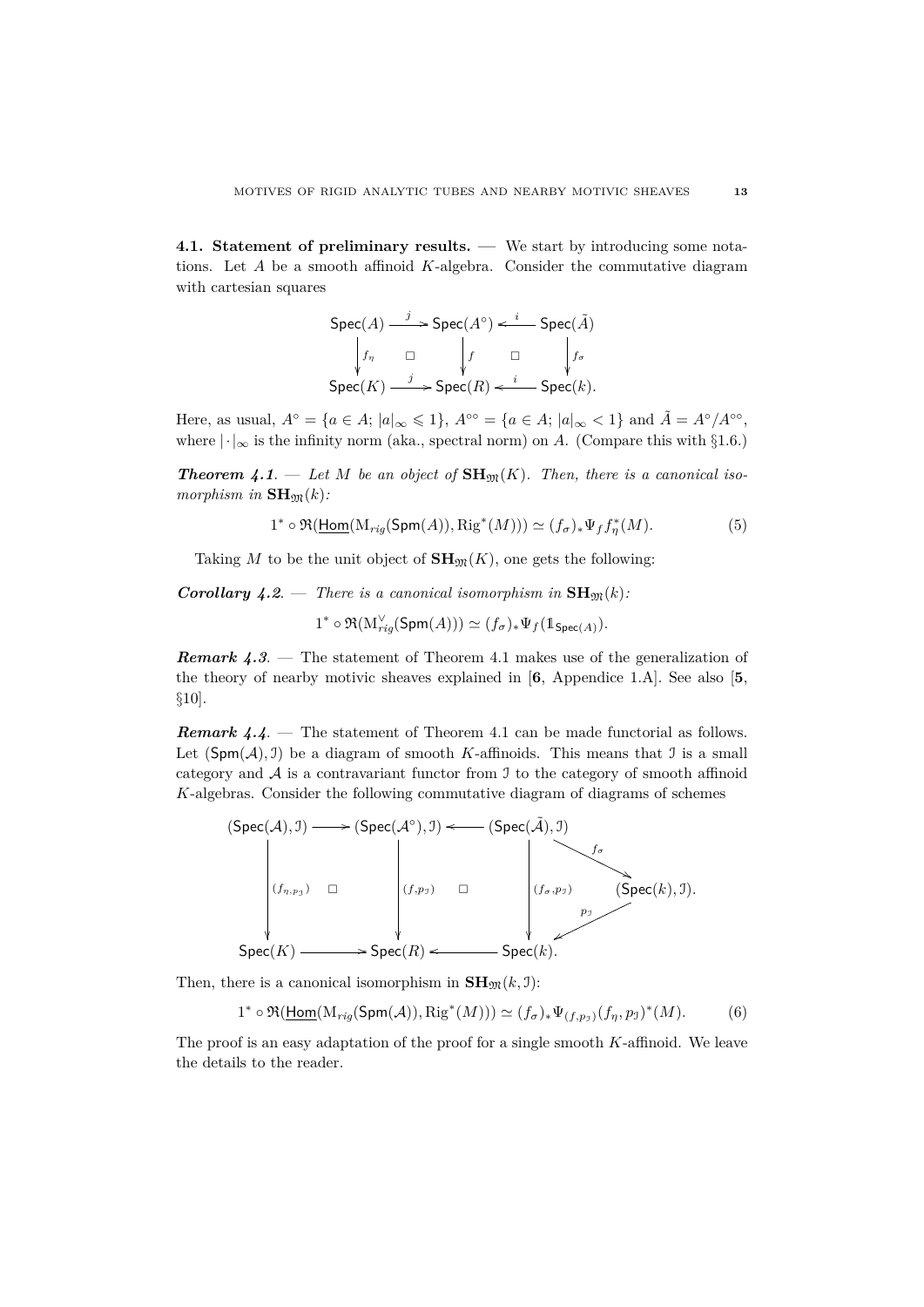Finally, we warn the reader that the " $Hom$ " in  $(6)$  is not an "internal hom" in the category of  $\mathbf{RigSH}_{\mathfrak{M}}(K, \mathfrak{I})$ . It is rather an "external hom" in the sense of [19, §3] going from  $\mathbf{RigSH}_{\mathfrak{M}}(K, \mathcal{I}^{\mathrm{op}})$  to  $\mathbf{RigSH}_{\mathfrak{M}}(K, \mathcal{I})$ . More precisely,

 $\underline{\mathsf{Hom}}(\mathrm{M}_{rig}(\mathsf{Spm}(\mathcal{A})), \mathrm{Rig}^*(M))$ 

is the diagram of rigid motives given, for  $i \in \mathcal{I}$ , by  $\underline{\text{Hom}}(\mathrm{M}_{rig}(\text{Spm}(\mathcal{A}(i))), \text{Rig}^*(M)).$ 

To prove Theorem 4.1, we first need to establish a variant where  $\Psi_f$  is replaced by the specialization system  $\chi_f = i^* j_*$ . (Recall that, for a base scheme *S*, Sm/*S* denotes the category of smooth *S*-schemes.)

**Theorem 4.5.** — Let M be an object of  $\text{SH}_{\mathfrak{M}}(K)$ . Then, there is a canonical iso $morphism in **SH**<sub>m</sub>(k)$ :

$$
q_* \circ \Re(\underline{\text{Hom}}(\text{M}_{rig}(\text{Spm}(A)), \text{Rig}^*(M))) \simeq (f_{\sigma})_* \chi_f f_{\eta}^*(M).
$$

**4.2. Proof of Theorem 4.5. —** Before we state our first lemma, we need to recall some notations from [6]. Given a *k*-variety *X*, we denote by  $Q^{rig}(X)$  the generic fiber of the *t*-adic completion of the *R*-scheme  $X \otimes_k R$ . Note that, if *X* is the spectrum of a *k*-algebra *E*, then  $Q^{rig}(X) = \textsf{Spm}(E[[t]][t^{-1}])$ . This gives a functor

$$
Q^{rig}: \text{Sm}/k \to \text{SmRig}/K
$$

which is continuous for the Nisnevich topology. (As in [**6**], SmRig*/K* denotes the category of smooth rigid analytic varieties over *K*.)

Using standard constructions, the functor  $Q^{rig}$  induces a pair of adjoint functors

$$
((Q^{rig})^*, Q^{rig}_*) : \mathbf{SH}_{\mathfrak{M}}(k) \to \mathbf{RigSH}_{\mathfrak{M}}(K).
$$

The functor  $(Q^{rig})^*$  takes the homological motive of a smooth *k*-scheme X to the homological motive of the rigid analytic variety *Qrig*(*X*).

We will be mainly interested in the functor  $Q_*^{rig}$ . We have the following result which is a variant of  $[7,$  Théorème 2.24]. However, the proof here is much easier as everything is derived.

*Lemma 4.6*. — *There is a canonical invertible natural transformation of functors from*  $\mathbf{RigSH}_{m}(K)$  *to*  $\mathbf{SH}_{m}(k)$ 

$$
q_*\circ\Re\simeq Q^{rig}_*.
$$

*Proof.* — Recall that  $\Re$  is a quasi-inverse to the following composition

$$
\mathfrak{F}: \mathbf{QUSH}_{\mathfrak{M}}(k) \hookrightarrow \mathbf{SH}_{\mathfrak{M}}(\mathbf{G}_{m,k}) \xrightarrow{t^*} \mathbf{SH}_{\mathfrak{M}}(K) \xrightarrow{\mathrm{Rig}} \mathbf{RigSH}_{\mathfrak{M}}(K) \tag{7}
$$

which is an equivalence of categories by [6, Scholie 1.3.26]. Therefore, to prove the lemma, it is enough to construct an isomorphism

$$
(Q^{rig})^* \simeq \mathfrak{F} \circ q^*.
$$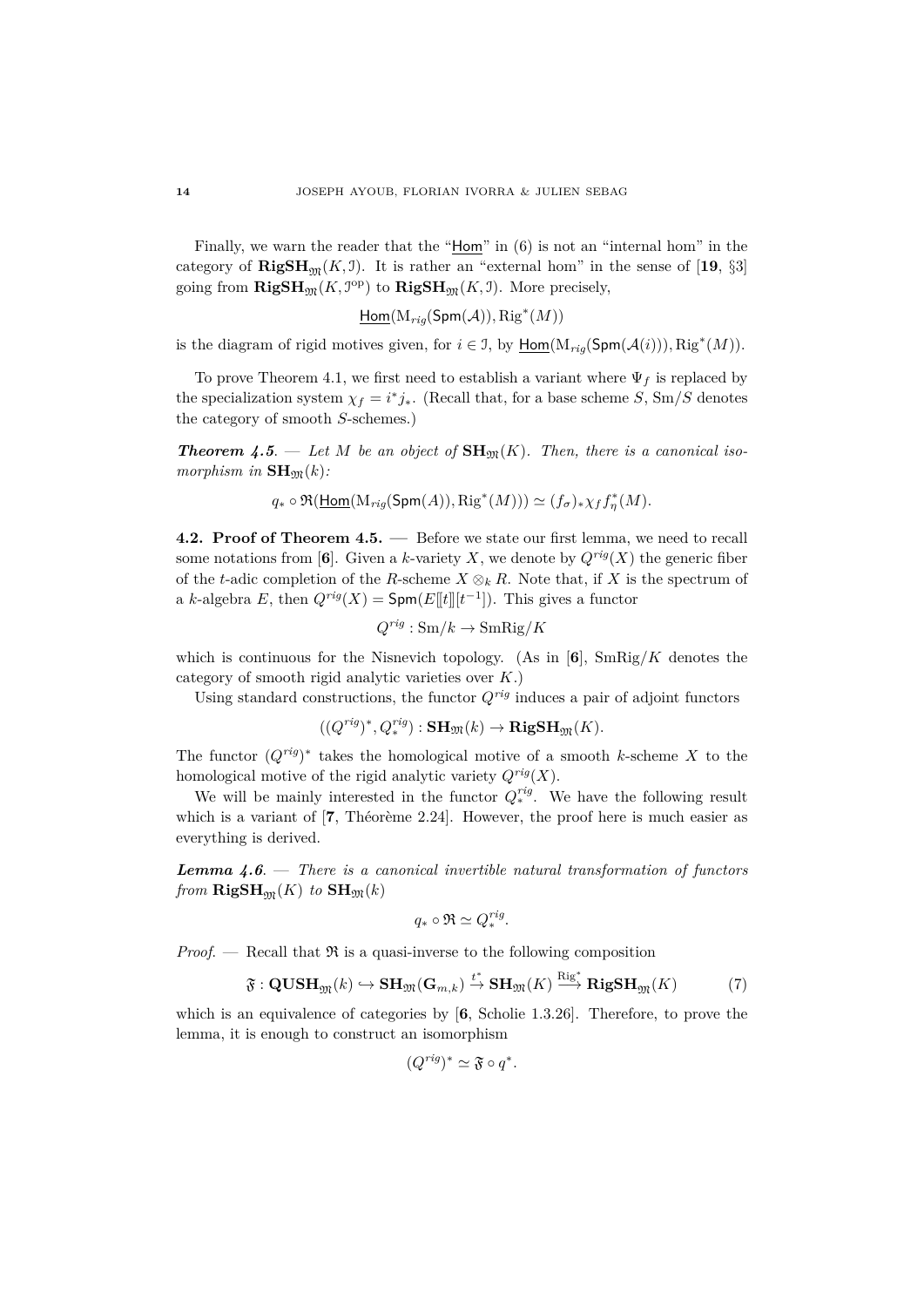Now, let  $Q^{an}$ :  $\text{Sm}/k \to \text{SmRig}/K$  be the functor that takes a *k*-variety X to the rigid analytic variety  $(X \otimes_k K)^{an}$ . It induces a functor

$$
(Q^{an})^*:\mathbf{SH}_\mathfrak{M}(k)\to\mathbf{RigSH}_\mathfrak{M}(K)
$$

which is nothing but  $\mathfrak{F} \circ q^*$ . On the other hand, there is a natural transformation  $Q^{rig} \to Q^{an}$ . It induces a natural transformation  $(Q^{rig})^* \to (Q^{an})^*$  which is an isomorphism by  $[6,$  Théorème 1.3.11].  $\Box$ 

Therefore, to prove Theorem 4.5, it is enough to establish the following proposition.

*Proposition 4.7*. — *Keep the notation as for Theorem 4.5. There is a canonical isomorphism*

$$
Q^{rig}_{*}\underline{\text{Hom}}(\mathrm{M}_{rig}(\text{Spm}(A)), \mathrm{Rig}^{*}(M)) \simeq (f_{\sigma})_{*}\chi_{f}f_{\eta}^{*}(M).
$$

*Remark 4.8.* — The proof of this proposition uses similar ideas and techniques as those exposed in [**6**, §1.3.4] and especially in the proof of [**6**, Scholie 1.3.26]. The reader who finds our proof below a bit sketchy is advised to read [**6**, §1.3.4] where he can find enough material to complement the arguments.

To prove Proposition 4.7, we need to recall the construction of the  $(\mathbf{B}^1, Nis)$ localization of the  $T^{an}$ -spectrum  $\text{Rig}^*(M)$  given in [6, §1.3.4, Théorèmes 1.3.37 et 1.3.38]. We start by recalling the necessary notation. Let

$$
\mathscr{D}: \mathrm{SmAfnd}/K \to \mathrm{Sch}/R
$$

be the functor from the category SmAfnd*/K* of smooth *K*-affinoids to the category Sch*/R* of *R*-schemes (not necessarily of finite type) that takes a *K*-affinoid *X* to the *R*-scheme

$$
\mathscr{D}(X) = \text{Spec}(\mathcal{O}(X)^\circ).
$$

We will think about  $\mathscr D$  as a diagram of *R*-schemes. There are two other related diagrams  $\mathscr{D}_\eta$  and  $\mathscr{D}_\sigma$  defined on SmAfnd/K, and with values in Sch/K and Sch/k respectively. These are given by

$$
\mathscr{D}_\eta(X) = \operatorname{Spec}(\mathcal{O}(X)) \qquad \text{and} \qquad \mathscr{D}_\sigma(X) = \operatorname{Spec}(\mathcal{O}(X)^\sim).
$$

Thus, we have a diagram of diagrams of schemes (see [**6**, (1.86)]):

$$
\mathcal{D}_{\eta} \xrightarrow{\qquad j} \mathcal{D} \xleftarrow{\qquad i} \mathcal{D}_{\sigma}
$$
\n
$$
\downarrow u_{\eta} \qquad \Box \qquad \downarrow u \qquad \Box \qquad \downarrow u_{\sigma}
$$
\n
$$
\text{Spec}(K) \xrightarrow{\qquad j} \text{Spec}(R) \xleftarrow{i} \text{Spec}(k).
$$

There is an obvious diagonal functor

$$
diag: \mathrm{SmAfd}/K \to \mathrm{Sm}/\mathscr{D}.
$$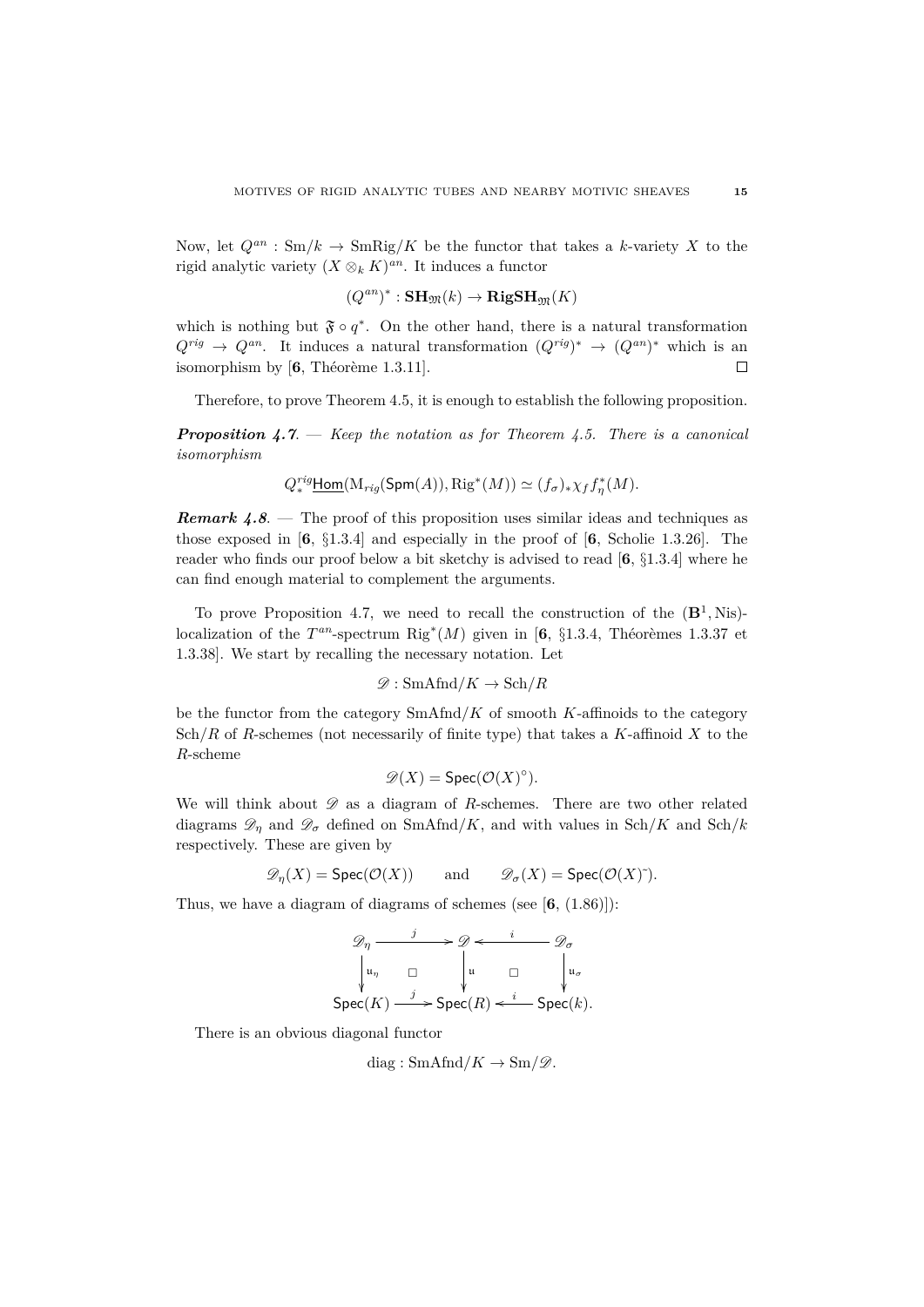(For the definition of "Sm*/*a diagram of schemes", see the beginning of [**3**, §4.5.1].) It takes an object  $Spm(B)$  of  $SmAfnd/K$  to the couple

$$
(\mathsf{Spm}(B),\mathrm{Id}_{\mathsf{Spec}(B^\circ)}).
$$

Composing with diag yields a functor

$$
diag^*: \mathbf{PreShv}(Sm/\mathscr{D},\mathfrak{M}) \to \mathbf{PreShv}(SmAfnd/K,\mathfrak{M}).
$$

This functor extends to *T*-spectra and can be derived into a functor

$$
\text{Rdiag}^*: \mathbf{SH}_{\mathfrak{M}}(\mathscr{D}) \to \mathbf{Ho}(\mathbf{Spect}_{\text{diag}^*(T)}^{\Sigma}(\mathbf{PreShv}(\text{SmAfnd}/K, \mathfrak{M}))).
$$

(In fact, it is shown in [6, §1.3.4] that diag<sup>\*</sup>(T) is weakly equivalent to  $T^{an}$ .) With these notations, we can state  $[6,$  Théorèmes 1.3.37 et 1.3.38] as follows:

*Theorem 4.9.* — Let *M* be an object of  $\text{SH}_{\mathfrak{M}}(K)$ . Then the symmetric diag<sup>\*</sup>T*spectrum*

diag<sup>\*</sup> $i_* i^* j_* \mathfrak{u}_\eta^* M$ 

*is a stably* (**B**<sup>1</sup> *,* Nis)*-local object of*

 $\mathbf{Ho}(\mathbf{Spect}_{\operatorname{diag}^*(T)}^{\Sigma}(\mathbf{PreShv}(\mathrm{SmAfd}/K,\mathfrak{M}))).$ 

*Moreover, there is a canonical* (**B**<sup>1</sup> *,* Nis)*-equivalence*

 $r_*\text{Rig}^*(M) \to \text{diag}^*i_*i^*j_*\mathfrak{u}_\eta^*M.$ 

In the statement of Theorem 4.9, r : SmAfnd/ $K \hookrightarrow$  SmRig/ $K$  is the inclusion of the subcategory of smooth affinoid varieties over  $K$  and  $r_*$  is the functor induced by composition with r. Similarly, we denote by  $r : SmAff/k \hookrightarrow Sm/k$  the inclusion of the subcategory of smooth affine *k*-schemes and r<sup>∗</sup> the functor induced by composition with r. (Below, we use implicitly that the functors r induce equivalences of Nisnevich sites, and thus Quillen equivalences with respect to the  $(\mathbf{B}^1, Nis)$  and  $(\mathbf{A}^1, Nis)$ -local structures.)

Using Theorem 4.9 and going back to the construction of the different functors, we obtain canonical isomorphisms

$$
\operatorname{r}_*Q^{rig}_*\underline{\mathsf{Hom}}(\operatorname{M}_{rig}(\mathsf{Spm}(A)),\operatorname{Rig}^*(M))=Q^{rig}_*\underline{\mathsf{Hom}}(\operatorname{M}_{rig}(\mathsf{Spm}(A)),\operatorname{r}_*\operatorname{Rig}^*(M))
$$

$$
\simeq Q^{rig}_* \underline{\text{Hom}}(\mathrm{M}_{rig}(\text{Spm}(A)), \mathrm{diag}^* i_* i^* j_* \mathfrak{u}_\eta^* M) = \delta_A^* i_* i^* j_* \mathfrak{u}_\eta^* M
$$

 $\text{Im } \mathbf{Ho}_{\mathbf{A}^1-\text{Nis}}(\textbf{Spect}_{T}^{\Sigma}(\textbf{PreShv}(\text{SmAf}/k,\mathfrak{M}))) \simeq \textbf{SH}_{\mathfrak{M}}(k)$ . The second and third  $Q^{rig}$ above stand for the functor  $Q^{rig}: \text{SmAf}/k \to \text{SmAfnd}/K$ ; the functor

$$
\delta_A: \text{SmAf}/k \to \text{Sm}/\mathscr{D}
$$

takes a smooth affine scheme  $U = \text{Spec}(E)$  to the couple

$$
\left({\rm Spm}(A)\hat\times_K Q^{rig}(U)={\rm Spm}(A\hat\otimes_K E[\![t]\!][t^{-1}])\;,\; {\rm Id}_{{\rm Spec}(A^{\diamond}\hat\otimes_R E[\![t]\!])}\right);
$$

and  $\delta_A^*$  is the functor induced by composition with  $\delta_A$ .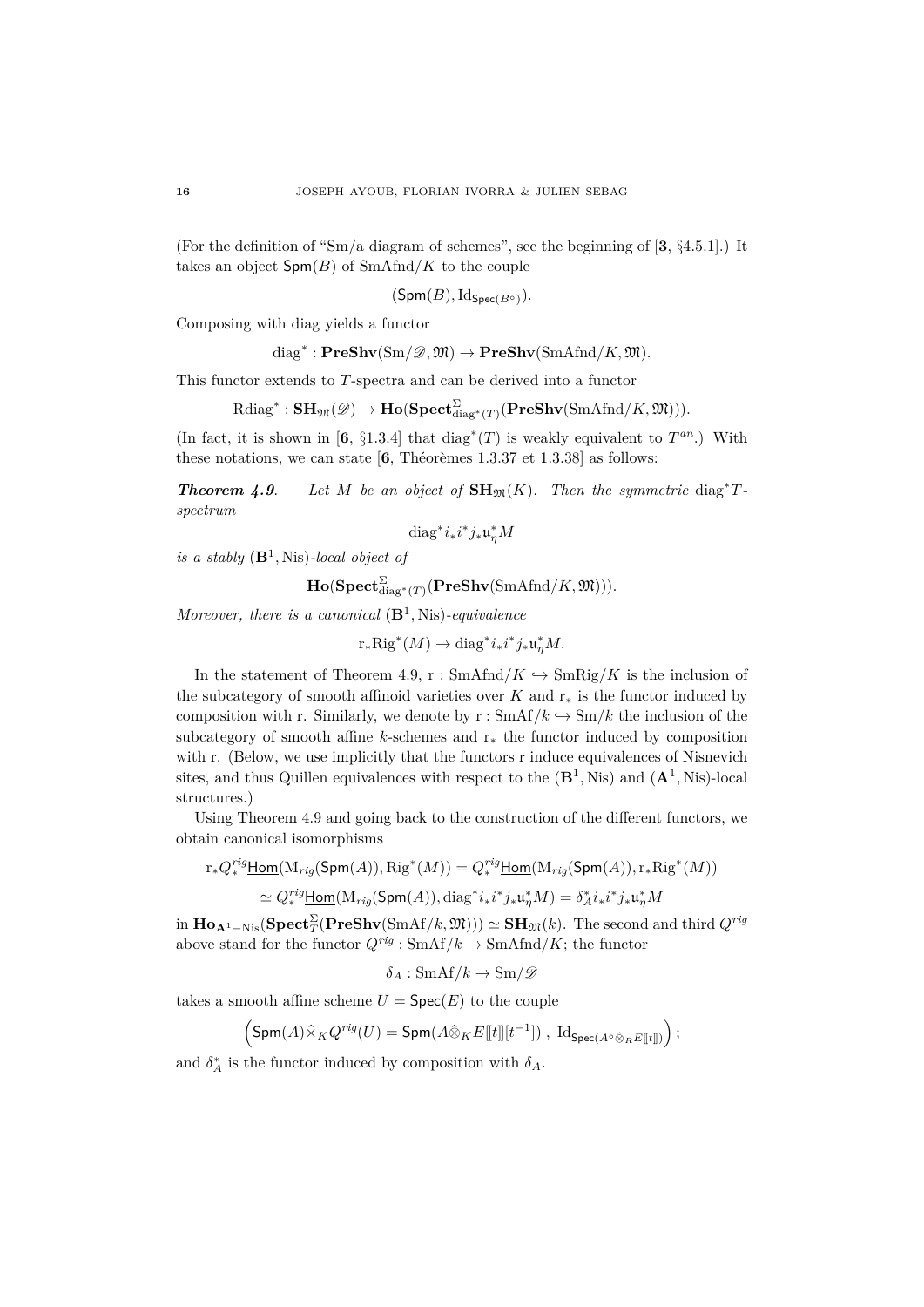Consider now the diagram of schemes  $\mathscr{F}_A$ : SmAf/ $k \to \text{Sch}/R$  that takes a smooth affine *k*-scheme  $\textsf{Spec}(E)$  to  $\textsf{Spec}(A^{\circ}\hat{\otimes}_R E[[t]])$ . Similarly, let  $\mathscr{F}_{A,\eta}: \text{SmAf}/k \to \text{Sch}/K$ and  $\mathscr{F}_{A,\sigma}$ : SmAf/ $k \to$  Sch/ $k$  be the diagrams of schemes that takes  $\text{Spec}(E)$  to Spec( $A\hat{\otimes}_K E[[t]]$ ) and Spec( $A\otimes_k E$ ) respectively. One has a commutative diagram of diagrams of schemes:

$$
\mathscr{F}_{A,\eta} \xrightarrow{j} \mathscr{F}_A \xleftarrow{i} \mathscr{F}_{A,\sigma}
$$
\n
$$
\begin{array}{ccc}\n\downarrow & \uparrow & \Box & \downarrow \\
\downarrow & \downarrow & \downarrow & \downarrow \\
\text{Spec}(K) \xrightarrow{j} & \text{Spec}(R) \xleftarrow{i} & \text{Spec}(k).\n\end{array}
$$

Moreover, there is an obvious morphism of diagrams of schemes  $\mathscr{F}_A \to \mathscr{D}$  induced by the functor on the indexing categories  $\text{SmAf}/k \to \text{SmAnd}/K$  that takes  $\text{Spec}(E)$  to  ${\sf Sym}(A \hat{\otimes}_K E[\![t]\!][t^{-1}])$ .

Let  $diag_A : \text{SmAf}/k \to \text{Sm}/\mathscr{F}_A$  be the diagonal functor given by  $diag_A(\text{Spec}(E))$  =  $(Spec(E), Id_{Spec(A \circ \hat{\otimes}_R E[[t]])$ ). Using the following commutative triangle



we get canonical isomorphisms

$$
\delta_A^* i_* i^* j_* \mathfrak{u}_\eta^* M \simeq \mathrm{diag}_A^* i_* i^* j_* \mathfrak{f}_\eta^* M \simeq \mathrm{diag}_{A,\sigma}^* i^* j_* \mathfrak{f}_\eta^* M
$$

where  $\text{diag}_{A,\sigma}$  is the diagonal functor that takes  $\textsf{Spec}(E)$  to  $(\textsf{Spec}(E), \text{Id}_{\textsf{Spec}(\tilde{A} \otimes_k E)}).$ Finally, one has a commutative diagram of diagrams of schemes:

$$
\mathscr{F}_{A,\eta} \xrightarrow{\qquad j} \mathscr{F}_A \xleftarrow{\qquad i} \mathscr{F}_{A,\sigma}
$$
\n
$$
\downarrow \mathfrak{a}_{\eta} \qquad \Box \qquad \downarrow \mathfrak{a}_{\sigma}
$$
\n
$$
\text{Spec}(A) \xrightarrow{\qquad j} \text{Spec}(A^{\circ}) \xleftarrow{\qquad i} \text{Spec}(\tilde{A}),
$$

with regular vertical maps. By  $[6,$  Corollaire 1.A.4, this gives a canonical isomorphism

$$
i^*j_*\mathfrak{f}^*_\eta M \simeq \mathfrak{a}^*_\sigma i^*j_*M|_{\text{Spec}(A)}.
$$

Now, it is obvious that  $\text{diag}_{A,\sigma}^* \circ \mathfrak{a}_{\sigma}^* = (f_{\sigma})_*$ . This finishes the proof of Proposition 4.7 and hence of Theorem 4.5.

**4.3. Proof of Theorem 4.1. —** We have to recall the definition of the nearby motivic sheaf functor. Let  $\Delta$  be the category of finite ordinals  $n = \{0 < 1 < \cdots < n\}$ , for  $n \in \mathbb{N}$ , and  $\mathbb{N}^{\times} = \mathbb{N} \setminus \{0\}$  ordered by the opposite of the division relation. In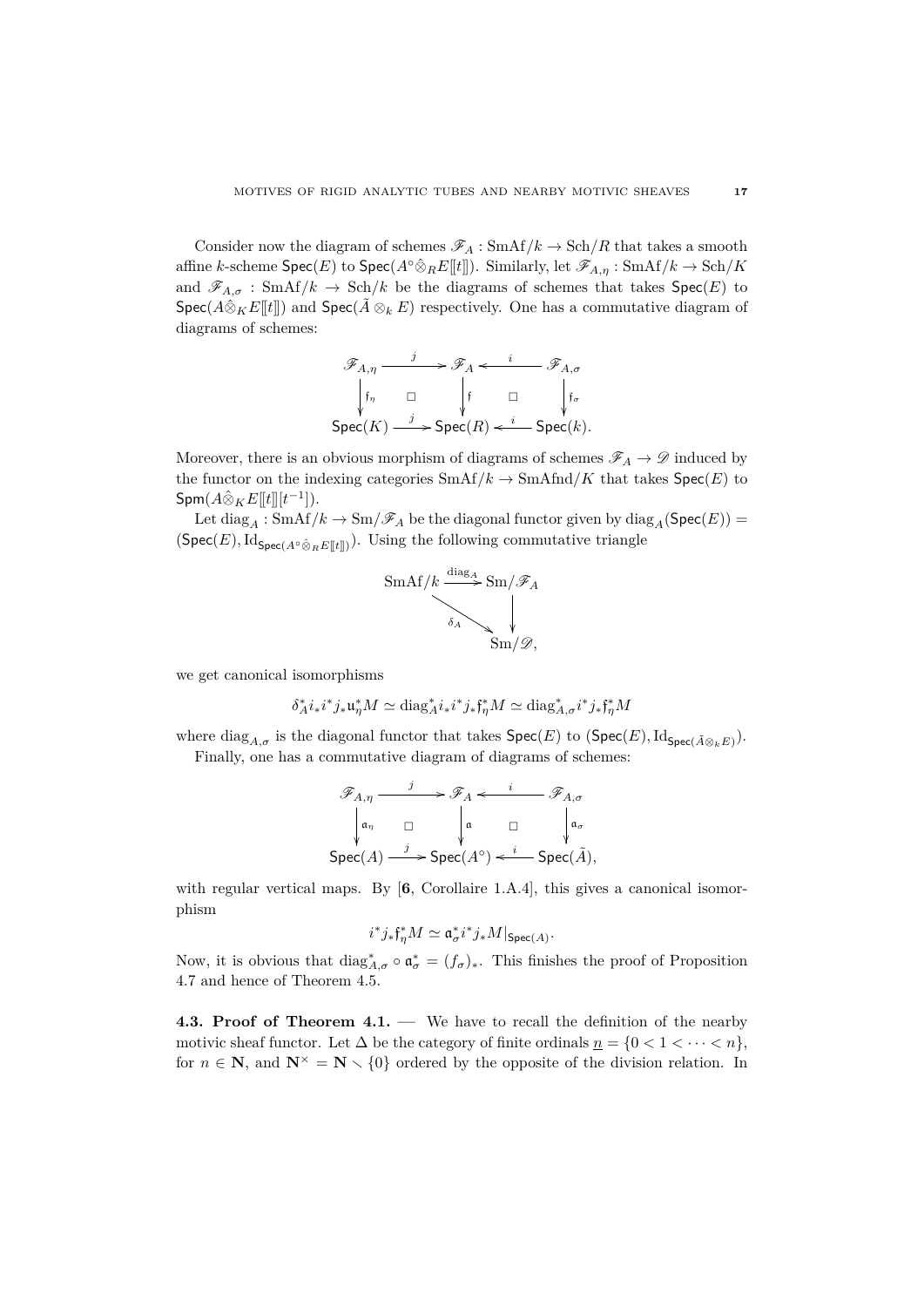[**3**, Définition 3.5.3], Ayoub introduced a diagram of *k*-schemes ( $\mathscr{R}, \Delta \times \mathbb{N}^{\times}$ ) with a morphism

$$
(\theta^{\mathscr R},p_{\Delta\times\mathbf N^\times}):\left(\mathscr R,\Delta\times\mathbf N^\times\right)\to\mathbf G_{m,k}.
$$

Let  $(\theta_f^{\mathscr{R}}, p_{\Delta \times \mathbf{N}^{\times}}) : (\mathscr{R}_f, p_{\Delta \times \mathbf{N}^{\times}}) \to \mathsf{Spec}(A)$  be the morphism of diagrams obtained by base-change along the morphism  $\text{Spec}(A) \to \mathbf{G}_{m,k}$  (given by the composition of  $f : \mathsf{Spec}(A) \to \mathsf{Spec}(K)$  and  $t : \mathsf{Spec}(K) \to \mathbf{G}_{m,k}$ . The nearby motivic sheaf functor is then given by

$$
\Psi_f(-) = (p_{\Delta \times \mathbf{N}^{\times}})_{\sharp} \circ \chi_{f, p_{\Delta \times \mathbf{N}^{\times}}} \circ (\theta_f^{\mathscr{R}})_{*} \circ (\theta_f^{\mathscr{R}})^{*} \circ (p_{\Delta \times \mathbf{N}^{\times}})^{*}(-)
$$
  
\n
$$
\simeq \chi_f \circ (p_{\Delta \times \mathbf{N}^{\times}})_{\sharp} \circ (\theta_f^{\mathscr{R}})_{*} \circ (\theta_f^{\mathscr{R}})^{*} \circ (p_{\Delta \times \mathbf{N}^{\times}})^{*}(-).
$$

The isomorphism above is a consequence of the fact that inverse and direct images commute with homotopy colimits in the case of  $\mathbf{SH}_{\mathfrak{M}}(-)$ . Moreover, after composing with  $f_{\eta}^*$ , one has further isomorphisms as follows:

$$
\Psi_f f_\eta^*(-) \simeq \chi_f \circ (p_{\Delta \times \mathbf{N}^\times})_\sharp \circ (\theta_f^\mathscr{R})_* \circ (\theta_f^\mathscr{R})^* \circ (p_{\Delta \times \mathbf{N}^\times})^* \circ f_\eta^*(-)
$$
\n
$$
\simeq \chi_f \circ f_\eta^* \circ (p_{\Delta \times \mathbf{N}^\times})_\sharp \circ (\theta_f^\mathscr{R})_* \circ (\theta_f^\mathscr{R})^* \circ (p_{\Delta \times \mathbf{N}^\times})^*(-)
$$
\n
$$
\simeq \chi_f \circ f_\eta^*((-) \otimes t^* \mathcal{U})
$$

where  $\mathcal{U} = (p_{\Delta \times \mathbf{N}^{\times}})_{\sharp}(\theta^{\mathscr{R}})_{*}1_{(\mathscr{R},\Delta \times \mathbf{N}^{\times})}$  and  $t : \mathsf{Spec}(K) \to \mathbf{G}_{m,k}$ . Applying Theorem 4.5 with  $M \otimes t^*U$  instead of  $M$ , we get an isomorphism

$$
(f_{\sigma})_*\Psi_f f_{\eta}^*M \simeq q_*\circ \Re(\underline{\text{Hom}}(\mathrm{M}_{rig}(\text{Spm}(A)),\text{Rig}^*(M\otimes t^*\mathcal{U})).
$$

Therefore, it is enough to show that

$$
q_*\circ\Re(\underline{\mathsf{Hom}}(\mathrm{M}_{rig}(\mathsf{Spm}(A)),\mathrm{Rig}^*(M\otimes t^*\mathcal{U})))\simeq 1^*\circ\Re(\underline{\mathsf{Hom}}(\mathrm{M}_{rig}(\mathsf{Spm}(A)),\mathrm{Rig}^*(M))).
$$

Let us recall the following lemma that is a consequence of results in [**6**]:

*Lemma 4.10.* — *Every compact object of*  $\mathbf{RigSH}_{m}(K)$  *is strongly dualizable.* 

*Proof.* — By  $[6,$  Théorème 1.3.22] and  $[2,$  Proposition 2.1.24], it is enough to show that, for every smooth *k*-scheme *X*, every  $p \in \mathbb{N}$ ,  $r \in \mathbb{N} \setminus \{0\}$  and every  $g \in \mathcal{O}(X)^{\times}$ , the objects  $\text{Sus}_{T^{an}}^p(Q_r^{rig}(X,g) \otimes \mathbb{1})$  are strongly dualizable (see [6, Notation 1.3.10]). By [**6**, Lemma 1.3.12], the map

$$
\mathrm{Sus}_{T^{an}}^p(Q_r^{rig}(X,g)\otimes 1)\rightarrow \mathrm{Sus}_{T^{an}}^p(Q_r^{an}(X,g)\otimes 1)=\mathrm{Rig}^*(\mathrm{Sus}_T^p(Q_r^{geo}(X,g)\otimes 1))
$$

is an isomorphism in  $\mathbf{RigSH}_{\mathfrak{M}}(K)$ . As the functor  $\text{Rig}^*$  is symmetric monoidal and unitary, it suffices to check that  $\text{Sus}^p_T(Q_r^{geo}(X,g) \otimes 1)$  is strongly dualizable in  $\text{SH}_{\mathfrak{M}}(K)$ . This follows from [36] (see also [6, Lemme 1.3.29]).  $\Box$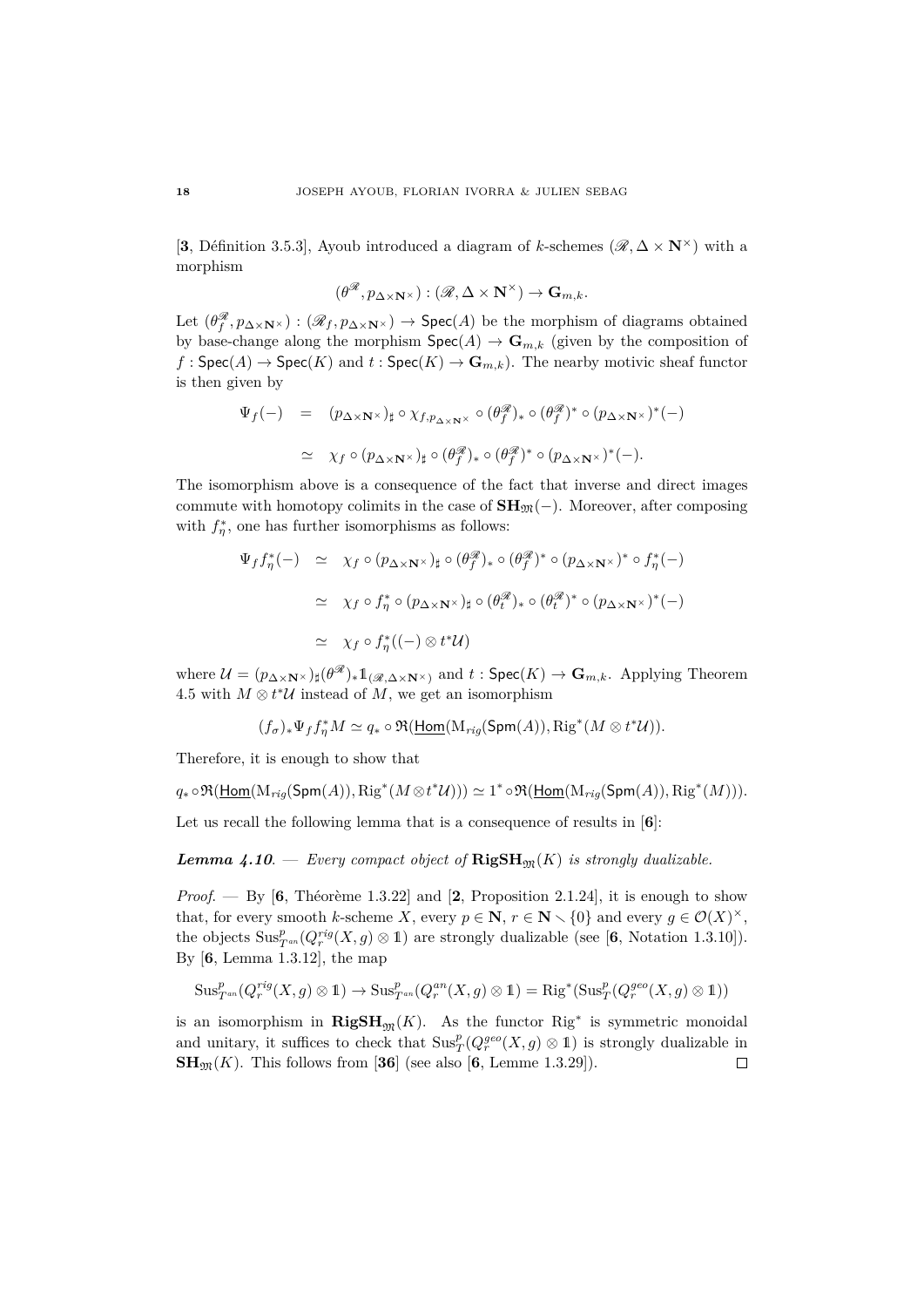By [6, Proposition 1.2.34],  $M_{riq}(\text{Spm}(A))$  is a compact object in  $\mathbf{RigSH}_{m}(K)$ , hence strongly dualizable by Lemma 4.10. Therefore, using that Rig<sup>∗</sup> is monoidal, one has a canonical isomorphism

 $\underline{\mathsf{Hom}}(\mathrm{M}_{rig}(\mathsf{Spm}(A)),\mathrm{Rig}^*(M\otimes t^*\mathcal{U}))\simeq \underline{\mathsf{Hom}}(\mathrm{M}_{rig}(\mathsf{Spm}(A)),\mathrm{Rig}^*(M))\otimes \mathrm{Rig}^*t^*\mathcal{U}.$ 

Now, U is an object of  $\mathbf{QUSH}_{m}(k)$  (see [6, Définition 1.3.25]). Therefore, we can write

$$
\operatorname{Rig}^* t^* \mathcal{U} = \mathfrak{F}(\mathcal{U}).
$$

By putting these facts together, we are left to show that

 $q_* \circ \mathfrak{R}(\underline{\mathsf{Hom}}(\mathrm{M}_{rig}(\mathsf{Spm}(A)), \mathrm{Rig}^*(M)) \otimes \mathfrak{F}(\mathcal{U}))$ 

 $\simeq 1^* \circ \Re(\underline{\mathsf{Hom}}(\mathrm{M}_{rig}(\mathsf{Spm}(A)), \mathrm{Rig}^*(M))).$ 

Now, as  $\mathfrak{R}$  is a monoidal equivalence of categories, one has a projection formula:

$$
\mathfrak{R}((-) \otimes \mathfrak{F}(\mathcal{U})) \simeq \mathfrak{R}(-) \otimes \mathcal{U}.
$$

At the end, we are left to construct an invertible natural transformation

$$
q_* (- \otimes \mathcal{U}) \simeq 1^*(-)
$$

between functors from  $\mathbf{QUSH}_{\mathfrak{M}}(k)$  to  $\mathbf{SH}_{\mathfrak{M}}(k)$ . In [6, (1.112)], an isomorphism of functors

$$
(p_{\Delta\times\mathbf{N}^\times})_\sharp q_*\left((p_{\Delta\times\mathbf{N}^\times})^*(-)\otimes(\theta^\mathscr{R})_*1_{(\mathscr{R},\Delta\times\mathbf{N}^\times)}\right)=:\Psi^{qu}\rightarrow 1^*(-)
$$

is constructed. Using that  $(p_{\Delta \times N^{\times}})_{\sharp}q_{*} \simeq q_{*}(p_{\Delta \times N^{\times}})_{\sharp}$  and projection formula, it is easy to see that  $\Psi^{qu}$  is canonically isomorphic to  $q_*(- \otimes \mathcal{U})$ . This finishes the proof of Theorem 4.1.

**4.4.** A particular case of the main theorem. — Here we prove the case  $Z = X_{\sigma}$ of our main theorem. This is done using the functorial version of Theorem 4.1 (see Remark 4.4).

Let *X* be a finite type *R*-scheme and let  $f : X \rightarrow \text{Spec}(R)$  be its structural morphism. Assume that  $X_{\eta}$  is smooth over *K* and consider the *t*-adic completion  $\mathscr X$ of *X*.

*Theorem 4.11.* — Let M be an object of  $\text{SH}_{\mathfrak{M}}(K)$ . Then, there is a canonical *isomorphism in*  $\mathbf{SH}_{\mathfrak{M}}(k)$ *:* 

$$
1^* \circ \Re(\underline{\text{Hom}}(\text{M}_{rig}(\mathcal{X}_\eta), \text{Rig}^*(M))) \simeq (f_\sigma)_* \Psi_f f_\eta^*(M). \tag{8}
$$

When  $X = \text{Spec}(R)$  (and  $f = \text{Id}$ ), the above theorem simply states that  $1^* \circ \Re \circ \text{Rig}^*$ is isomorphic to the nearby motive functor  $\Psi_{\text{Id}}$ , which we already know by [6, Scholie 1.3.26(2)]. Thus, in some sense, Theorem 4.11 can be considered as a generalization of [**6**, Scholie 1.3.26(2)].

Taking M to be the unit object of  $\text{SH}_{\mathfrak{M}}(K)$  in Theorem 4.11, one gets the following: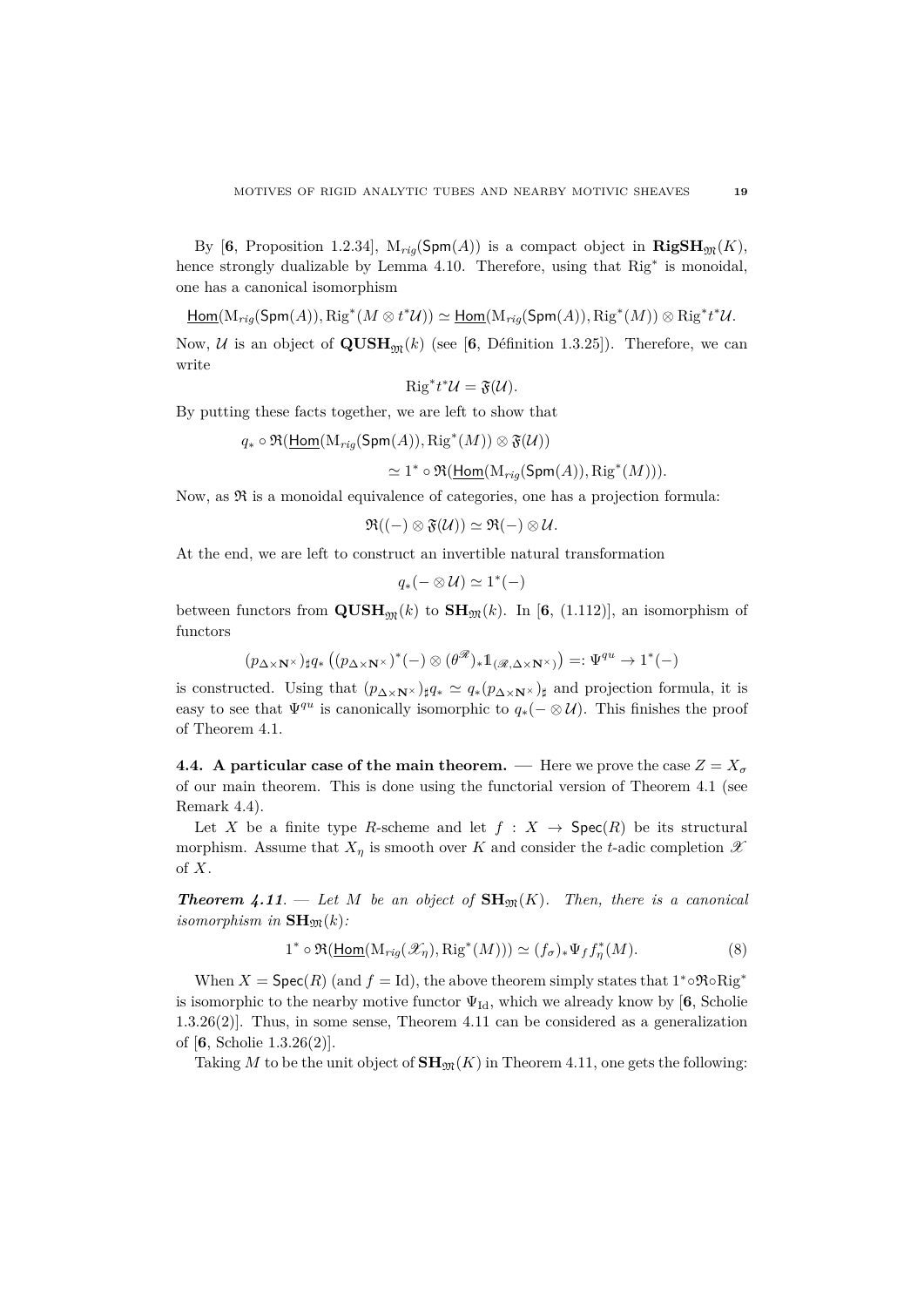*Corollary 4.12.* **—** *There is a canonical isomorphism in* $SH_{\mathfrak{M}}(k)$ *:* 

 $1^* \circ \Re(\mathcal{M}_{rig}^{\vee}(\mathcal{X}_\eta)) \simeq (f_\sigma)_* \Psi_f(\mathbb{1}_{X_\eta}).$ 

*Proof*. — As we already said, the proof relies on the functorial version of Theorem 4.1 described in Remark 4.4.

Let  $(U_i)_{i \in I}$  be a finite covering of X by open affine subschemes. Let  $\mathcal{P}^*(I)$  be the set of non-empty subsets of *I* ordered by reverse inclusion. We have a diagram of schemes  $(U, \mathcal{P}^*(I))$  that takes  $J \in \mathcal{P}^*(I)$  to  $U_J = \cap_{j \in J} U_j$ .

Let  $(u, p) : (U, \mathcal{P}^*(I)) \to X$  be the canonical morphism. (We wrote *p* instead of  $p_{\mathcal{P}^*(I)}$  to ease the notation.) Using Zariski descent and the second property in [3, Définition 3.2.1 (**SPE2**)], we see that the canonical maps

$$
\Psi_f f_\eta^*(M) \to (u_\sigma, p)_*(u_\sigma, p)^* \Psi_f f_\eta^*(M) \to (u_\sigma, p)_* \Psi_{(f \circ u, p)}(f_\eta \circ u_\eta, p)^*(M)
$$

are isomorphisms in  $\mathbf{SH}_{\mathfrak{M}}(X_{\sigma})$ . Applying  $(f_{\sigma})_*$ , we get a canonical isomorphism

$$
(f_\sigma)_*\Psi_f f_\eta^*(M)\simeq p_*((f\circ u)_\sigma)_*\Psi_{(f\circ u,p)}((f\circ u)_\eta,p)^*(M)
$$

in  $\mathbf{SH}_{\mathfrak{M}}(k)$ .

Now, consider the diagram of formal schemes  $(\mathcal{U}, \mathcal{P}^*(I))$  obtained as the completion of *U*. As every  $\mathscr{U}_J$  is affine, one can also form the diagram of schemes  $(V, \mathcal{P}^*(I))$ where  $V_J = \text{Spec}(\mathcal{O}(\mathcal{U}_J))$ . Now, one has a regular morphism of diagrams of *R*-schemes

 $r:(V, \mathcal{P}^*(I)) \to (U, \mathcal{P}^*(I))$ 

inducing the identity between the special fibers. It follows from [**6**, Proposition 1.A.6] that

$$
\Psi_{(f\circ u,p)}((f\circ u)_\eta,p)^*(M)\simeq \Psi_{(f\circ u\circ r,p)}((f\circ u\circ r)_\eta,p)^*(M)
$$

in  $\mathbf{SH}_{\mathfrak{M}}(U_\sigma,\mathcal{P}^*(I))$ . On the other hand, the functorial version of Theorem 4.1 (see Remark 4.4) provides an isomorphism

 $((f \circ u)_{\sigma})_* \Psi_{(f \circ u \circ r, p)}((f \circ u \circ r)_\eta, p)^*(M) \simeq 1^* \circ \Re(\underline{\text{Hom}}(\mathrm{M}_{rig}(\mathscr{U}_\eta), \mathrm{Rig}^*(M))).$ 

We therefore have an isomorphism

$$
(f_{\sigma})_*\Psi_f f_{\eta}^*(M) \simeq p_* \circ 1^* \circ \Re(\underline{\text{Hom}}(\mathrm{M}_{rig}(\mathscr{U}_{\eta}), \mathrm{Rig}^*(M)))
$$

and it remains to check that

$$
p_* \circ 1^* \circ \mathfrak{R}(\underline{\text{Hom}}(\mathrm{M}_{rig}(\mathscr{U}_\eta), \mathrm{Rig}^*(M))) \simeq 1^* \circ \mathfrak{R}(\underline{\text{Hom}}(\mathrm{M}_{rig}(\mathscr{X}_\eta), \mathrm{Rig}^*(M))).
$$

Using [**8**, Proposition 1.15], we get an isomorphism

$$
p_* \circ 1^* \circ \Re \simeq 1^* \circ \Re \circ p_*.
$$

Therefore, it is enough to check that one has an isomorphism

 $p_*\underline{\mathsf{Hom}}(\mathrm{M}_{rig}(\mathscr{U}_\eta), \mathrm{Rig}^*(M)) \simeq \underline{\mathsf{Hom}}(\mathrm{M}_{rig}(\mathscr{X}_\eta), \mathrm{Rig}^*(M))$ 

in  $\mathbf{RigSH}_{\mathfrak{M}}(K)$ . Now the left hand side is canonically isomorphic to

 $\underline{\text{Hom}}(p_\sharp \text{M}_{rig}(\mathscr{U}_\eta), \text{Rig}^*(M)).$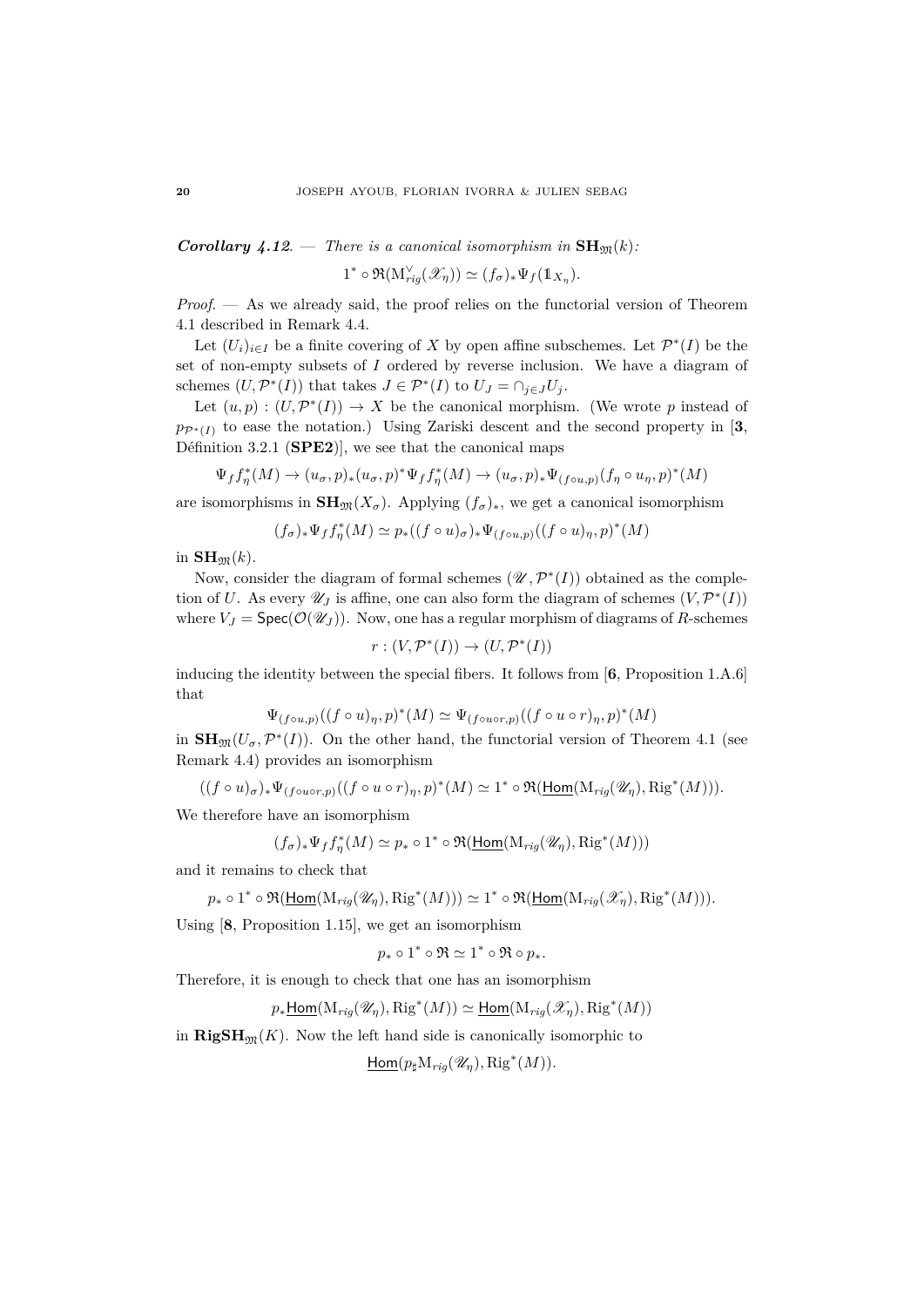Thus, we are left to check that  $p_{\sharp}M_{ri\sigma}(\mathscr{U}_n) \to M_{ri\sigma}(\mathscr{X}_n)$  is an isomorphism. This follows by Zariski descent.  $\Box$ 

#### **5. Rigid motives of tubes in a semi-stable situation**

The goal of this section is to prove some preparatory results about rigid motives of tubes in a semi-stable situation. A striking consequence of these results is that the rigid motive of a tube (in a quasi-compact rigid analytic variety) is always a compact motive.

**5.1. Tubes in rigid analytic geometry.** — Let  $\mathscr X$  be a formal *R*-scheme topologically of finite type. Let  $Z \subset \mathcal{X}_{\sigma}$  be a locally closed subset. The *tube* of *Z*, denoted by  $|Z|$ , is the inverse image of *Z* under the *specialization map* sp:  $\mathscr{X}_\eta \to \mathscr{X}_\sigma$ . This is an admissible open rigid analytic subvariety of  $\mathscr{X}_n$ , which is not quasi-compact in general.

If  $U \subset \mathscr{X}_{\sigma}$  is an open subset and  $\mathscr{U} \subset \mathscr{X}$  is the formal open subscheme such that  $\mathscr{U}_{\sigma} = U$ , then  $|U| = \mathscr{U}_{\eta}$ ; in this case, the tube is quasi-compact. For more details concerning tubes, see, for example, [**12**] or [**27**, §2.1.2].

**5.2. Statement of the results.** — Assume that  $\mathscr X$  is a semi-stable formal *R*scheme. Let us denote by  $(D_i)_{i \in I}$  the irreducible components of  $(\mathscr{X}_{\sigma})_{\text{red}}$ . Given a subset  $J \subset I$ , denote by  $D_J$  and  $D(J)$  the reduced closed subschemes of  $\mathscr{X}_{\sigma}$  given by

$$
D_J = \cap_{i \in J} D_i
$$
 and  $D(J) = \cup_{i \in J} D_i$ 

with the convention that  $D_{\emptyset} = (\mathscr{X}_{\sigma})_{\text{red}}$  and  $D(\emptyset) = \emptyset$ .

Fix a subset  $J \subset I$  and let Z be a closed subscheme of  $D(J)$ . For  $I' \subset I \setminus J$ , we set

$$
Z_{I'}^{\circ}=Z\smallsetminus D(I').
$$

When  $I' = I \setminus J$ , we simply write  $Z^{\circ}$  for  $Z^{\circ}_{I \setminus J}$ .

*Theorem 5.1*. — *Keep the notation as before. Assume that Z is a union of closed subsets of the form*  $D_{J'}$ , for some  $\emptyset \neq J' \subset J$ . Then, for  $I' \subset I'' \subset I \setminus J$ , the  $inclusion$   $]Z_{I'}^{\circ}[\rightarrow]Z_{I'}^{\circ}[\text{ induces an isomorphism in } \mathbf{RigSH}_{\mathfrak{M}}(K)$ .

$$
\mathcal{M}_{rig}([Z^{\circ}_{I''}]) \simeq \mathcal{M}_{rig}([Z^{\circ}_{I'}]).
$$

At the end, we are only concerned with the following particular case.

*Corollary 5.2.* **—** *Keep the notation as before. The inclusion* $|D(J)^{\circ}[\rightarrow]D(J)|$ *induces an isomorphism in*  $\mathbf{RigSH}_{m}(K)$ :

$$
\mathcal{M}_{rig}([D(J)^{\circ}]) \simeq \mathcal{M}_{rig}([D(J)])
$$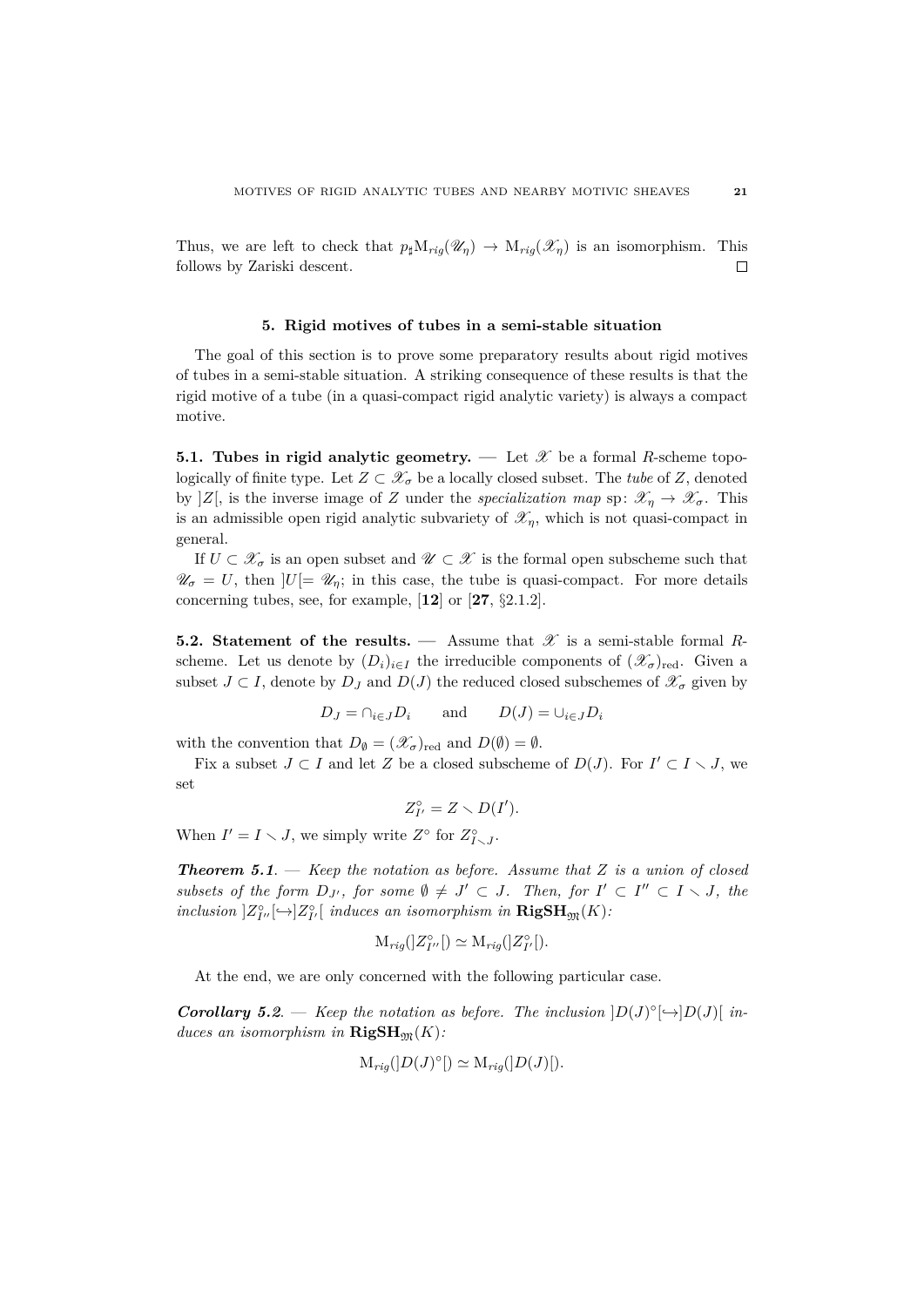**5.3. Reductions. —** We start the proof of Theorem 5.1 by proving the following lemma.

*Lemma 5.3.* — *It is enough to prove Theorem 5.1 when*  $Z = D_J$ ,  $J \neq \emptyset$ ,  $I' = \emptyset$  $and \#(I'') = 1.$ 

*Proof.* — Let us assume this particular case proven and suppose that  $Z$ ,  $I'$  and  $I''$ are as in the statement of Theorem 5.1. When  $Z = \emptyset$ , there is nothing to be proven; so we can assume that  $Z \neq \emptyset$ . (This forces that  $J \neq \emptyset$ .) We can write

$$
Z = D_{J_1} \cup \cdots \cup D_{J_n}
$$

for some integer  $n \geq 1$ , with  $\emptyset \neq J_i \subset J$  for  $1 \leq i \leq n$ . We argue by induction on the integer *n*.

First, let us assume that  $n = 1$ . This means that  $Z = D_{J_1}$  for some  $J_1 \subset J$ . As  $I'$ and *I''* are also subsets of  $I \setminus J_1$ , we may actually assume that  $J_1 = J$ . Also, by an easy induction we may assume that  $\#(I'' \setminus I') = 1$ .

Now, consider the open formal subscheme  $\mathscr{X}' \subset \mathscr{X}$  given by  $\mathscr{X} \setminus D(I')$ . Then  $\mathscr{X}'$  is a semi-stable formal *R*-scheme and  $(\mathscr{X}'_{\sigma})_{\text{red}} = \cup_{i \in I \setminus I'} D'_i$  with  $D'_i = D_i \setminus D(I')$ . Moreover, letting  $Z' = Z \cap \mathcal{X}'_{\sigma}$ , one has (with the notations of §5.2):

$$
Z_{\emptyset}^{\prime \circ} = Z_{I^{\prime}}^{\circ} \qquad \text{and} \qquad Z_{I^{\prime \prime} \smallsetminus I^{\prime}}^{\prime \circ} = Z_{I^{\prime \prime}}^{\circ}.
$$

Therefore, the map  $M_{rig}(|Z^{\circ}_{I''}|) \to M_{rig}(|Z^{\circ}_{I'}|)$  identifies with

$$
\mathcal{M}_{rig}([Z'_{I''\smallsetminus I'}[) \to \mathcal{M}_{rig}([Z'^{\circ}_\emptyset[)
$$

which is an isomorphism by the assumption of the lemma.

Next, assume that  $n \geq 2$ . We may then write  $Z = Z_1 \cup Z_2$  where

$$
Z_1 = D_{J_1} \cup \cdots \cup D_{J_{n-1}}
$$
 and  $Z_2 = D_{J_n}$ .

Set  $W = Z_1 \cap Z_2$ . We therefore have admissible open coverings:

$$
]Z_{I'}^\circ[ = ](Z_1)_{I'}^\circ[ \cup ](Z_2)_{I'}^\circ[ \qquad \text{and} \qquad ]Z_{I''}^\circ[ = ](Z_1)_{I''}^\circ[ \cup ](Z_2)_{I''}^\circ[ .
$$

Moreover, we have:

$$
|(Z_1)_{I'}^\circ \cap |(Z_2)_{I'}^\circ| = |W_{I'}^\circ \cap \text{ and } |(Z_1)_{I''}^\circ \cap |(Z_2)_{I''}^\circ| = |W_{I''}^\circ|.
$$

Using Mayer–Vietoris distinguished triangles, we are left to treat the cases of  $Z_1$ ,  $Z_2$ and *W*. These cases follow by induction.  $\Box$ 

We prove a further reduction.

*Lemma 5.4.* — *It is enough to prove Theorem 5.1 when*  $#(J) = 1$  *(and hence Z is an irreducible component of*  $\mathscr{X}_{\sigma}$ *),*  $I' = \emptyset$  *and*  $\#(I'') = 1$ *.*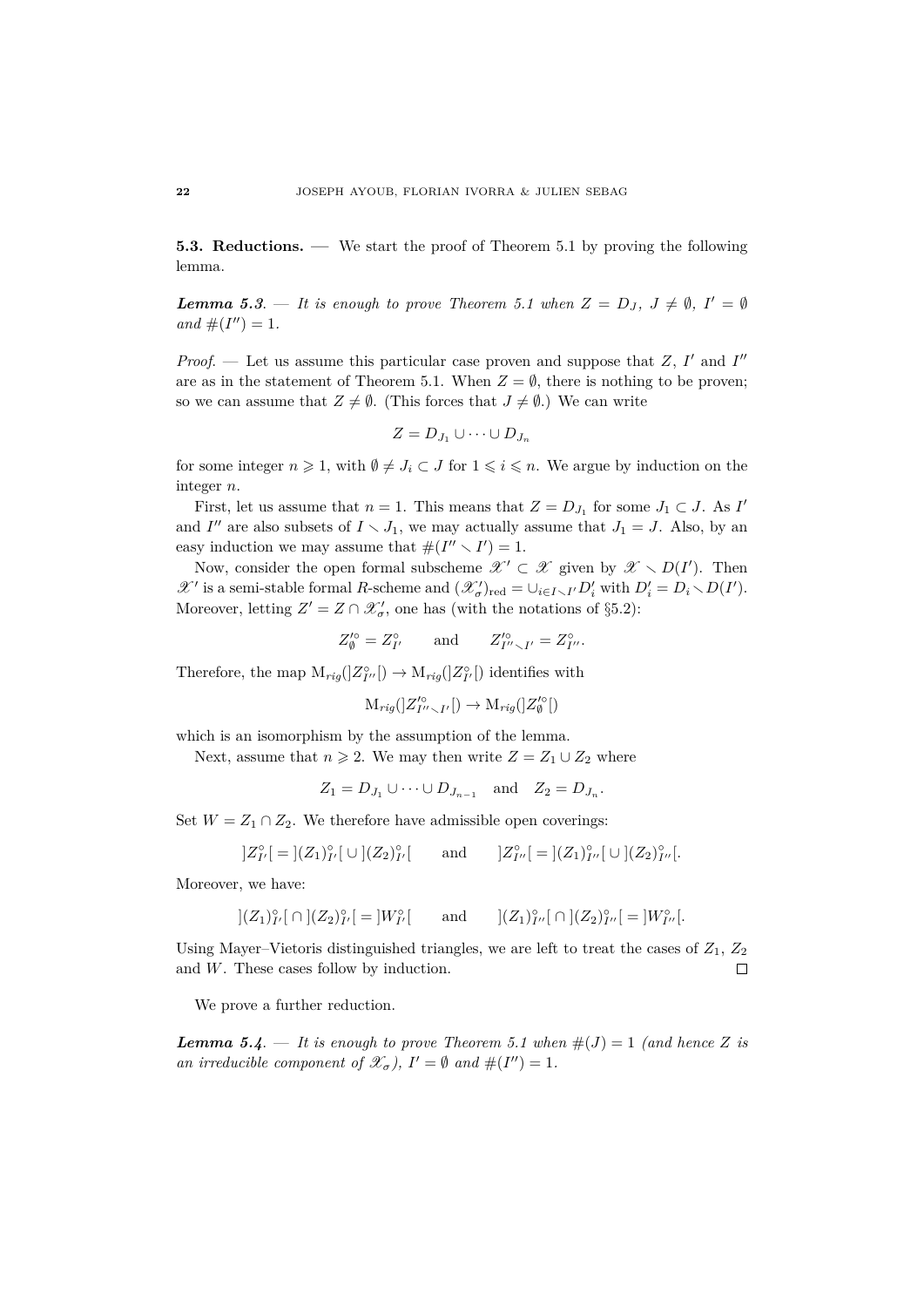*Proof.* — By the previous lemma, we may assume that  $Z = D<sub>J</sub>$  (for *J* non-empty and not necessarily a singleton)  $I' = \emptyset$  and  $\#(I'') = 1$ . Let  $h : \mathscr{X}' \to \mathscr{X}$  be the admissible blow-up of  $\mathscr X$  at *Z* and  $E \subset \mathscr X'_{\sigma}$  its exceptional divisor. Then the morphism  $M_{rig}([Z \setminus D(I'')]) \to M_{rig}([Z])$  identifies with

$$
\mathcal{M}_{rig}([E \setminus h^{-1}(D(I''))]) \to \mathcal{M}_{rig}([E]).
$$

But, if  $I'' = \{i\}$ , then  $h^{-1}(D_i)$  is simply the strict transform of  $D_i$  and hence is an irreducible divisor of  $\mathscr{X}'_{\sigma}$ . This enables us to conclude.  $\Box$ 

By Lemmas 5.3 and 5.4, we may assume that  $I = \{1, ..., n\}$ ,  $J = \{1\}$ ,  $I' = \emptyset$  and  $I'' = \{2\}$ . We are thus left to show that

$$
M_{rig}(|D_1 \setminus D_2|) = M_{rig}(|D_1 \setminus D_{1,2}|) \to M_{rig}(|D_1|)
$$

is an isomorphism in  $\mathbf{RigSH}_{m}(K)$ . (Recall that  $D_{1,2} = D_1 \cap D_2$ .) From now on, we argue by induction on the integer *n*. We use this to obtain the following reduction.

*Lemma 5.5*. — *To prove Theorem 5.1, it is enough to show that*

$$
\mathcal{M}_{rig}([D_1 \setminus D_I]) \to \mathcal{M}_{rig}([D_1]) \tag{9}
$$

*is an isomorphism in*  $\mathbf{RigSH}_{\mathfrak{M}}(K)$ .

*Proof*. — Assume that (9) is an isomorphism. Thus, by the previous discussion, we are left to check that

$$
M_{rig}([D_1 \setminus D_{1,2}[) \to M_{rig}([D_1 \setminus D_I[)
$$

is an isomorphism. Note that  $(\mathscr{X} \setminus D_i)_{1 \leq i \leq n}$  is an open covering of the formal scheme  $\mathscr{X} \setminus D_I$ . This induces admissible open coverings

$$
(|D_1 \setminus (D_{1,2} \cup D_i)|)_{2 \leqslant i \leqslant n} \quad \text{and} \quad (|D_1 \setminus D_i|)_{2 \leqslant i \leqslant n}
$$

of  $]D_1 \setminus D_{1,2}[$  and  $]D_1 \setminus D_I[$  respectively, where  $D_{1,2} = D_1 \cap D_2$ . Hence, thanks to Mayer–Vietoris distinguished triangles, it is enough to show that, for every integer *i*,  $2 \leqslant i \leqslant n$ , the morphism

$$
M_{rig}([D_1 \setminus (D_{1,2} \cup D_i)]) \to M_{rig}([D_1 \setminus D_i])
$$

is invertible in **RigSH**<sub>M</sub>(*K*). As the special fiber of  $\mathscr{X} \setminus D_i$  has  $n-1$  irreducible components, we may use induction to conclude when  $i \geq 3$ .  $\Box$ 

Before we give our final reduction, we note the following fact (where  $\mathscr X$  is not necessarily the semi-stable formal *R*-scheme of Theorem 5.1).

*Lemma 5.6.* — Let  $\mathcal{X}$  be a formal R-scheme topologically of finite type and assume *that*  $\mathscr{X}_\eta$  *is smooth.* Let  $e : \mathscr{X}' \to \mathscr{X}$  be an étale morphism of formal R-schemes. Let *H* and *Z be closed subschemes of the special fiber*  $\mathcal{X}_{\sigma}$ *. Assume that the induced morphism*  $e^{-1}(Z) \rightarrow Z$  *is an isomorphism. Then, the following assertions are equivalent:* 

*1. the morphism*  $M_{riq}(H \setminus Z) \rightarrow M_{riq}(H)$  *is an isomorphism;*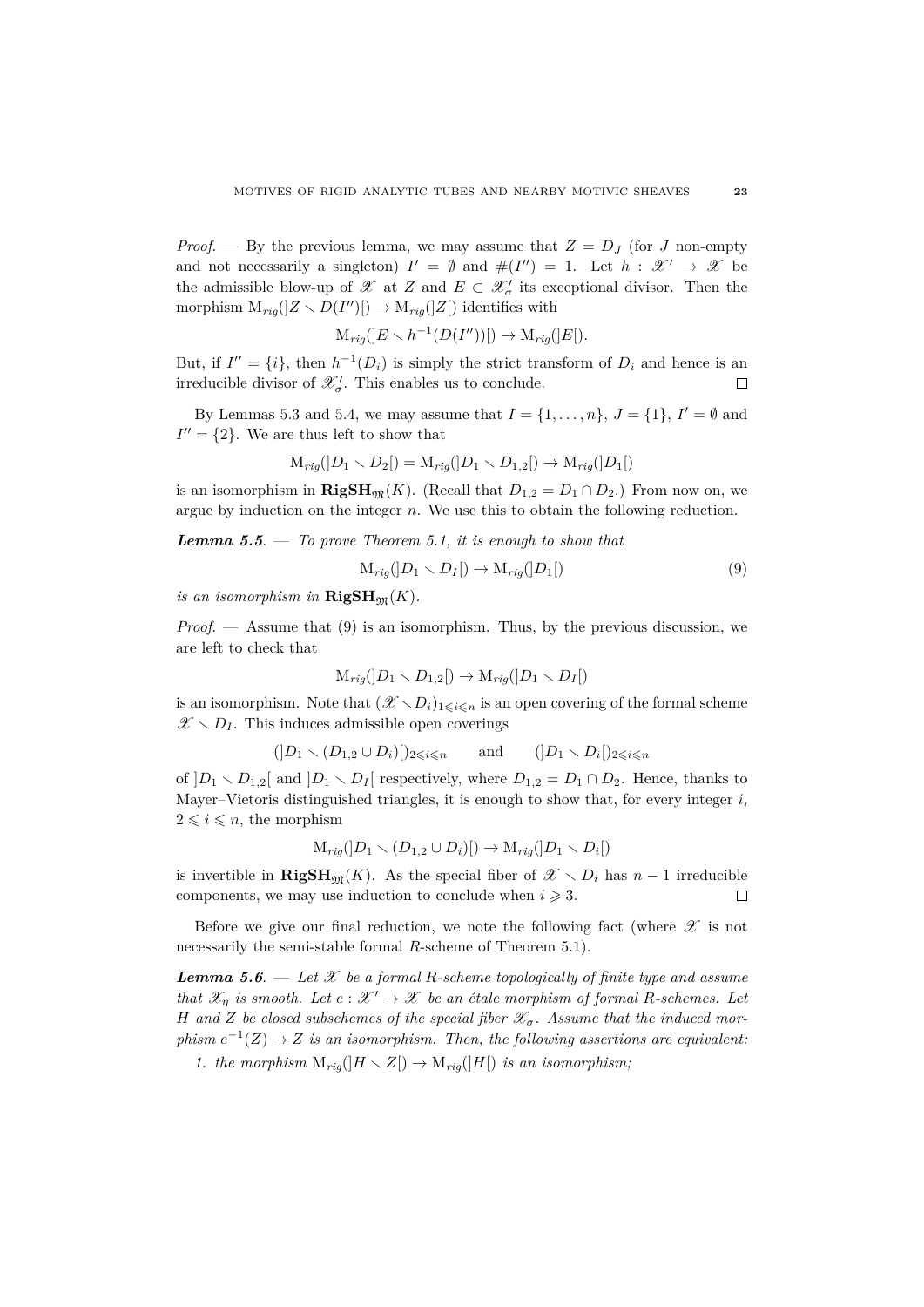2. the morphism  $\text{M}_{rig}([e^{-1}(H \setminus Z)]) \to \text{M}_{rig}([e^{-1}(H)])$  is an isomorphism.

*Proof.* — Let  $\mathscr{U} = \mathscr{X} \setminus Z$  and  $\mathscr{U}' = \mathscr{X}' \setminus e^{-1}(Z)$ . Consider the commutative cube of rigid analytic varieties over *K*:



All the faces of this cube are cartesian squares, and the frontal face is, by [**6**, Proposition 1.2.23], a distinguished Nisnevich square of quasi-compact rigid analytic varieties over  $K$  (in the sense of  $[6,$  Définition 1.2.20]).

One has a morphism of distinguished triangles in  $\mathbf{RigSH}_{m}(\mathscr{X}_{n})$ :

$$
\begin{array}{ccc}\n\mathrm{M}_{\mathscr{X}_{\eta},rig}(\mathscr{U}_{\eta}') & \longrightarrow \mathrm{M}_{\mathscr{X}_{\eta},rig}(\mathscr{X}_{\eta}') \longrightarrow & \mathrm{M}_{\mathscr{X}_{\eta},rig}(\mathscr{X}_{\eta}'/\mathscr{U}_{\eta}') \longrightarrow \\
\downarrow & & \downarrow & & \downarrow \\
\mathrm{M}_{\mathscr{X}_{\eta},rig}(\mathscr{U}_{\eta}) & \longrightarrow & \mathrm{M}_{\mathscr{X}_{\eta},rig}(\mathscr{X}_{\eta}) \longrightarrow & \mathrm{M}_{\mathscr{X}_{\eta},rig}(\mathscr{X}_{\eta}/\mathscr{U}_{\eta}) \longrightarrow \\
\end{array}
$$

where the third vertical arrow is an isomorphism thanks to [**6**, Corollaire 1.2.27].

Denote  $q: |H| \to \text{Spm}(K)$  the structural morphism. Applying the functor  $q_{\sharp}v^*$ , and using [6, Lemme 1.4.32], we get a morphism of distinguished triangles in  $\mathbf{RigSH}_{\mathfrak{M}}(K)$ :

$$
M_{rig}([e^{-1}(H \setminus Z)]) \longrightarrow M_{rig}([e^{-1}(H)[) \longrightarrow M_{rig}([e^{-1}(H)[] / [e^{-1}(H \setminus Z)]) \xrightarrow{+1} \downarrow
$$
  
\n
$$
M_{rig}([H \setminus Z]) \longrightarrow M_{rig}([H]) \longrightarrow M_{rig}([H] / [H \setminus Z]) \xrightarrow{+1}.
$$
  
\n'hat concludes the proof.

That concludes the proof.

Now using Lemma 5.6 and [**6**, Proposition 1.1.62], which relates general semi-stable formal *R*-schemes to standard semi-stable formal *R*-schemes (as in Example 2.7), we obtain the following final reduction.

*Lemma 5.7.* — *To prove Theorem 5.1, we may assume that*  $\mathscr{X} = \text{St}_{\mathscr{Y},\underline{a}}^v$  where  $\mathscr{Y}$ *is a smooth formal R*-scheme,  $v \in t\mathcal{O}(\mathcal{Y})^{\times}$  *and*  $\underline{a} = (a_1, \ldots, a_n) \in (\mathbb{N}^{\times})^n$ *. Moreover, it is enough to show, in this case, that*

$$
M_{rig}(|D_1 \setminus D_I|) \to M_{rig}(|D_1|)
$$

*is an isomorphism in*  $\mathbf{RigSH}_{\mathfrak{M}}(K)$ *. (Recall that*  $I = \{1, \ldots, n\}$ *.)*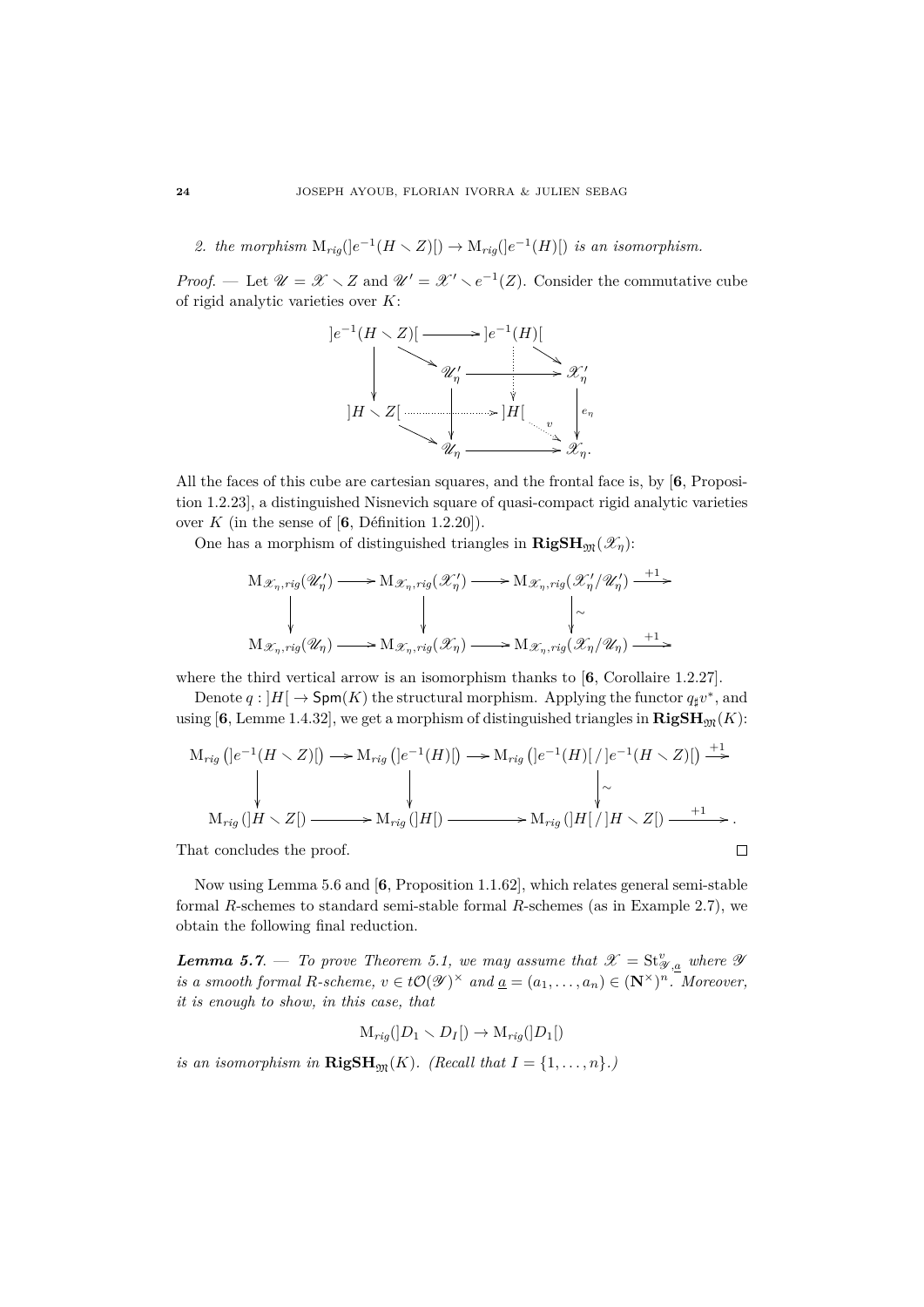*Proof.* — Note that the morphism  $M_{riq}(|D_1 \setminus D_I|) \rightarrow M_{riq}(|D_1|)$  is a direct summand of the corresponding morphism for the formal *R*-scheme  $\mathscr{X}{T,T^{-1}}$ . Using [**6**, Proposition 1.1.62] and Mayer–Vietoris distinguished triangles, we may therefore assume that there exists an étale morphism of formal  $R$ -schemes

$$
e: \mathscr{X} \to \mathop{\mathrm{St}}\nolimits^{Ut}_{\mathsf{Spf}(R\{U,U^{-1}\}),a}\{S_1,\ldots,S_r\},
$$

where  $\underline{a} = (a_1, \ldots, a_n) \in (\mathbb{N}^\times)^n$  and  $U, S_1, \ldots, S_r$  are independent variables. We denote by  $\mathscr S$  the target of the morphism  $e$ ; recall (from Example 2.7) that this formal *R*-scheme is given by

$$
\mathscr{S} = \mathsf{Spf}\left(R\{U, U^{-1}, T_1, \dots, T_n, S_1, \dots, S_r\}/(T_1^{a_1} \cdots T_n^{a_n} - Ut)\right).
$$

The formal *R*-scheme  $\mathscr S$  is semi-stable and the irreducible components of  $\mathscr S_{\sigma}$  are defined by the equations  $T_i = 0$ , for  $1 \leq i \leq n$ . We denote by *C* their intersection, i.e., the subscheme of  $\mathscr{S}_{\sigma}$  given by the ideal  $(T_1, \ldots, T_n)$ . Clearly, we have  $C =$  $\mathsf{Spec}(k[U,U^{-1},S_1,\ldots,S_r]).$ 

After reordering the irreducible components of  $\mathscr{X}_{\sigma}$ , we may assume that  $D_i \subset \mathscr{X}_{\sigma}$ is given by the equation  $T_i \circ e = 0$ . The morphism *e* induces an étale morphism  $e_0: D_I \to C$ . In fact, one has a cartesian square of formal *R*-schemes:



As in [6, Notation 1.2.35], we denote by  $Q^{for}(C)$  the formal *R*-scheme given by the *t*-adic completion of the *R*-scheme  $C \otimes_k R$ . Since the morphism  $e_0$  is étale, by Lemma 2.1 and [**15**, Lemma 1.2], the morphism of formal *R*-schemes

$$
Q^{for}(e_0): Q^{for}(D_I) \rightarrow Q^{for}(C) = \mathsf{Spf}(R\{U, U^{-1}, S_1, \dots, S_r\})
$$

is also étale and induces an étale morphism of standard schemes

$$
e': \mathcal{X}' = \mathbf{St}_{Q^{for}(D_I),\underline{a}}^{Ut} \to \mathcal{S} = \mathbf{St}_{\mathsf{Spf}(R{U,U^{-1},S_1,\ldots,S_r}),\underline{a}}^{Ut}.
$$

Moreover, by construction, one has a cartesian square of formal *R*-schemes:

$$
D_I \longrightarrow \mathscr{X}'
$$
  
\n
$$
\downarrow_{e_0} \square \qquad \downarrow_{e'}
$$
  
\n
$$
C \longrightarrow \mathscr{S}.
$$

Now, consider the fiber product  $\mathscr{X} \hat{\times}_{\mathscr{S}} \mathscr{X}'$ . By construction, one has

$$
(\mathscr{X} \hat{\times}_{\mathscr{S}} \mathscr{X}') \times_{\mathscr{S}} C \simeq D_I \times_C D_I.
$$

As  $e_0: D_I \to C$  is étale, the diagonal embedding  $D_I \hookrightarrow D_I \times_C D_I$  is an open and closed immersion and hence induces a decomposition  $D_I \times_C D_I \simeq D_I \sqcup F$ . We set

$$
\mathscr{X}'' = (\mathscr{X} \hat{\times}_{\mathscr{S}} \mathscr{X}') \smallsetminus F.
$$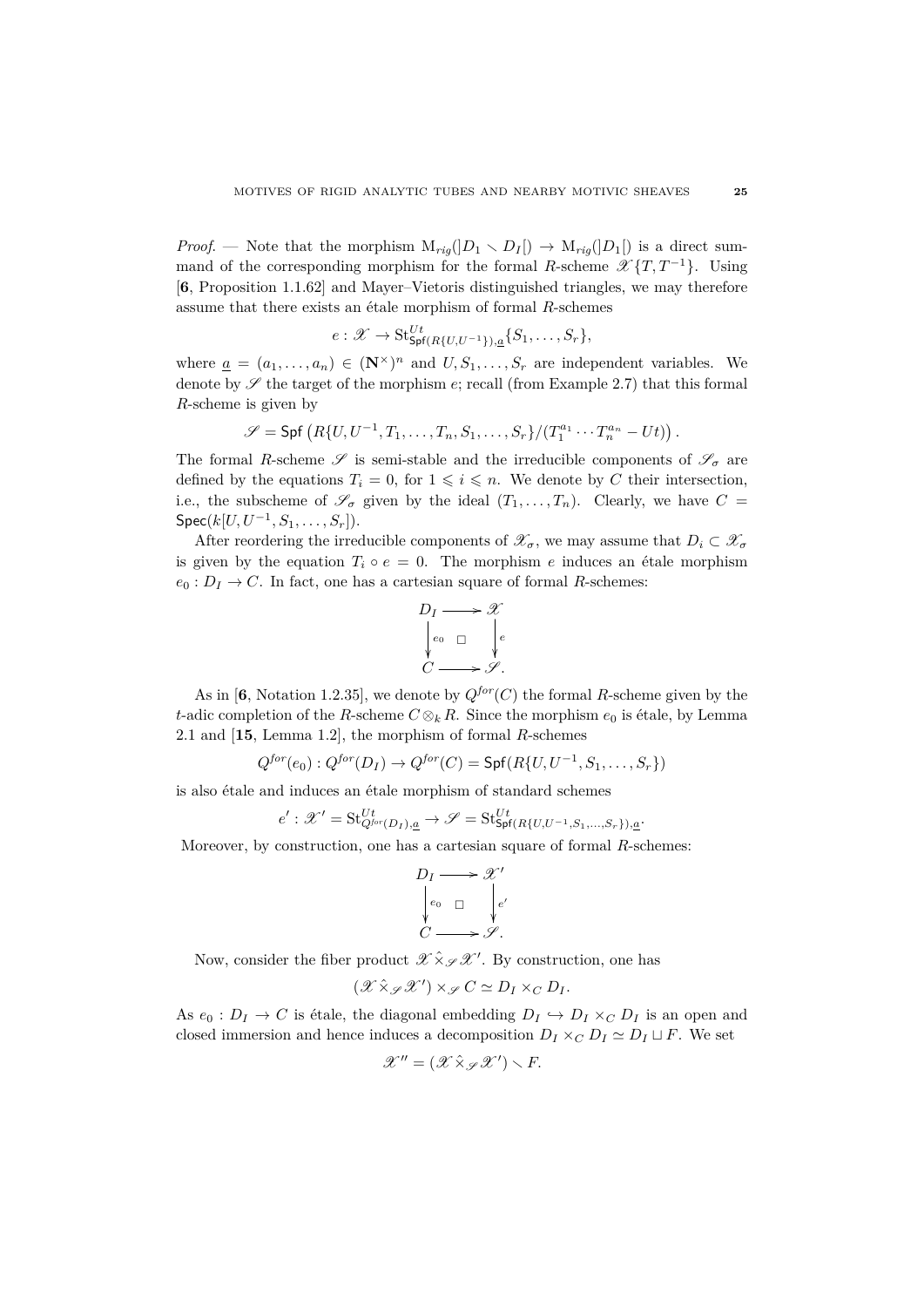By construction, one has étale morphisms

 $f: \mathscr{X}'' \to \mathscr{X}$  and  $f': \mathscr{X}'' \to \mathscr{X}'$ 

inducing isomorphisms  $f^{-1}(D_I) \stackrel{\sim}{\to} D_I$  and  $f'^{-1}(D_I) \stackrel{\sim}{\to} D_I$ . Therefore, we can apply Lemma 5.6 twice:

- $-$  for  $\mathscr{X}'' \to \mathscr{X}$  with  $H = D_1$  and  $Z = D_I$ , and
- *−* for  $\mathscr{X}'' \to \mathscr{X}'$  with *H* ⊂  $\mathscr{X}'_{\sigma}$  given by the equation *T*<sub>1</sub> = 0 and *Z* = *D*<sub>*I*</sub>.

This shows that to prove the property stated in Lemma 5.5 for  $\mathscr{X}$ , it is enough to prove it for  $\mathscr{X}'$ . As the latter is a standard semi-stable formal *R*-scheme, we are done.  $\Box$ 

**5.4. The case of a standard semi-stable formal** *R***-scheme. —** Here, we finish the proof of Theorem 5.1 by showing the property stated in Lemma 5.7. This property is obtained as a consequence of the following statement which is slightly more general than what is needed. Indeed, we are only concerned with the case where  $\mathscr Y$  is smooth over *R* and  $v \in t\mathcal{O}(\mathcal{Y})^{\times}$ . However, the extra generality in the following statement gives a flexibility that we use in its proof.

*Proposition 5.8*. — *Let* Y *be a formal R-scheme topologically of finite type with smooth generic fiber.* Let  $v \in \sqrt{t\mathcal{O}(\mathcal{Y})}$  dividing a power of t. Let  $\underline{a} = (a_1, \ldots, a_n)$ *be an n-tuple of strictly positive integers. Let*  $\mathcal{X} = \mathbf{St}_{\mathcal{Y},\underline{a}}^v$  *be the associated standard formal scheme. Let D be a branch of*  $\mathscr{X}_{\sigma}$  *and*  $D^{\circ}$  *the complement in D of the union of the remaining branches. Then the canonical morphism*

$$
\mathcal{M}_{rig}(|D^{\circ}|) \to \mathcal{M}_{rig}(|D|)
$$

*is an isomorphism in*  $\mathbf{RigSH}_{\mathfrak{M}}(K)$ *.* 

We refer to subsection 1.5, or originally to [**6**, §1.1.2, Exemple 1.1.14, Exemple 1.1.15], for a definition of the notion of relative annulus which plays an important role in the proof of proposition 5.8.

*Proof.* — The condition that *v* divides a power of *t* ensures that  $\mathscr{X}_n$  is a smooth rigid analytic variety over *K*. Therefore, the statement of the proposition makes sense.

We may assume that  $D = D_1$ , i.e., the branch of  $\mathscr{X}_{\sigma}$  defined by the equation  $T_1 = 0$  (see Example 2.7). When  $n = 1$ , there is nothing to prove. Thus, we may assume that  $n \geqslant 2$ . We split the proof in three parts.

*Step 1. The case*  $n = 2$ . — In this case, we have:

$$
\mathscr{X} = \mathsf{Spf}\,\frac{\mathcal{O}_{\mathscr{Y}}\{T_1, T_2\}}{(T_1^{a_1}T_2^{a_2} - v)} \simeq \mathsf{Spf}\,\frac{\mathcal{O}_{\mathscr{Y}}\{w, T_1, T_2\}}{(w^e - v, T_1^{a_1/e}T_2^{a_2/e} - w)}
$$

with *e* the greatest common divisor of  $a_1$  and  $a_2$ . Replacing  $\mathscr Y$  by  $\mathsf{Spf}(\mathscr O_{\mathscr Y}\{w\}/w^e-v)$ and  $v$  by  $w$ , we may assume that  $a_1$  and  $a_2$  are coprime.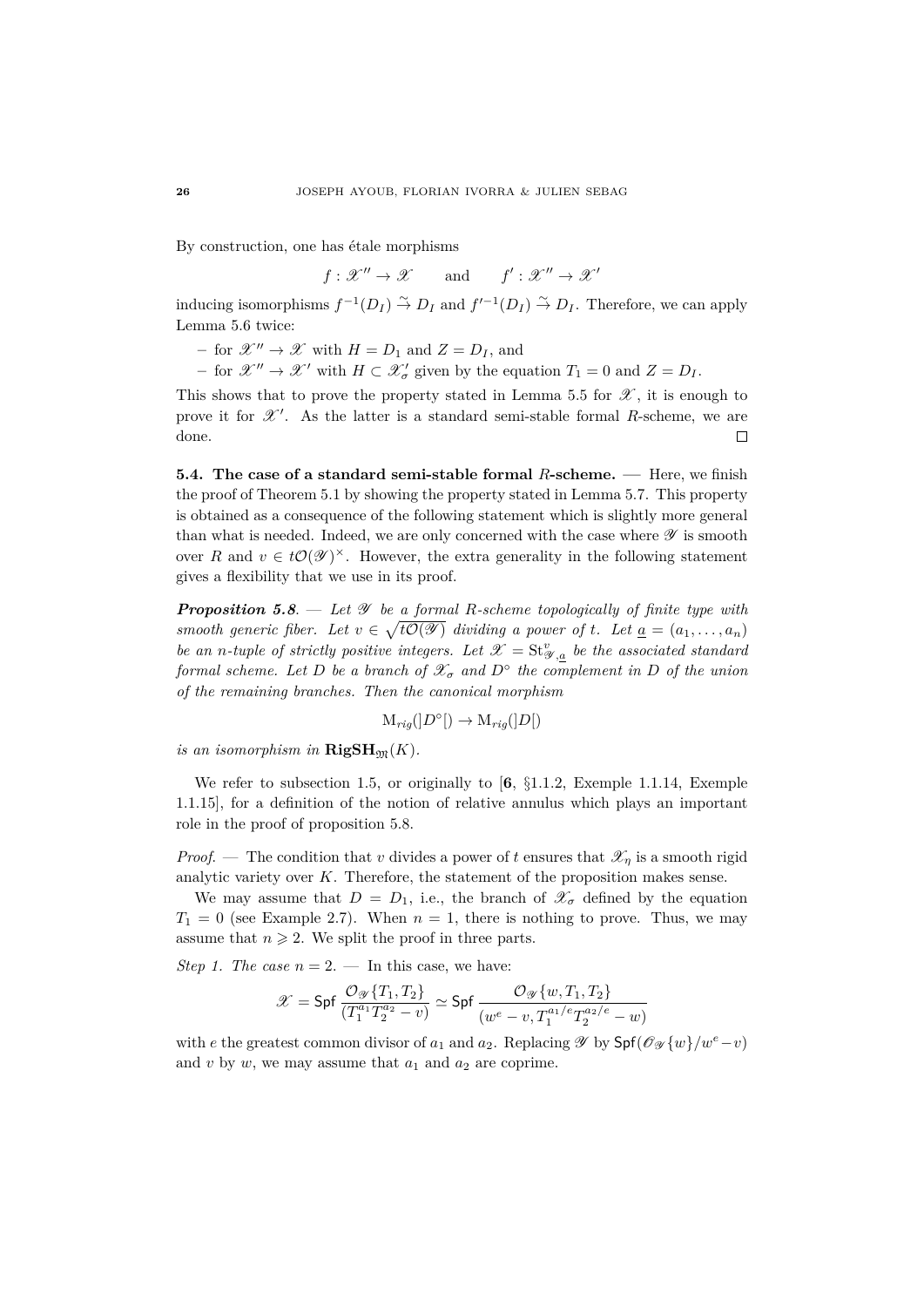We fix a Bézout relation

$$
a_1d_1 + a_2d_2 = -1
$$

where  $d_1 \geq 0$  and  $d_2 < 0$  are relative integers. The equation  $T_1^{a_1} T_2^{a_2} = v$  in  $\mathcal{O}(\mathscr{X}_\eta)$ can be written as

$$
(T_1^{-d_2}T_2^{d_1})^{a_2} = T_1v^{d_1}.
$$

This shows in particular that

$$
|T_1^{-d_2}T_2^{d_1}|_{\infty} \leqslant |v|_{\infty}^{d_1/a_1} \leqslant 1.
$$

(Here,  $|\cdot|_{\infty}$  is the infinity norm computed on  $\mathscr{X}_n$ .) Using this, we may construct an isomorphism of rigid analytic varieties over Y*η*:

$$
\mathscr{X}_{\eta} \stackrel{\sim}{\to} \mathrm{Spm}\,\frac{\mathcal{O}_{\mathscr{Y}_{\eta}}\{T,U,V\}}{(T^{a_1}U-v^{-d_2},v^{d_1}V-T^{a_2})}
$$

given, on the structural sheaves of functions, by  $T \mapsto T_1^{-d_2} T_2^{d_1}$ ,  $U \mapsto T_2$  and  $V \mapsto T_1$ . Compositing this isomorphism with the obvious open immersion

$$
\text{Spm}\frac{\mathcal{O}_{\mathscr{Y}_{\eta}}\{T,U,V\}}{(T^{a_1}U-v^{-d_2},v^{d_1}V-T^{a_2})}\hookrightarrow \text{Spm}(\mathcal{O}_{\mathscr{Y}_{\eta}}\{T\}),
$$

yields an open immersion

$$
j:\mathscr{X}_{\eta}\hookrightarrow{\mathbf{B}}^1_{\mathscr{Y}_{\eta}}
$$

which identifies  $\mathscr{X}_{\eta}$  with the relative annulus (aka., relative corona)

$$
\mathbf{Cr}_{\mathscr{Y}_{\eta}}(o,|v|^{-d_2/a_1},|v|^{d_1/a_2})
$$

inside the relative ball  $\mathbf{B}^1_{\mathscr{Y}_n}$ . (Here, we are using the notation as in [6, Exemple 1.1.14].)

Now, by definition,  $|D_1| = \{x \in \mathcal{X}_\eta; |T_1(x)|_\infty < 1\}$ . Using that  $T^{a_2} = v^{d_1}T_1$ , we get an identification

$$
]D_1[ = \bigcup_{R \to 1^-} \mathbf{Cr}_{\mathscr{Y}_\eta}(o, |v|^{-d_2/a_1}, R \cdot |v|^{d_1/a_2}).
$$

On the other hand, we have  $|D_1^{\circ}| = \{x \in \mathcal{X}_\eta; |T_2(x)|_\infty = 1\}$ . Using that  $T^{a_1}T_2 =$  $v^{-d_2}$ , we get an identification

$$
]D_1^\circ[ = \partial \mathbf{B}^1_{\mathscr{Y}_\eta}(o,|v|^{-d_2/a_1}).
$$

Thus, it is enough to show that the inclusion

$$
\partial \mathbf{B}_{\mathcal{Y}_\eta}^1(o,|v|^{-d_2/a_1}) \hookrightarrow \mathbf{C}r_{\mathcal{Y}_\eta}(o,|v|^{-d_2/a_1},R|v|^{d_1/a_2})
$$

induces an isomorphism in  $\mathbf{RigSH}_{\mathfrak{M}}(K)$  for *R* close enough to 1. This is done in [6, Proposition 1.3.4].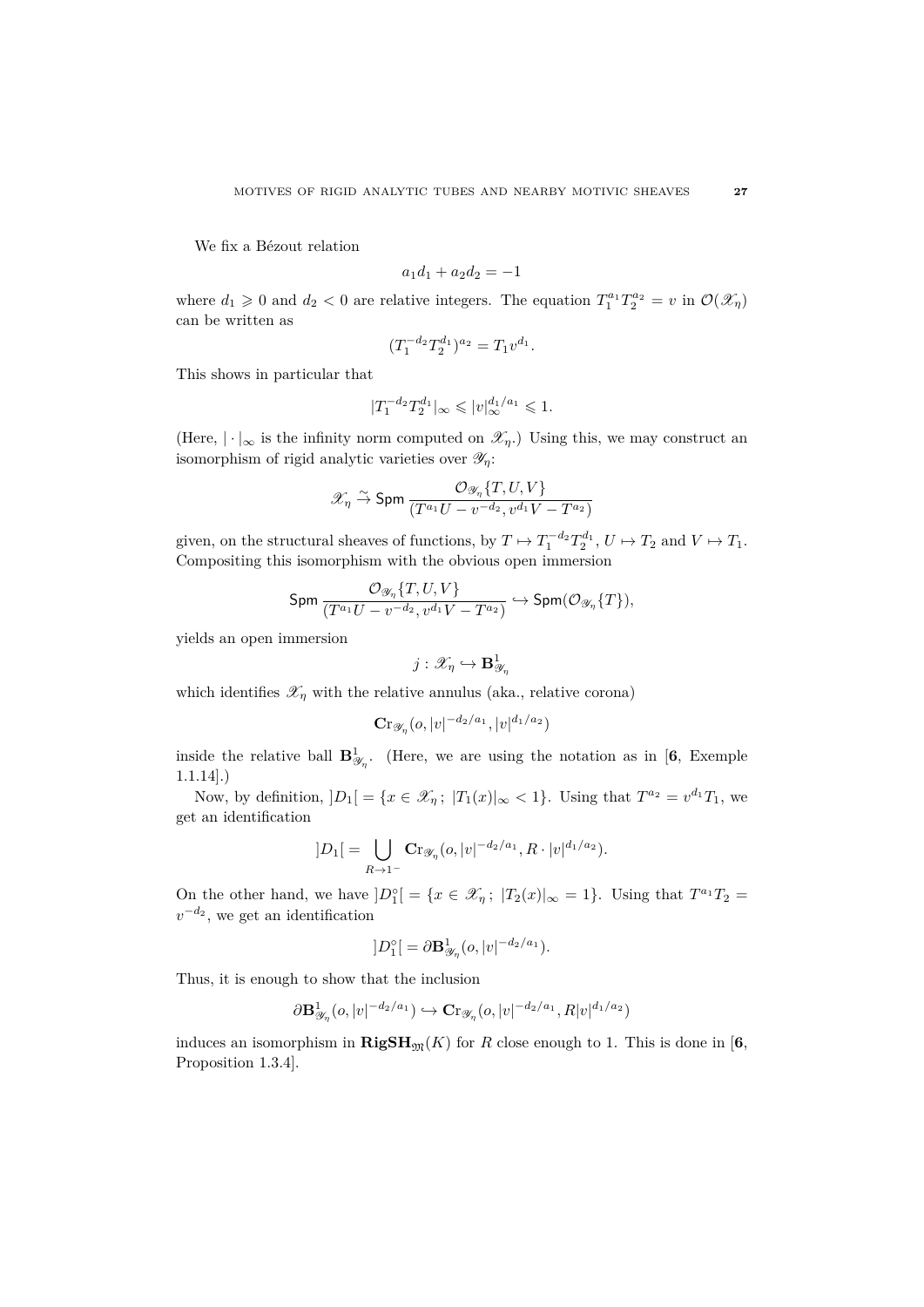*Step 2. The case where*  $a_2 = \cdots = a_n = d$ . — Here we treat the case of the standard scheme

$$
\mathcal{X} = \mathrm{St}_{\mathcal{Y}, (a_1, \underline{d}_{n-1})}^{\upsilon} = \mathsf{Spf} \, \frac{\mathcal{O}_{\mathcal{Y}}\{T_1, \dots, T_n\}}{(T_1^{a_1} T_2^d \cdots T_n^d - \upsilon)}
$$

and its branch  $D_1$  defined by the equation  $T_1 = 0$ . (Above,  $\underline{d}_{n-1}$  denotes the constant  $(n-1)$ -tuple with value  $d \in \mathbb{N}^{\times}$ .)

We argue by induction on the integer *n*. By the previous step, we may assume that  $n \geqslant 3$ . Consider the standard formal *R*-scheme

$$
\mathscr{Z} = \mathrm{St}_{\mathscr{Y}\{T_n\},(a_1,\underline{d}_{n-2})}^v = \mathsf{Spf}\ \frac{\mathcal{O}_{\mathscr{Y}}\{T_n\}\{T_1,\ldots,T_{n-1}\}}{(T_1^{a_1}T_2^d\cdots T_{n-1}^d - v)}
$$

and its admissible blow-up  $\mathscr{Z}'$  at the ideal  $(T_{n-1}, T_n)$ . The formal *R*-scheme  $\mathscr{Z}'$  has an open covering given by the following two open formal subschemes:

$$
\mathsf{Spf}(\mathcal{O}_{\mathscr{Z}}\{S_{n-1}\}/(T_{n-1}S_{n-1}-T_n))=\mathsf{Spf}\ \frac{\mathcal{O}_{\mathscr{Y}}\{S_{n-1}\}\{T_1,\ldots,T_{n-1}\}}{(T_1^{a_1}T_2^d\cdots T_{n-1}^d-v)}\simeq\mathscr{Z}
$$

and

$$
\mathsf{Spf}(\mathcal{O}_{\mathscr{Z}}\{S_n\}/(T_nS_n-T_{n-1}))=\mathsf{Spf}\,\frac{\mathcal{O}_{\mathscr{Y}}\{T_1,\ldots,T_{n-2},S_n,T_n\}}{(T_1^{a_1}T_2^d\cdots T_{n-2}^dS_n^dT_n^d-v)}\simeq \mathscr{X}.
$$

Their intersection is given by

$$
\mathscr{W} = \mathsf{Spf}\,\frac{\mathcal{O}_{\mathscr{Y}}\{S_{n-1}, S_{n-1}^{-1}\} \{T_1, \dots, T_{n-1}\}}{(T_1^{a_1} T_2^d \cdots T_{n-1}^d - v)}.
$$

Let's denote by  $]D_1[\mathscr{Z}_\eta \text{ (resp. } ]D_1[\mathscr{X}_\eta, \text{ etc})$  the tube, taken in  $\mathscr{Z}_\eta \text{ (resp. } \mathscr{X}_\eta, \text{ etc}),$ of the branch  $D_1$  defined by the equation  $T_1 = 0$ . We use similar notations with  $D_1^{\circ}$ instead of  $D_1$ . We then have

$$
]D_1[\mathscr{Z}_\eta = ]D_1[\mathscr{Z}_\eta \cup ]D_1[\mathscr{X}_\eta \quad \text{and} \quad ]D_1[\mathscr{W}_\eta = ]D_1[\mathscr{Z}_\eta \cap ]D_1[\mathscr{X}_\eta,
$$

and similarly

$$
]D_1^{\circ}[\mathscr{Z}'_n = ]D_1^{\circ}[\mathscr{Z}_n \cup ]D_1^{\circ}[\mathscr{X}_n \qquad \text{and} \qquad ]D_1^{\circ}[\mathscr{W}_n = ]D_1^{\circ}[\mathscr{Z}_n \cap ]D_1^{\circ}[\mathscr{X}_n.
$$

Now, by the induction hypothesis, the conclusion of the proposition holds for the standard formal schemes  $\mathscr Z$  and  $\mathscr W$  and their branches  $D_1$ . On the other hand, the blow-up morphism  $\mathscr{Z}' \to \mathscr{Z}$  induces isomorphism  $]D_1[\mathscr{Z}_n \simeq]D_1[\mathscr{Z}_n$  and  $]D_1^{\circ}[\mathscr{Z}_n \simeq]$  $]D_1^{\circ}[\mathscr{Z}_n]$ . Using Mayer–Vietoris distinguished triangles, the conclusion of the proposition follows now for  $\mathscr X$  and its branch  $D_1$ .

*Step 3. The general case*. — We will use the same trick as in the proof of [**6**, Lemme 1.2.38]. Namely, we blow-up intersections of two components to increase the multiplicities and reduce the general case to the one treated in Step 2. We will argue by induction on the *n*-tuple *a*.

By the previous step, we may assume that  $(a_2, \ldots, a_n)$  is not constant. Let  $i, j \in$  $\{2,\ldots,n\}$  such that  $a_i \neq a_j$ . We may assume that  $a_i > a_j$ . Let  $\underline{b} = (b_1,\ldots,b_n)$  be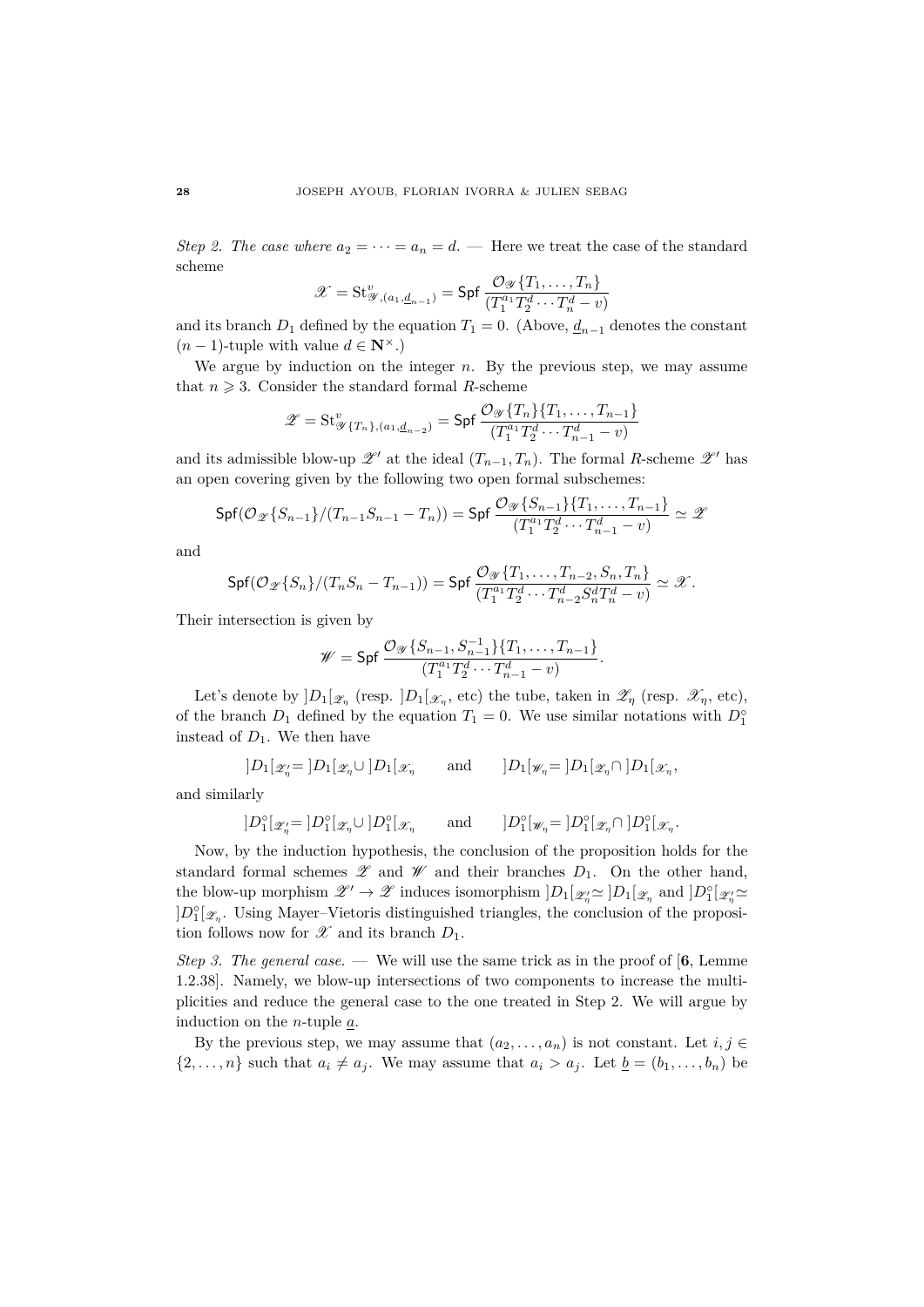the *n*-tuple given by  $b_r = a_r$  for  $r \neq i$  and  $b_i = a_i - a_j$ . Also, let  $\underline{a}'$  be the *n*-tuple given by  $a'_r = a_r$  for  $r \notin \{i, j\}$ ,  $a'_i = a_i - a_j$  and  $a'_j = a_i$ .

Consider the standard formal *R*-scheme

$$
\mathscr{Z} = \operatorname{St}_{\mathscr{Y},\underline{b}}^v = \operatorname{\mathsf{Spf}} \frac{\mathcal{O}_{\mathscr{Y}}\{T_1,\ldots,T_n\}}{(T_1^{b_1}\cdots T_n^{b_n}-v)}
$$

and its admissible blow-up  $\mathscr{Z}'$  at the ideal  $(T_i, T_j)$ . The formal *R*-scheme  $\mathscr{Z}'$  has an open covering given by the following two open formal subschemes:

$$
\mathsf{Spf}(\mathcal{O}_{\mathscr{Z}}\{S_j\}/(T_iS_j-T_j))\simeq \mathrm{St}_{\mathscr{Y},\underline{a}}^v \quad \text{and} \quad \mathsf{Spf}(\mathcal{O}_{\mathscr{Z}}\{S_i\}/(T_jS_i-T_i))\simeq \mathrm{St}_{\mathscr{Y},\underline{a}'}^v.
$$

We identify  $\mathscr X$  with the first open formal subscheme and we denote by  $\mathscr V$  the second one. The intersection  $\mathscr{W} = \mathscr{X} \cap \mathscr{V}$  is given by

$$
\mathsf{Spf}\,\frac{\mathcal{O}_{\mathscr{Y}}\{S_j,S_j^{-1}\}\{T_1,\ldots,T_{j-1},T_{j+1},\ldots,T_n\}}{(T_1^{a_1}\cdots T_{j-1}^{a_{j-1}}T_{j+1}^{a_{j+1}}\cdots T_n^{a_n}-vS_j^{-a_j})}.
$$

Hence,  $W$  is a standard formal *R*-scheme of length  $n-1$ .

Now, using the same notation as in Step 2, we have

$$
]D_1[\mathscr{Z}'_{\eta} = ]D_1[\mathscr{X}_{\eta} \cup ]D_1[\mathscr{V}_{\eta} \qquad \text{and} \qquad ]D_1[\mathscr{W}_{\eta} = ]D_1[\mathscr{X}_{\eta} \cap ]D_1[\mathscr{V}_{\eta},
$$

and similarly

$$
]D_1^{\circ}[\mathscr{Z}'_{\eta} = ]D_1^{\circ}[\mathscr{X}_{\eta} \cup ]D_1^{\circ}[\mathscr{V}_{\eta} \qquad \text{and} \qquad ]D_1^{\circ}[\mathscr{W}_{\eta} = ]D_1^{\circ}[\mathscr{X}_{\eta} \cap ]D_1^{\circ}[\mathscr{V}_{\eta} .
$$

Moreover, the blow-up morphism  $\mathscr{Z}' \to \mathscr{Z}$  induces isomorphisms  $]D_1[\mathscr{Z}_n \simeq]D_1[\mathscr{Z}_n]$ and  $]D_1^{\circ}[\mathscr{Z}_n] \simeq ]D_1^{\circ}[\mathscr{Z}_n]$ . Using Mayer–Vietoris distinguished triangles and induction, one gets that

$$
\mathrm{M}_{rig}(]D_1^{\circ}[_{{\mathcal X}_\eta})\oplus \mathrm{M}_{rig}(]D_1^{\circ}[\gamma_\eta)\to \mathrm{M}_{rig}(]D_1[{}_{\mathscr X_\eta})\oplus \mathrm{M}_{rig}(]D_1[\gamma_\eta)
$$

is an isomorphism. This finishes the proof.

We finish this subsection by indicating how to deduce the property stated in Lemma 5.7 from Proposition 5.8.

Let  $\mathscr Y$  be a smooth formal *R*-scheme,  $v \in t\mathcal{O}(\mathscr Y)^\times$  and  $\underline{a} = (a_1, \ldots, a_n) \in (\mathbb N^\times)^n$ . Let  $\mathscr{X} = \mathbf{St}_{\mathscr{Y},\underline{a}}^v$  be the associated standard formal *R*-scheme. Let  $D_I$ , with  $I =$  $\{1, \ldots, n\}$ , be the intersection of all branches in  $\mathscr X$  and let  $D = D_1$  be the branch given by the equation  $T_1 = 0$ . We need to show that  $|D \setminus D_I| \hookrightarrow |D|$  induces and isomorphism in  $\mathbf{RigSH}_{m}(K)$ .

By Proposition 5.8, one has an isomorphism in  $\mathbf{RigSH}_{\mathfrak{M}}(K)$ :

$$
\mathcal{M}_{rig}([D^{\circ}]) \stackrel{\sim}{\to} \mathcal{M}_{rig}([D]). \tag{10}
$$

 $\Box$ 

On the other hand, for every  $2 \leq i \leq n$ , the formal *R*-scheme  $\mathscr{X} \setminus D_i$  is isomorphic to standard formal *R*-scheme of length  $n-1$ . Applying Proposition 5.8 to it and its branch  $D_1 \setminus D_i$ , yields an isomorphism in  $\mathbf{RigSH}_{\mathfrak{M}}(K)$ :

$$
\mathcal{M}_{rig}([D^{\circ}]) \stackrel{\sim}{\to} \mathcal{M}_{rig}([D \smallsetminus D_i]). \tag{11}
$$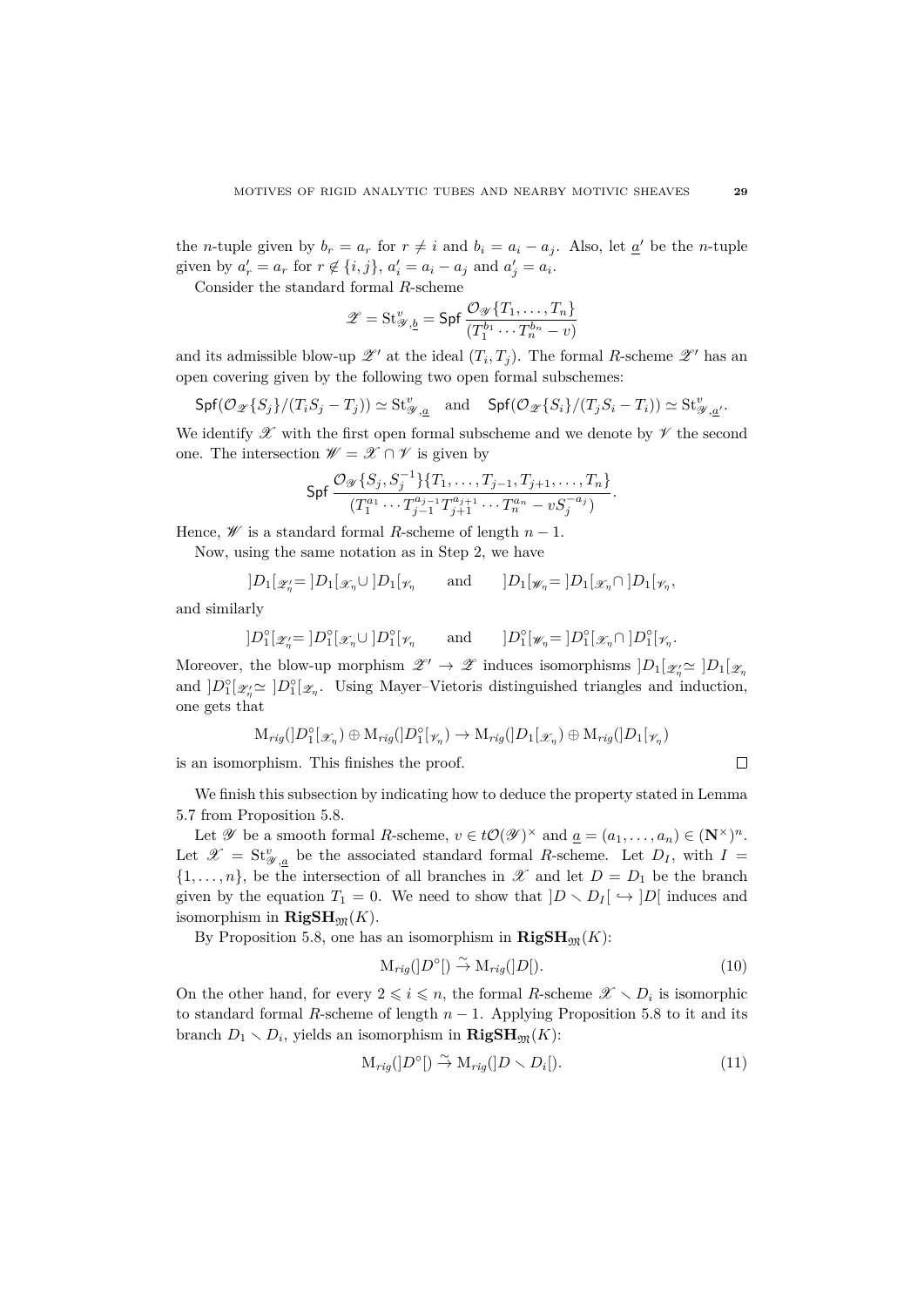Using induction and Mayer–Vietoris distinguished triangles, the isomorphisms (11) can be "glued" to produce an isomorphism in  $\mathbf{RigSH}_{m}(K)$ :

$$
\mathcal{M}_{rig}([D^{\circ}]) \stackrel{\sim}{\to} \mathcal{M}_{rig}([D \smallsetminus \cap_{i=2}^{n} D_i]) = \mathcal{M}_{rig}([D \smallsetminus D_I]).
$$

Combining this with the isomorphism (10) gives the required isomorphism. This finishes the proof of Theorem 5.1.

**5.5. A consequence on motives of tube. —** We finish this section with the following application.

*Proposition 5.9*. — *Let* X *be a formal R-scheme topologically of finite type and let*  $Z \subset \mathscr{X}_{\sigma}$  *be a locally closed subset. Assume that*  $\mathscr{X}_{\eta}$  *is smooth over K. Then, the rigid motive*  $M_{riq}(|Z|)$  *is a compact object of*  $\mathbf{RigSH}_{\mathfrak{M}}(K)$ *.* 

*Proof.* — By resolution of singularities, we may find an admissible blow-up  $e : \mathcal{X}' \rightarrow$ *X* with *X*<sup>*'*</sup> a semi-stable formal *R*-scheme and such that *Z'* =  $e^{-1}(Z)$  is a union of irreducible components of  $(\mathcal{X}'_{\sigma})_{\text{red}}$ . As *e* induces an isomorphism of rigid analytic varieties  $Z'[\simeq]Z[$ , we may assume from the beginning that  $\mathscr X$  is a semi-stable formal *R*-scheme and *Z* is a union of irreducible components of  $(\mathscr{X}_{\sigma})_{\text{red}}$ .

Denote  $(D_i)_{i \in I}$  the irreducible components of  $(\mathscr{X}_{\sigma})_{\text{red}}$  and let  $J \subset I$  be the subset such that  $Z = D(J) = \bigcup_{j \in J} D_j$ . By Corollary 5.2, the obvious inclusion  $D(J)^\circ \hookrightarrow$  $D(J)$  induces an isomorphism in **RigSH**<sub>M</sub> $(K)$ :

$$
\mathrm{M}_{rig}([D(J)^{\circ}]) \stackrel{\sim}{\to} \mathrm{M}_{rig}([D(J)]).
$$

Now,  $D(J)^\circ = (\mathscr{X}_{\sigma})_{\text{red}} \setminus D(I \setminus J)$  is an open subset of  $(\mathscr{X}_{\sigma})_{\text{red}}$  and hence its tube  $|D(J)^\circ|$  is quasi-compact. Therefore, the rigid motive of  $|D(J)^\circ|$  is a compact object by [**6**, Corollaire 1.3.21]. This finishes the proof.  $\Box$ 

## **6. Nearby motivic sheaves in a semi-stable situation**

The goal of this section is to prove Theorem 6.1 that is the analog of Theorem 5.1 for nearby motivic sheaves. The proofs of both theorems share some similarities but differ at a crucial point, namely, at the treatment of the case of a standard space of length 2. For Theorem 6.1, this case will be treated using Theorem 4.1.

**6.1. Statement of the results. —** Let *X* be a semi-stable *R*-scheme. We denote by  $(D_i)_{i \in I}$  the irreducible components of  $(X_{\sigma})_{\text{red}}$ . Given a subset  $J \subset I$ , denote by  $D_J$  and  $D(J)$  the reduced closed subschemes of  $X_{\sigma}$  given by

$$
D_J = \cap_{i \in J} D_i
$$
 and  $D(J) = \cup_{i \in J} D_i$ 

with the convention that  $D_{\emptyset} = (X_{\sigma})_{\text{red}}$  and  $D(\emptyset) = \emptyset$ .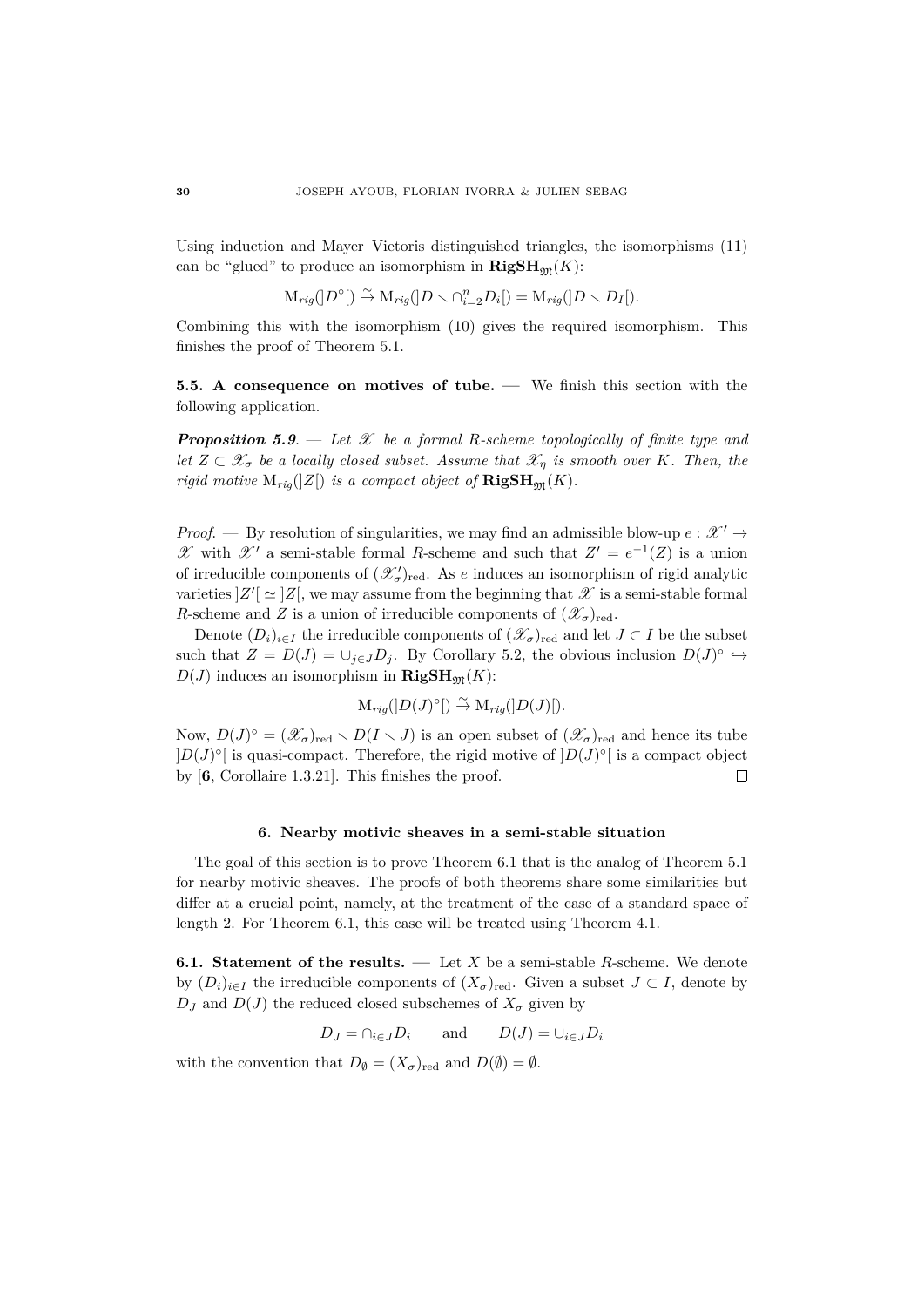Fix a subset  $J \subset I$  and let Z be a closed subscheme of  $D(J)$ . For  $I' \subset I \setminus J$ , we set

$$
Z_{I'}^{\circ}=Z\smallsetminus D(I')
$$

and denote by  $v_{Z,I'} : Z_{I'}^{\circ} \hookrightarrow Z$  the obvious inclusion. When  $I' = I \setminus J$ , we simply write  $Z^{\circ}$  and  $v_Z$  instead of  $Z^{\circ}_{I \smallsetminus J}$  and  $v_{Z, I \smallsetminus J}$ .

*Theorem 6.1*. — *Keep the notation as before. Assume that Z is a union of closed subschemes of the form*  $D_{J'}$ , for some  $\emptyset \neq J' \subset J$ . Let M be an object of  $\mathbf{SH}_{\mathfrak{M}}(K)$ . *Then, for*  $I' \subset I \setminus J$ *, the canonical morphism* 

$$
(\Psi_f f_\eta^*(M))|_Z \to (v_{Z,I'})_*(v_{Z,I'})^*(\Psi_f f_\eta^*(M))|_Z
$$
\n(12)

*is an isomorphism in*  $\mathbf{SH}_{\mathfrak{M}}(Z)$ *.* 

Later, we only need the following particular case of Theorem 6.1.

*Corollary 6.2.* — *Keep the notation as before. Let M be an object of*  $\mathbf{SH}_{\mathfrak{M}}(K)$ *. The canonical morphism*

 $(\Psi_f f_\eta^*(M))|_{D(J)} \to (v_{D(J)})_*(v_{D(J)})^*(\Psi_f f_\eta^*(M))|_{D(J)}$ 

*is an isomorphism in*  $\mathbf{SH}_{\mathfrak{M}}(D(J)).$ 

The scheme  $D(J)$  being a union of irreducible components of the special fiber, it is rather natural, so as to prove the corollary, to try to use the Mayer–Vietoris triangles associated with this closed covering. However Corollary 6.2 is not the right statement to do so. This is exactly where actually proving Theorem 6.1 instead becomes handy.

**Remark 6.3.** — Note that Theorem 6.1 is a generalization of [3, Théorème 3.3.44], inspired by [**8**, Proposition 1.20]. Also, at least for the stable homotopical 2-functor **SH**<sub>M</sub>(−) and the specialization system  $\Psi$ , it shows that the hypothesis of **Q**-linearity and separatedness are not needed for the conclusion of [3, Théorème 3.3.44]. This answers affirmatively the question raised in [**3**, Remarque 3.3.26], at least for  $SH_{\mathfrak{M}}(-)$ and  $\Psi$ , and over some special bases.

**6.2. Reductions. —** We start with the following simple reduction.

*Lemma 6.4.* — If the conclusion of Theorem 6.1 holds for  $I \setminus J$ , then it holds for *every*  $I' \subset I \setminus J$ *.* 

*Proof.* — Let  $u: Z^{\circ} = Z^{\circ}_{I \setminus J} \hookrightarrow Z^{\circ}_{I'}$  be the obvious open immersion. Then,  $v_Z =$  $v_{Z,I}$ ,  $I = v_{Z,I'} \circ u$ . We are assuming that there is an isomorphism

 $(\Psi_f(M|_{X_{\eta}}))|_Z \simeq (v_Z)_*(v_Z)^*(\Psi_f(M|_{X_{\eta}}))|_Z.$ 

Therefore, to show that the canonical morphism

 $(\Psi_f(M|_{X_{\eta}}))|_Z \to (v_{Z,I'})_*(v_{Z,I'})^*(\Psi_f(M|_{X_{\eta}}))|_Z$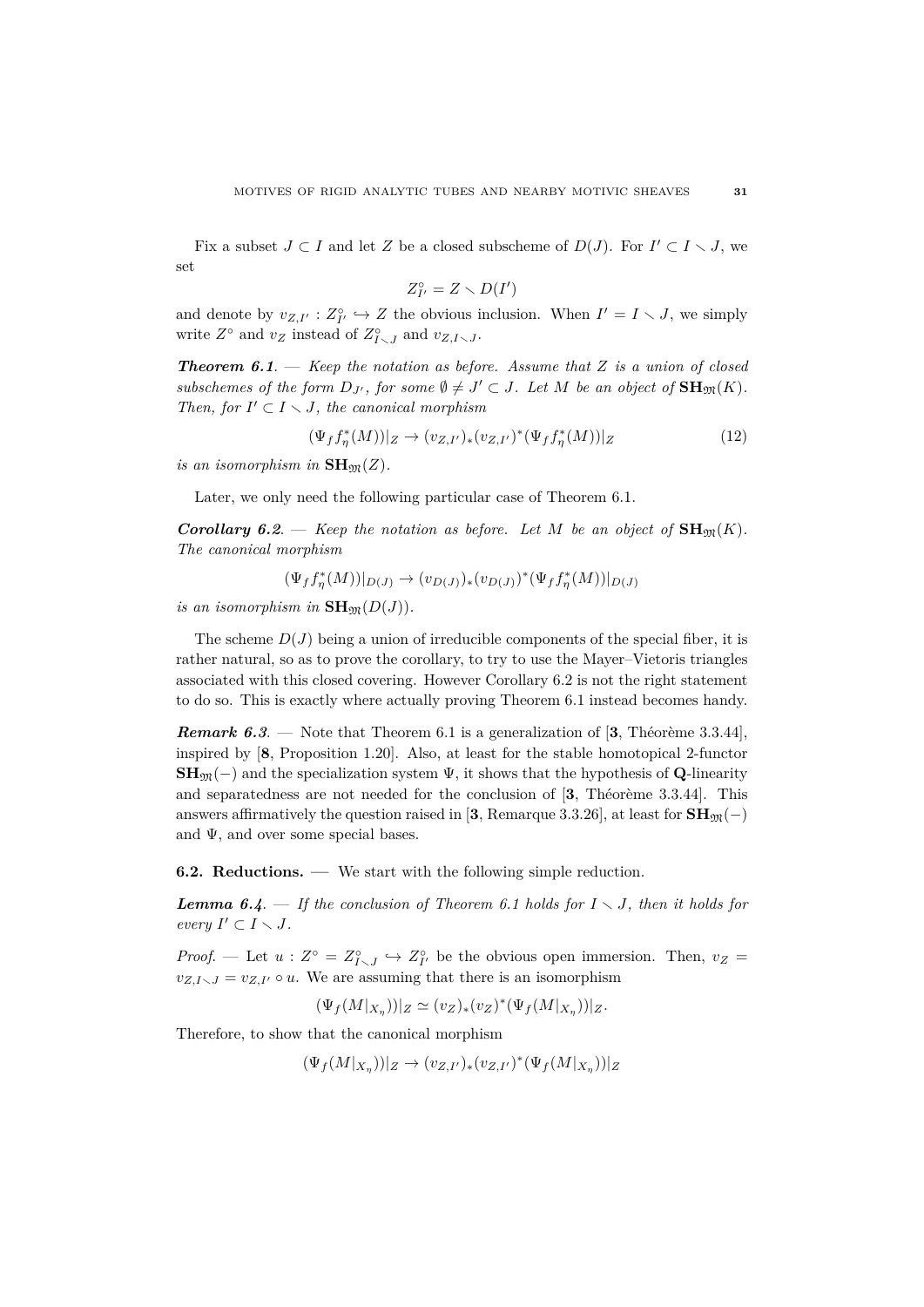is invertible, it is enough to show that the natural transformation

$$
(v_Z)_* \to (v_{Z,I'})_*(v_{Z,I'})^*(v_Z)_*
$$

is invertible. This is obvious since  $v_Z = v_{Z,I'} \circ u$  and the counit  $(v_{Z,I'})^*(v_{Z,I'})_* \to \text{Id}$ is invertible.  $\Box$ 

*Lemma 6.5.* — *It is enough to prove Theorem 6.1 when*  $\#(J) = 1$  *(and hence Z is an irreducible component of*  $X_{\sigma}$ *)* and  $I' = I \setminus J$ .

*Proof.* — We assume that the case  $\#(J) = 1$  and  $I' = I \setminus J$  is settled and we explain how to prove the general case of Theorem 6.1. This will be done in two steps. We first deal with an intersection of components using a blow-up as in [**25**].

*Step1. Assume*  $Z = D_J$  *and*  $I' = I \setminus J$ . — We will prove the assertion by induction on the cardinal of *J*. The case  $#(J) = 1$  being settled by assumption, we may assume  $#(J) \geq 2$ . Consider  $h: Y \to X$  the blow-up of X with center Z and let E be its exceptional divisor. The reduced special fiber  $(Y_{\sigma})_{\text{red}}$  of the *R*-scheme *Y* is again a simple normal crossings divisor in *Y* , whose irreducible components are the closed subscheme *E* and the strict transforms of the  $D_i$ 's, for  $i \in I$  (e.g., see [28, Lemma 8.1.2]). In accordance with the notation in  $\S6.1$ , we denote by  $E^{\circ}$  the open subscheme of  $E$  defined as the complement in  $E$  of all the strict transforms of the  $D_i$ 's. We have the following commutative diagram

$$
E^{\circ} \xrightarrow{v} E \xrightarrow{e} Y_{\sigma}
$$
  
\n
$$
\downarrow{q} \qquad \qquad \downarrow{p} \qquad \qquad \downarrow{h_{\sigma}}
$$
  
\n
$$
D_J^{\circ} \xrightarrow{v_{D_J}} D_J \xrightarrow{z} X_{\sigma},
$$
  
\n(13)

with a cartesian square on the right (but not on the left).

By our assumption (applied to the *R*-scheme *Y* and the component *E*), the canonical morphism

$$
e^*\Psi_{f\circ h}(M|_{Y_{\eta}}) \to v_*v^*e^*\Psi_{f\circ h}(M|_{Y_{\eta}}) \tag{14}
$$

is an isomorphism in  $\mathbf{SH}_{\mathfrak{M}}(E)$ . By applying the third property of [3, Définition 3.1.1] (**SPE2**)] to the projective morphism *h*, we see that the morphism

$$
\Psi_f(M|_{X_\eta}) \to (h_\sigma)_* \Psi_{f \circ h}(M|_{Y_\eta}) \tag{15}
$$

is an isomorphism in  $\mathbf{SH}_{\mathfrak{M}}(X_{\sigma})$ . Using these isomorphisms and the base-change for projective morphism [**2**, Corollaire 1.7.18] applied to the cartesian square (i.e., the right square) in (13), we obtain the following chain of canonical isomorphisms:

$$
z^* \Psi_f(M|_{X_\eta}) \simeq z^*(h_\sigma)_* \Psi_{f \circ h}(M|_{Y_\eta}) \simeq p_* e^* \Psi_{f \circ h}(M|_{Y_\eta}) \simeq p_* v_* v^* e^* \Psi_{f \circ h}(M|_{Y_\eta})
$$
  

$$
\simeq (v_{D_J})_* q_* v^* e^* \Psi_{f \circ h}(M|_{Y_\eta}).
$$

Therefore, to show our claim, it is enough to check that the canonical morphism

$$
(v_{D_J})_* M \to (v_{D_J})_* (v_{D_J})^* (v_{D_J})_* M
$$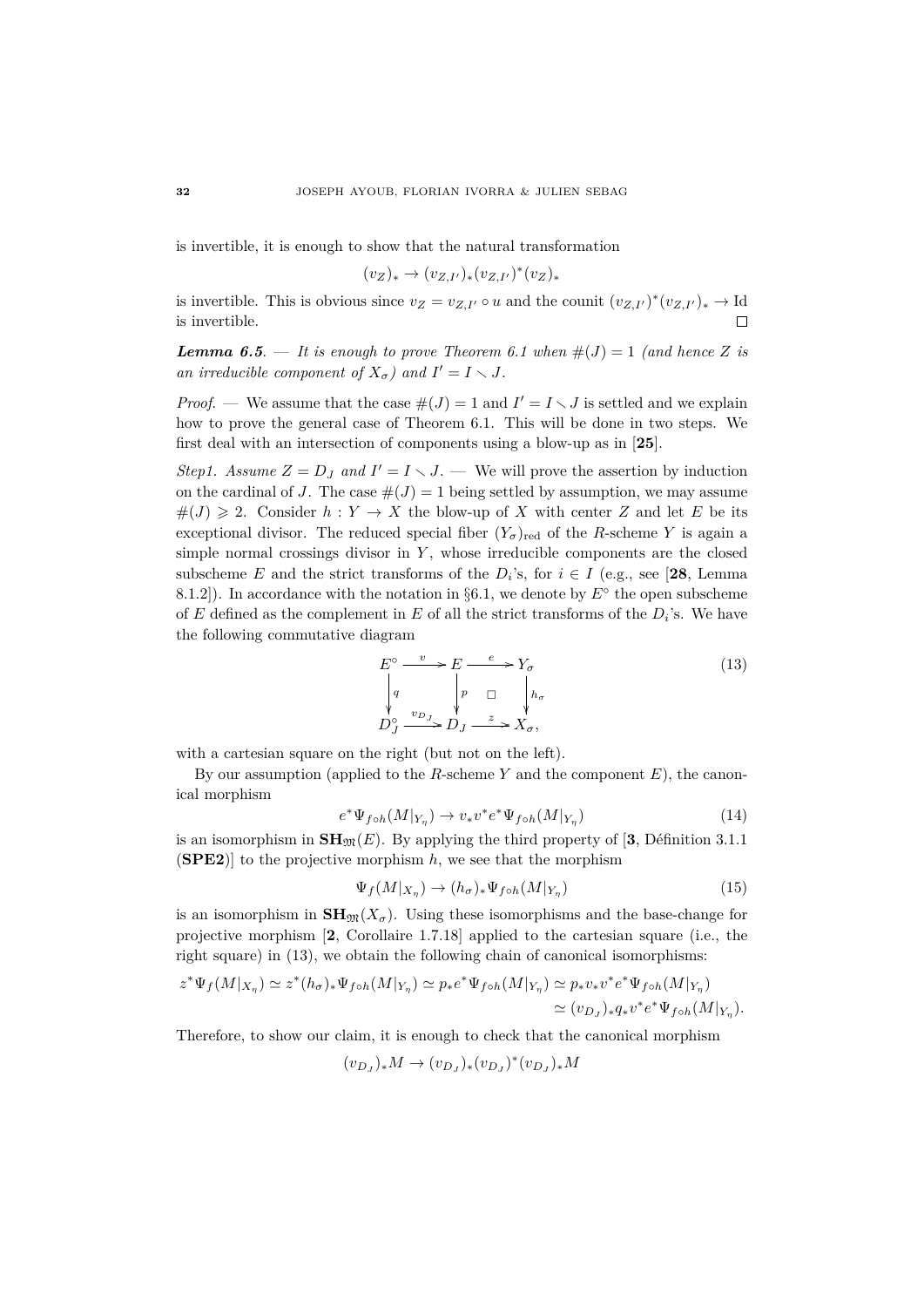is invertible for  $M = q_* v^* e^* \Psi_{f \circ h}(M|_{Y_\eta})$ . But, this is obviously true for any  $M \in$  $\mathbf{SH}_{\mathfrak{M}}(D_J^\circ).$ 

*Step 2. End of the proof.* — We consider now the general case. If  $Z = \emptyset$ , there is nothing to be proven. Hence, we may assume that  $Z \neq \emptyset$  (which forces that  $J \neq \emptyset$ ).

The closed subscheme *Z* is then of the form  $Z = D_{J_1} \cup \cdots \cup D_{J_n}$  for some integer *n* ≥ 1 where  $\emptyset \neq J_i$  ⊂ *J* for  $1 \leq i \leq n$ . For *n* = 1, the result follows from the first step and Lemma 6.4. Let us prove the result by induction on *n*. If  $n \geq 2$ , we may then write  $Z = Z_1 \cup Z_2$  where

$$
Z_1 = D_{J_1} \cup \cdots \cup D_{J_{n-1}}
$$
 and  $Z_2 = D_{J_n}$ .

Let  $i_1 : Z_1 \hookrightarrow Z$ ,  $i_2 : Z_2 \hookrightarrow Z$  be the obvious inclusions and denote by  $i : W \hookrightarrow Z$  the inclusion of the intersection  $W = Z_1 \cap Z_2$ . Using the Mayer–Vietoris distinguished triangle, associated with the closed covering  $Z = Z_1 \cup Z_2$ , we obtain a morphism of distinguished triangles:

$$
(\Psi_f(M|_{X_{\eta}}))|_Z \xrightarrow{\qquad (12)} \qquad \qquad \downarrow (\psi_{f}(M|_{X_{\eta}}))|_Z
$$
\n
$$
(i_1)_*(i_1)^*(\Psi_f(M|_{X_{\eta}}))|_Z \xrightarrow{\qquad (v_{Z,I'})_*(v_{Z,I'})^*(i_1)_*(i_1)^*(\Psi_f(M|_{X_{\eta}}))|_Z
$$
\n
$$
(i_2)_*(i_2)^*(\Psi_f(M|_{X_{\eta}}))|_Z \xrightarrow{\qquad (v_{Z,I'})_*(v_{Z,I'})^*(i_2)_*(i_2)^*(\Psi_f(M|_{X_{\eta}}))|_Z
$$
\n
$$
\downarrow \qquad \qquad \downarrow \qquad \qquad \downarrow \qquad \qquad \downarrow \qquad \qquad \downarrow \qquad \qquad \downarrow \qquad \qquad \downarrow \qquad \qquad \downarrow \qquad \qquad \downarrow \qquad \qquad \downarrow \qquad \qquad \downarrow \qquad \qquad \downarrow \qquad \qquad \downarrow \qquad \qquad \downarrow \qquad \qquad \downarrow \qquad \qquad \downarrow \qquad \qquad \downarrow \qquad \qquad \downarrow \qquad \qquad \downarrow \qquad \qquad \downarrow \qquad \qquad \downarrow \qquad \qquad \downarrow \qquad \qquad \downarrow \qquad \qquad \downarrow \qquad \qquad \downarrow \qquad \qquad \downarrow \qquad \qquad \downarrow \qquad \qquad \downarrow \qquad \qquad \downarrow \qquad \qquad \downarrow \qquad \qquad \downarrow \qquad \qquad \downarrow \qquad \qquad \downarrow \qquad \qquad \downarrow \qquad \qquad \downarrow \qquad \qquad \downarrow \qquad \qquad \downarrow \qquad \qquad \downarrow \qquad \qquad \downarrow \qquad \qquad \downarrow \qquad \qquad \downarrow \qquad \qquad \downarrow \qquad \qquad \downarrow \qquad \qquad \downarrow \qquad \qquad \downarrow \qquad \qquad \downarrow \qquad \qquad \downarrow \qquad \qquad \downarrow \qquad \qquad \downarrow \qquad \qquad \downarrow \qquad \qquad \downarrow \qquad \qquad \downarrow \qquad \qquad \downarrow \qquad \qquad \downarrow \qquad \qquad \downarrow \qquad \qquad \downarrow \qquad \qquad \downarrow \qquad \qquad \downarrow \qquad \qquad \downarrow \qquad \qquad \downarrow \qquad
$$

Note that *W* is also a union of  $n-1$  subschemes of the form  $D_{J'}$  for some  $\emptyset \neq J' \subset J$ . Therefore one sees that  $(12)$  is an isomorphism by induction on *n* using the following remark.  $\Box$ 

*Remark 6.6.* — Let  $Z' \subset Z$  be a closed subscheme and assume that the canonical morphism

$$
(\Psi_f(M|_{X_{\eta}}))|_{Z'} \to (v_{Z',I'})^*(v_{Z',I'})_* (\Psi_f(M|_{X_{\eta}}))|_{Z'} \tag{16}
$$

is an isomorphism in  $\mathbf{SH}_{\mathfrak{M}}(Z')$ . Then the canonical morphism

$$
i_*i^*(\Psi_f(M|_{X_\eta}))|_Z \to (v_{Z,I'})_*(v_{Z,I'})^*i_*i^*(\Psi_f(M|_{X_\eta}))|_Z
$$
\n(17)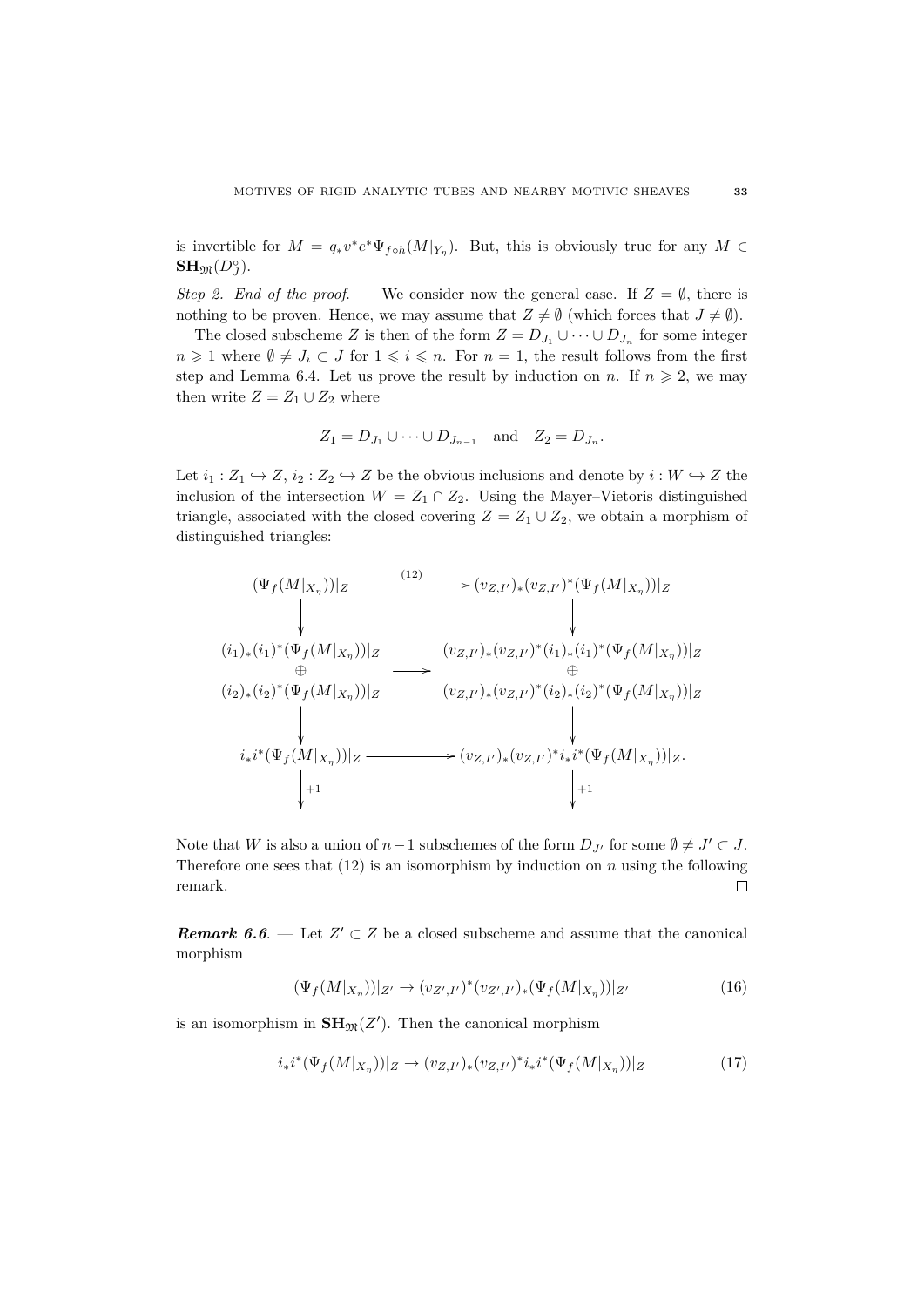is also an isomorphism in  $\mathbf{SH}_{\mathfrak{M}}(Z)$  with  $i: Z' \hookrightarrow Z$  is the obvious inclusion. This follows immediately using base-change for projective morphisms (in fact closed immersions) applied to the cartesian square

$$
(Z')_{I'}^{\circ} \xrightarrow{v_{Z',I'}} Z'
$$
  
\n
$$
\begin{array}{ccc}\n\downarrow_{i_{I'}} & \square & \downarrow_i \\
\downarrow_{i_{I'}} & \square & \downarrow_i \\
Z_{I'}^{\circ} & \downarrow_{Z,I'} \searrow Z.\n\end{array}
$$
\n
$$
(18)
$$

Now using [**3**, Proposition 3.3.39] that relates semi-stable *R*-schemes to standard semi-stable *R*-schemes (as in Example 2.7), we obtain the following further reduction.

*Lemma 6.7.* — *To prove Theorem 6.1, we may assume that*  $X$  *is the standard semistable R-scheme*

$$
\operatorname{St}_{R[U,U^{-1}],\underline{a}}^{Ut} = \operatorname{Spec} \frac{R[U,U^{-1},T_1,\ldots,T_n]}{(T_1^{a_1}\cdots T_n^{a_n} - Ut)}
$$

*where*  $\underline{a} = (a_1, \ldots, a_n) \in (\mathbb{N}^\times)^n$ . Moreover, in this case, it is enough to show that

$$
\Psi_f(M|_{X_{\eta}})|_{D_1} \to (v_{D_1})_*(v_{D_1})^* \Psi_f(M|_{X_{\eta}})|_{D_1}
$$
\n(19)

*is an isomorphism in*  $\mathbf{SH}_{\mathfrak{M}}(D_1)$ *.* 

*Proof*. — The problem is local for the Zariski topology and we may replace *X* by the *R*-scheme  $X[T, T^{-1}]$ . Using [3, Proposition 3.3.39], we can assume that there exists a smooth morphism of *R*-schemes

$$
h: X \to S = \mathbf{St}_{R[U,U^{-1}],a}^{Ut},
$$

for some  $\underline{a} = (a_1, \ldots, a_n) \in (\mathbb{N}^\times)^n$ . Using base-change by a smooth morphism and the second property of  $[3, Définition 3.1.1 (SPE2)],$  one sees easily that the morphism

$$
\Psi_f(M|_{X_{\eta}})|_{D_1} \to (v_{D_1})_*(v_{D_1})^*\Psi_f(M|_{X_{\eta}})|_{D_1}
$$

identifies with the inverse image along  $h_{\sigma}$  of the corresponding morphism for the *R*-scheme  $\mathrm{St}_{R[U,U^{-1}],a}^{Ut}$ . This finishes the proof.  $\Box$ 

Our final reduction is the following.

*Lemma 6.8.* — *To prove Theorem 6.1 it is enough to show the case*  $n = 2$  *of the property stated in Lemma 6.7. More precisely, it suffices to show that* (19) *is an isomorphism for the standard semi-stable R-scheme of length* 2*:*

$$
\operatorname{St}_{R[U,U^{-1}],a_1,a_2}^{Ut}=\operatorname{Spec}\frac{R[U,U^{-1},T_1,T_2]}{(T_1^{a_1}T_2^{a_2}-Ut)}
$$

*where*  $a_1, a_2 \in \mathbb{N}^\times$ .

*Proof.* — We need to prove the property stated in Lemma 6.7 assuming that it holds for  $n = 2$ . We argue by induction on  $n \ge 3$ . We split the proof in two steps. (These steps correspond to Step 2 and 3 of the proof of Proposition 5.8.)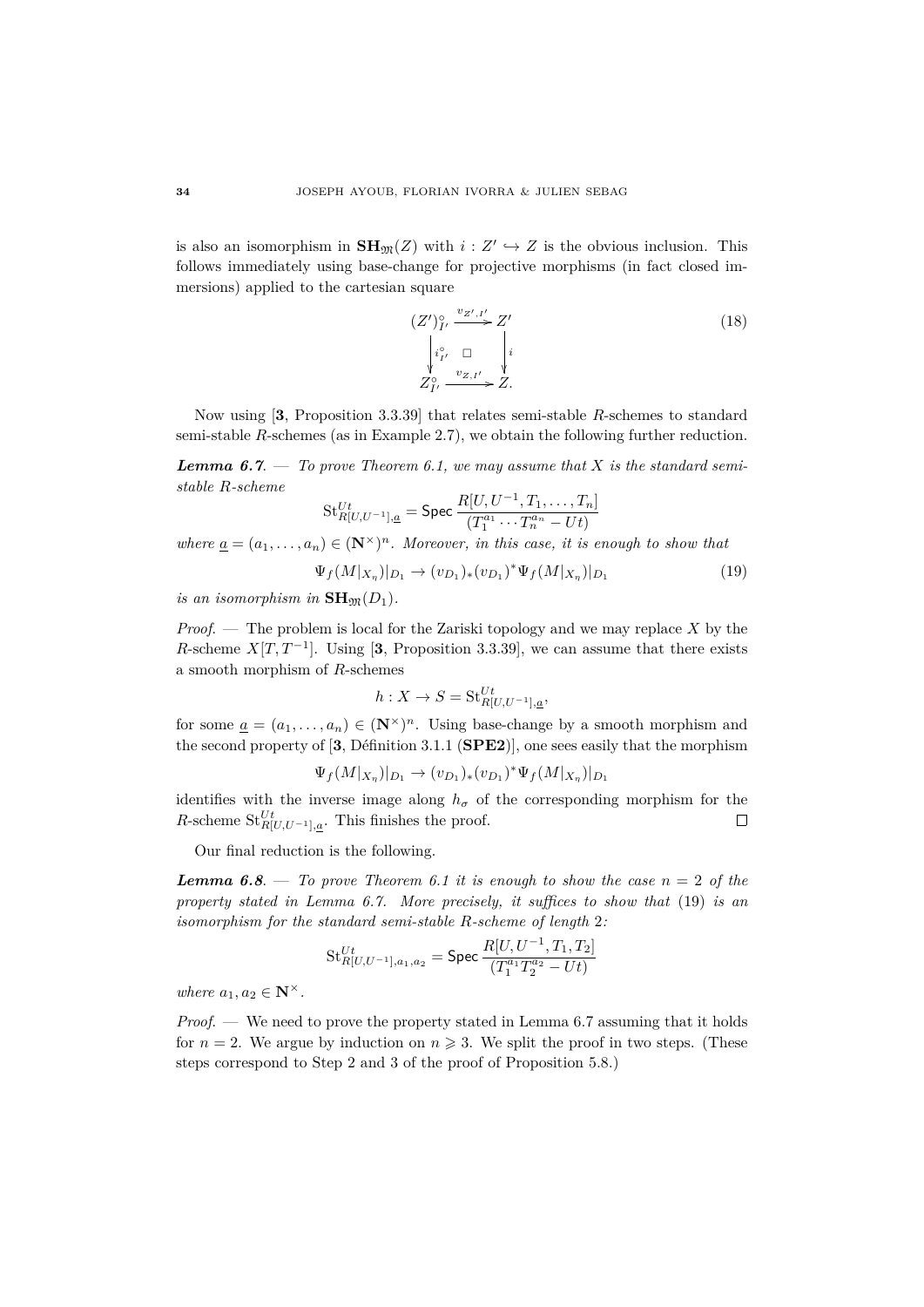*Step 1. The case where*  $a_2 = \cdots = a_n = d$ . — Using the same method as in the proof of [3, Théorème 3.3.10], we will treat in this step the case of the standard semi-stable *R*-scheme

$$
X = \mathrm{St}_{R[U,U^{-1}],(a_1,\underline{d}_{n-1})}^{Ut} = \mathrm{Spec} \frac{R[U,U^{-1},T_1,\ldots,T_n]}{(T_1^{a_1}T_2^d\cdots T_n^d-Ut)}.
$$

(Above,  $d_{n-1}$  denotes the constant  $(n-1)$ -tuple with value  $d \in \mathbb{N}^{\times}$ .) Recall that  $D_1$ is the branch defined by the equation  $T_1 = 0$ . We denote by  $f : X \to \text{Spec}(R)$  the structural morphism.

As  $n \geq 3$ , we may consider the standard semi-stable *R*-scheme

$$
Z = \text{St}_{R[U,U^{-1},T_n],(a_1,\underline{d}_{n-2})}^{Ut} = \text{Spec } \frac{R[U,U^{-1},T_1,\ldots,T_n]}{(T_1^{a_1}T_2^d\cdots T_{n-1}^d - Ut)}
$$

and its admissible blow-up  $Z'$  at the ideal  $(T_{n-1}, T_n)$ . The *R*-scheme  $Z'$  has an open covering given by the following two open subschemes:

$$
\text{Spec}(\mathcal{O}_Z\{S_{n-1}\}/(T_{n-1}S_{n-1}-T_n)) = \text{Spec } \frac{R[U, U^{-1}, S_{n-1}, T_1, \dots, T_{n-1}]}{(T_1^{a_1}T_2^d \cdots T_{n-1}^d - Ut)} \simeq Z
$$

and

$$
\text{Spec}(\mathcal{O}_Z\{S_n\}/(T_nS_n-T_{n-1}))=\text{Spec}\frac{R[U,U^{-1},T_1,\ldots,T_{n-2},S_n,T_n]}{(T_1^{a_1}T_2^d\cdots T_{n-2}^dS_n^{d}T_n^d-v)}\simeq X.
$$

In particular, one has an open immersion  $X \hookrightarrow Z'$ .

(Ψ*<sup>g</sup>*

Let  $E_1' \subset (Z'_\sigma)_{\text{red}}$  be the irreducible component defined by the equation  $T_1 = 0$  and let  $E_1^{\prime}$  be the complement in  $E_1'$  of the union of the remaining irreducible components. Denote  $K_{Z'}$  the cone of the morphism

$$
\Psi_{g'}(M|_{Z'_\eta}))|_{E'_1} \to (v_{E'_1})_*(v_{E'_1})^*(\Psi_{g'}(M|_{Z'_\eta}))|_{E'_1}
$$

(where  $g' : Z' \to \text{Spec}(R)$  is the structural morphism). Also let  $K_X$  be the similar cone where  $g'$ ,  $Z'$  and  $E'_1$  are replaced by  $f$ ,  $X$  and  $D_1$ 

We need to prove that  $K_X = 0$ . As  $K_X$  is isomorphic to the restriction of  $K_{Z'}$  to the open subset  $D_1 \subset E'_1$ , it is enough to show that  $K_{Z'} = 0$ .

Let *C* be the intersection of all branches in *X*, i.e., the closed subset of  $X_{\sigma}$  defined by the ideal  $(T_1, \ldots, T_n)$ . Denote also by *C* its image along the inclusion  $X \hookrightarrow Z'$ . This is also a closed subset of  $Z'_{\sigma}$ . Moreover,  $Z' \setminus C$  can be covered by standard semi-stable *R*-schemes of length at most *n* − 1. This shows that  $(K_{Z'})|_{E'_1 \setminus C} = 0$ , i.e.,  $K_Z \in \mathbf{SH}_{\mathfrak{M}}(E'_1)$  is supported on *C*.

Now, let  $h: Z' \to Z$  be the blow-up morphism. We have a commutative diagram with cartesian squares:

$$
E_1^{\prime \circ} \xrightarrow{v_{E_1'}} E_1' \longrightarrow Z_{\sigma}' \xrightarrow{i} Z'
$$
  
\n
$$
\begin{array}{ccc}\nh_1^{\circ} & \square & \hline \\
h_1^{\circ} & \square & \hline \\
E_1^{\circ} & \searrow & \downarrow \\
E_1^{\circ} & \longrightarrow E_1 \longrightarrow Z_{\sigma} \xrightarrow{i} Z.\n\end{array}
$$
\n
$$
(20)
$$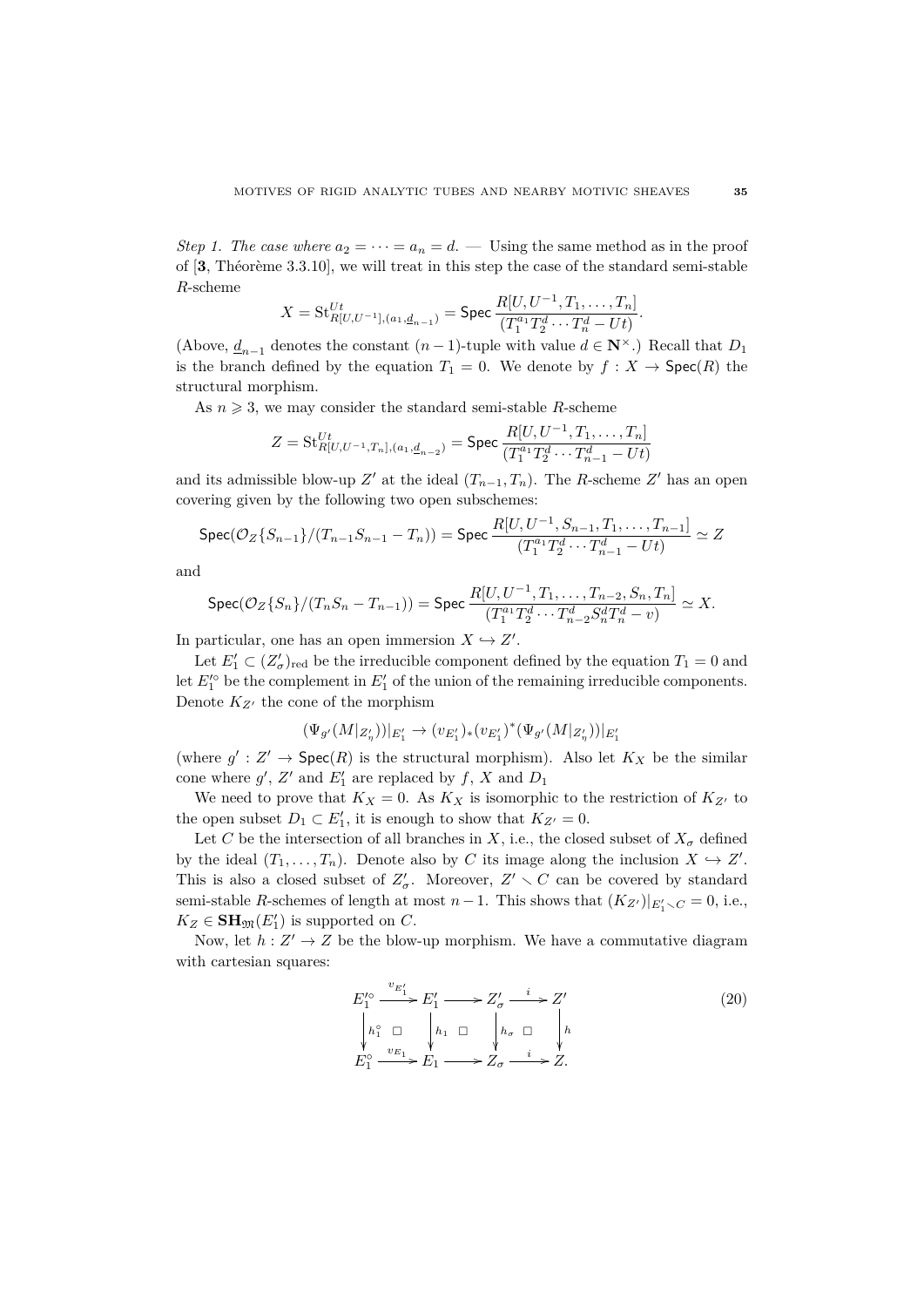(Again,  $E_1$  is the irreducible component of  $Z_\sigma$  defined by the equation  $T_1 = 0$  and  $E_1^\circ$ is complement in  $E_1$  of the union of the remaining irreducible components.) It is easy to see that  $h_{\sigma}$  induces an isomorphism  $C \simeq h_{\sigma}(C)$ . Therefore, as  $K_{Z'}$  is supported over *C*, it is enough to show that  $(h_1)_*K_{Z'}=0$ . Equivalently, we will show that

$$
(h_1)_*(\Psi_{g'}(M|_{Z'_\eta}))|_{E'_1}\to (h_1)_*(v_{E'_1})_*(v_{E'_1})^*(\Psi_{g'}(M|_{Z'_\eta}))|_{E'_1}
$$

is an isomorphism. Using base-change for projective morphisms [**2**, Corollaire 1.7.18] and the third property of  $[3, \text{Definition } 3.1.1 \text{ (SPE2)}]$ , one easily sees that the above morphism identifies with

$$
(\Psi_g(M|_{Z_\eta}))|_{E_1} \to (v_{E_1})_*(v_{E_1})^*(\Psi_g(M|_{Z_\eta}))|_{E_1}.
$$

As *Z* is a standard semi-stable *R*-scheme with *n* − 1 branches, we may use induction to conclude.

*Step 2. The general case*. — The argument below is based on a trick used in the proofs of [3], Theoremes 3.3.4 et 3.3.6]. It consists of blowing-up intersections of two components to increase the multiplicities and reduce the general case to the one treated in Step 1. We will argue by induction on  $|\underline{a}| = a_1 + \cdots + a_n$ .

By the previous step, we may assume that  $(a_2, \ldots, a_n)$  is not constant. Let  $i, j \in$  $\{2,\ldots,n\}$  such that  $a_i \neq a_j$ . We may assume that  $a_i > a_j$ . Let  $b = (b_1,\ldots,b_n)$  be the *n*-tuple given by  $b_r = a_r$  for  $r \neq i$  and  $b_i = a_i - a_j$ . Also, let  $\underline{a}'$  be the *n*-tuple given by  $a'_r = a_r$  for  $r \notin \{i, j\}$ ,  $a'_i = a_i - a_j$  and  $a'_j = a_i$ .

Consider the standard semi-stable *R*-scheme

$$
Z = \text{St}_{R[U,U^{-1}],\underline{b}}^{Ut} = \text{Spec } \frac{R[U,U^{-1},T_1,\ldots,T_n]}{(T_1^{b_1}\cdots T_n^{b_n} - Ut)}.
$$

As  $|\underline{b}| < |\underline{a}|$ , we may assume by induction that the result is known for *Z*. Let *Z'* be the blow-up of *Z* at the ideal  $(T_i, T_j)$ . The *R*-scheme *Z*<sup> $\prime$ </sup> has an open covering given by the following two open formal subschemes:

$$
\begin{array}{rcl}\n\text{Spec}(\mathcal{O}_Z\{S_j\}/(T_iS_j - T_j)) & \simeq & \text{St}_{R[U,U^{-1}],\underline{a}}^{Ut} \\
\text{and} & \text{Spec}(\mathcal{O}_Z\{S_i\}/(T_jS_i - T_i)) & \simeq & \text{St}_{R[U,U^{-1}],\underline{a}'}^{Ut}.\n\end{array}
$$

We identify *X* with the first open subscheme and we denote by *V* the second one.

Let  $E'_1$ ,  $E'^{\circ}_1$  and  $K_{Z'}$  be as in Step 1. Again, the restriction of  $K_{Z'}$  to  $D_1$  (viewed as an open subscheme of  $E'_1$  thanks to the inclusion  $X \hookrightarrow Z'$  is isomorphic to  $K_X$ . Therefore, it is enough to show that  $K_{Z'}=0$ .

Let  $C_X \subset (X_{\sigma})_{\text{red}}$  (resp.  $C_V \subset (V_{\sigma})_{\text{red}}$ ) be the intersection of the *n* irreducible components of  $(X_{\sigma})_{\text{red}}$  (resp. of  $(V_{\sigma})_{\text{red}}$ ). Then the map  $X \sqcup V \to Z'$  identifies  $C = C_X \sqcup C_V$  with a closed subset of  $Z'_\sigma$ . Moreover,  $Z \setminus C$  can be covered by standard semi-stable *R*-schemes of length at most  $n - 1$ . Therefore, by induction on *n*, one gets that  $(K_{Z'})|_{E'_1 \setminus C} = 0$ , i.e.,  $K_{Z'}$  is supported at *C*.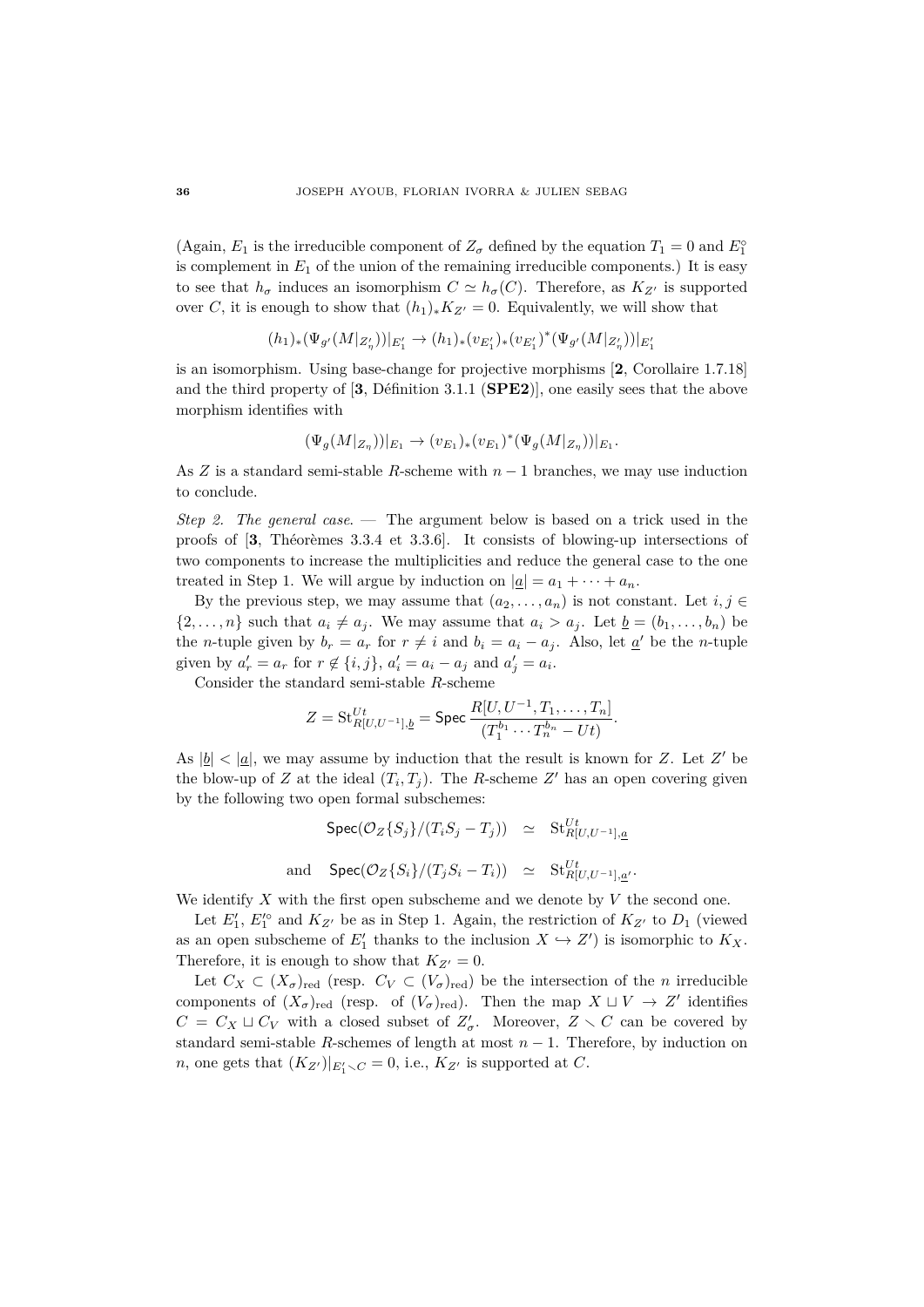Now, the blow-up morphism  $h: Z' \to Z$  induces isomorphisms  $C_X \simeq h_\sigma(C)$  and  $C_V \simeq h_\sigma(C)$ . Therefore, it is enough to prove that  $(h_1)_*K_{Z'} = 0$ , with  $h_1 : E'_1 \to E_1$ the morphism induced by *h*. Finally, note that one also has a commutative diagram with cartesian squares as in (20). Using this, one can conclude exactly as we did in the last part of Step 1.  $\Box$ 

**6.3. The case of a standard semi-stable** *R***-scheme of length** 2**. —** In this subsection we finish the proof of Theorem 6.1 by showing the property stated in Lemma 6.8. We start with the following key observation.

*Lemma 6.9*. — *Let Y be a finite type R-scheme with smooth generic fiber. Let*  $v \in \sqrt{t\mathcal{O}(Y)}$  *dividing a power of t. Let*  $X = St^v_{Y,a_1,a_2}$  *be the associated standard R*-scheme of length 2*.* Let  $f: X \to \text{Spec}(R)$  and  $q_1: D_1^{\circ} \to \text{Spec}(k)$  be the structural *morphisms. Then the canonical morphism*

$$
(f_{\sigma})_*\Psi_f(M|_{X_{\eta}}) \to (q_1)_*(\Psi_f(M|_{X_{\eta}})|_{D_1^{\circ}})
$$

*is an isomorphism in*  $SH_{\mathfrak{M}}(k)$ *. (As usual,*  $D_1$  *is the branch given by the equation*  $T_1 = 0$  and  $D_1^{\circ} = D_1 \setminus D_2$  where  $D_2$  *is the branch given by the equation*  $T_2 = 0$ *.*)

*Proof*. — The proof of this lemma makes use of Theorem 4.11.

As in Step 1 of the proof of Proposition 5.8, we may assume that  $a_1$  and  $a_2$  are coprime. (This will be needed later in the proof.) Let  $\mathscr X$  be the *t*-adic completion of X and U the *t*-adic completion of  $X \setminus D_2$ . Then U is an open formal subscheme of  $\mathscr{X}$ , and  $\mathscr{X}_{\sigma} = X_{\sigma}$  and  $\mathscr{U}_{\sigma} = D_1^{\circ}$ . Using Theorem 4.11, the morphism we are interested in can be written as

$$
1^* \circ \mathfrak{R}(\underline{\text{Hom}}(\mathrm{M}_{rig}(\mathscr{X}_{\eta}), \mathrm{Rig}^*(M))) \to 1^* \circ \mathfrak{R}(\underline{\text{Hom}}(\mathrm{M}_{rig}(\mathscr{U}_{\eta}), \mathrm{Rig}^*(M))).
$$

Therefore, it suffices to show that

$$
\mathrm{M}_{rig}(\mathscr{U}_\eta) \to \mathrm{M}_{rig}(\mathscr{X}_\eta)
$$

is an isomorphism in  $\mathbf{RigSH}_{\mathfrak{M}}(K)$ .

Let  $\mathscr Y$  be the *t*-adic completion of the *R*-scheme *Y*. Then  $\mathscr X$  is the standard semistable formal *R*-scheme  $St_{\mathscr{Y},a_1,a_2}^v$ . Now, the rigid analytic varieties  $\mathscr{U}_\eta$  and  $\mathscr{X}_\eta$  were identified in Step 1 of the proof of Proposition 5.8 with the following relative annulus and boundary of relative ball:

$$
\mathbf{Cr}_{\mathscr{Y}_{\eta}}(o,|v|^{-d_2/a_1},|v|^{d_1/a_2}) \quad \text{and} \quad \partial \mathbf{B}^1_{\mathscr{Y}_{\eta}}(o,|v|^{-d_2/a_1}).
$$

Thus, it is enough to show that the inclusion

$$
\partial \mathbf{B}_{\mathscr{Y}_{\eta}}^1(o,|v|^{-d_2/a_1}) \hookrightarrow \mathbf{C}r_{\mathscr{Y}_{\eta}}(o,|v|^{-d_2/a_1},|v|^{d_1/a_2})
$$

induces an isomorphism in  $\mathbf{RigSH}_{\mathfrak{M}}(K)$ . This is done in [6, Proposition 1.3.4].  $\Box$ 

From Lemma 6.9, we deduce the following variant of what is needed.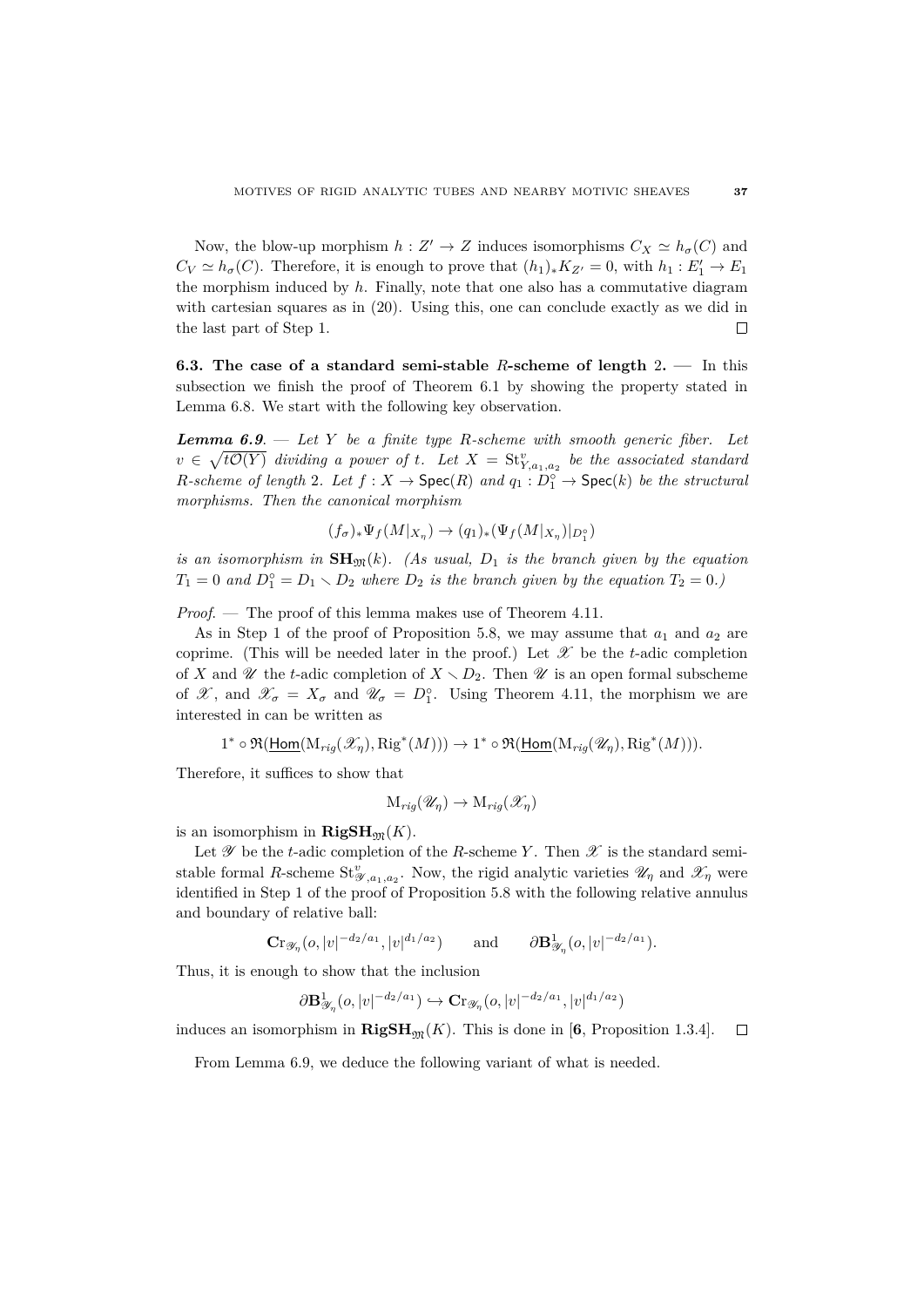*Corollary 6.10.* — *Let*  $a_1, a_2 \in \mathbb{N}^\times$  *and*  $v \in R$  *a uniformizing element (i.e.,*  $v \in \mathbb{N}$ *tR*<sup> $\times$ </sup>). Let  $X = St_{R,a_1,a_2}^v$  and denote by  $f : X \to \text{Spec}(R)$  the structural morphism. *Then, the morphism*

$$
(\Psi_f(M|_{X_{\eta}}))|_{D_1} \to (v_{D_1})_*(v_{D_1})^*(\Psi_f(M|_{X_{\eta}}))|_{D_1}
$$

*is an isomorphism.*

*Proof*. — We split the proof in two steps.

*Step 1.* For  $i \in \{1, 2\}$ , denote by  $z_{D_i} : D_i \hookrightarrow X_{\sigma}$  the obvious inclusion. Consider the following morphism of distinguished triangles in  $\mathbf{SH}_{\mathfrak{M}}(X_{\sigma})$ :

$$
N \longrightarrow \Psi_f(M|_{X_{\eta}}) \longrightarrow (z_{D_1})_*(z_{D_1})^* \Psi_f(M|_{X_{\eta}}) \longrightarrow \Psi_f(M|_{X_{\eta}})
$$
  
\n
$$
N' \longrightarrow \Psi_f(M|_{X_{\eta}}) \longrightarrow (z_{D_1})_*(v_{D_1})_*(v_{D_1})^* (z_{D_1})^* \Psi_f(M|_{X_{\eta}}) \longrightarrow
$$

where the objects  $N$  and  $N'$  are defined (up to isomorphism) as the homotopy fibers (aka., shifted cone) of the horizontal arrows in the middle.

It is enough to show that  $N \to N'$  is an isomorphism. Let  $C = D_1 \cap D_2$ . The third vertical arrow in the previous diagram is an isomorphism after restriction to  $X_{\sigma} \setminus C$ . Thus, it is also the case for  $N \to N'$ . In other words, Cone( $N \to N'$ ) is supported over *C*. As  $C \simeq$  Spec $(k)$ , we see that it suffices to show that

$$
(f_\sigma)_*(N)\to (f_\sigma)_*(N')
$$

is an isomorphism in  $\mathbf{SH}_{\mathfrak{M}}(k)$ . Now, by Lemma 6.9, we have  $(f_{\sigma})_*(N') = 0$ . Hence, to finish the proof, we are left to show that  $(f_{\sigma})_*(N) = 0$ . This will be done in the second step.

*Step 2.* — Using the localization triangle associated with the closed subset  $D_1 \subset X_{\sigma}$ and its complement  $D_2^{\circ}$ , one gets that:

$$
N \simeq (z_{D_2})_*(v_{D_2})_!(\Psi_f(M|_{X_{\eta}}))|_{D_2^{\circ}}
$$

where  $(-)|_{D_2^{\circ}} = (z_{D_2} \circ v_{D_2})^*$ . Therefore, one has:

$$
(f_{\sigma})_{*}(N) \simeq (p_{2})_{*}(v_{D_{2}})_{!}(\Psi_{f}(M|_{X_{\eta}}))|_{D_{2}^{\circ}}
$$

with  $p_2 = f_\sigma \circ z_{D_2} : D_2 \to \textsf{Spec}(k)$  the structural morphism.

Now,  $\Psi_f(M|x_n)|_{D_2^{\circ}}$  can be computed explicitly using Proposition 3.4. To state the result, we need some notations. Assume that  $v = ut$ , with  $u \in R^{\times}$ . Note that  $D_2 = \textsf{Spec}(k[T_1])$  and  $D_2^{\circ} = \textsf{Spec}(k[T_1, T_1^{\times}])$ . Consider the following finite étale cover of  $D_2^{\circ}$ :

$$
r_2^\circ: E_2^\circ={\rm Spec}(k[T_1,T_1^{-1}][S]/(S^{a_2}-u_0T_1^{-a_1}))\to D_2^\circ={\rm Spec}(k[T_1,T_1^{-1}])
$$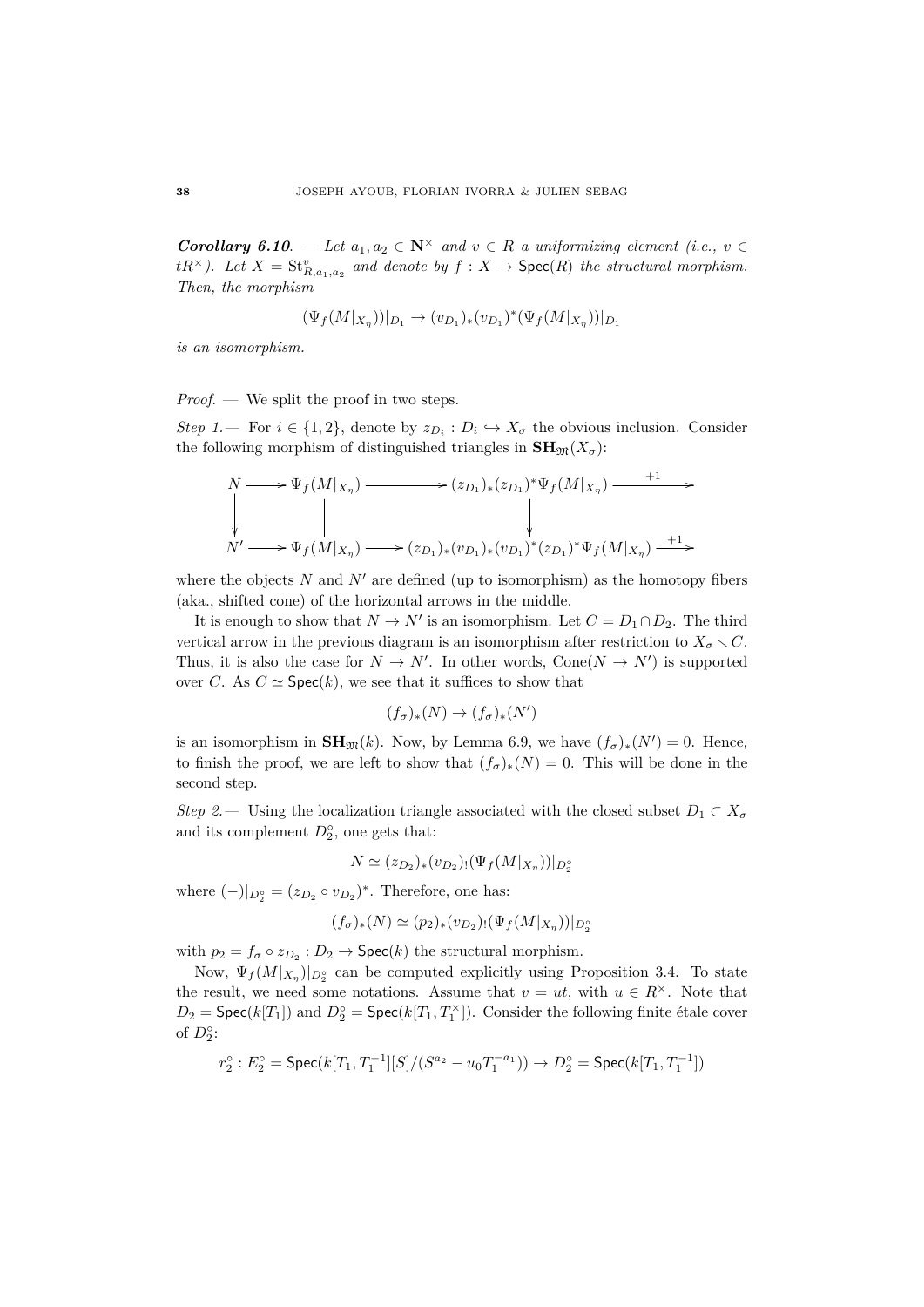(where  $u_0$  is the residue class of  $u$ ). With these notations, one has

$$
\Psi_f(M|_{X_\eta})|_{D_2^\circ}\simeq (r_2^\circ)_*(A|_{E_2^\circ})
$$

with  $A = \Psi_{\text{Id}}((e_{a_2})_1^*M)$  where, for  $m \in \mathbb{N}^\times$ ,  $e_m$ :  $\text{Spec}(k[[t]]) \to \text{Spec}(k[[t]])$  is given by  $t \mapsto t^m$ .

Now, let  $E_2$  be the normal finite  $D_2$ -scheme extending  $E_2^{\circ}$ . If *e* is the greatest common divisor of  $a_1$  and  $a_2$ ,  $a_1d_1 + a_2d_2 = e$  a Bézout relation, and  $l = k[w]/(w^e$  $u_0$ ), then

$$
E_2 \simeq \mathrm{Spec}(l[T_1,S']/(S'^{a_2/e}-w^{-d_1}T_1)) \simeq \mathbf{A}_l^1.
$$

(The first isomorphism above is induced by the substitution  $S' = S^{-d_1} T_1^{d_2}$ .) We have a cartesian square

$$
E_2^{\circ} \simeq \mathbf{G}_{m,l} \xrightarrow{v_{E_2}} E_2 \simeq \mathbf{A}_l^1
$$

$$
\downarrow r_2^{\circ} \qquad \qquad \downarrow r_2
$$

$$
D_2^{\circ} \xrightarrow{v_{D_2}} D_2.
$$

Since  $r_2^{\circ}$ ,  $r_2$  are finite, we have  $(r_2^{\circ})_! = (r_2^{\circ})_*$  and  $(r_2)_! = (r_2)_*$  by [2, Théorème 1.7.17]. This gives canonical isomorphisms

$$
(v_{D_2})_!\Psi_f(M|_{X_\eta})|_{D_2^{\circ}}\simeq (v_{D_2})_!(r_2^{\circ})_* (A|_{E_2^{\circ}})\simeq (r_2)_*(v_{E_2})_!(A|_{E_2^{\circ}}).
$$

Therefore, to finish the proof it remains to show that  $p_*j_!q^* \simeq 0$  where  $j: \mathbf{G}_{m,l} \hookrightarrow \mathbf{A}_l^1$ ,  $p: \mathbf{A}_l^1 \to \mathsf{Spec}(l)$  and  $q: \mathbf{G}_{m,l} \to \mathsf{Spec}(l)$  are the obvious morphisms. This is an easy exercise. Indeed, by localization, one has a distinguished 2-triangle

$$
p_*j_!j^*p^*\to p_*p^*\to p_*i_*i^*p^*\overset{+1}\longrightarrow
$$

where *i* :  $\text{Spec}(l) \to \mathbf{A}_l^1$  is the zero section. Now, clearly,  $p_{*}j_!j^*p^* \simeq p_{*}j_!q^*$  and  $p_*i_*i^*p^* \simeq \text{Id}$  as  $p \circ i = \text{Id}_{\text{Spec}(l)}$ . Also, we have  $p_*p^* \simeq \text{Id}$  by homotopy invariance. This finishes the proof.  $\Box$ 

We are now ready to prove the following statement, and thus complete the proof of Theorem 6.1 (see Lemma 6.8).

*Proposition 6.11.* — *Let*  $a_1, a_2 \in \mathbb{N}^\times$  *and let* 

$$
X = \text{St}_{R[U,U^{-1}],a_1,a_2}^{Ut} = \text{Spec } \frac{R[U,U^{-1},T_1,T_2]}{(T_1^{a_1}T_2^{a_2} - Ut)}.
$$

*Denote*  $f: X \to \text{Spec}(R)$  *the structural morphism. Then, the morphism* 

$$
(\Psi_f(M|_{X_\eta}))|_{D_1} \to (v_{D_1})_*(v_{D_1})^*(\Psi_f(M|_{X_\eta}))|_{D_1}
$$
\n(21)

*is an isomorphism.*

*Proof.* — We start as in the proof of Corollary 6.10 from which we keep the notations. As there, we must show that  $N \to N'$  is an isomorphism. The difficulty we need to overcome here is caused by the fact that  $C = D_1 \cap D_2$ , on which  $L = \text{Cone}(N \to N')$  is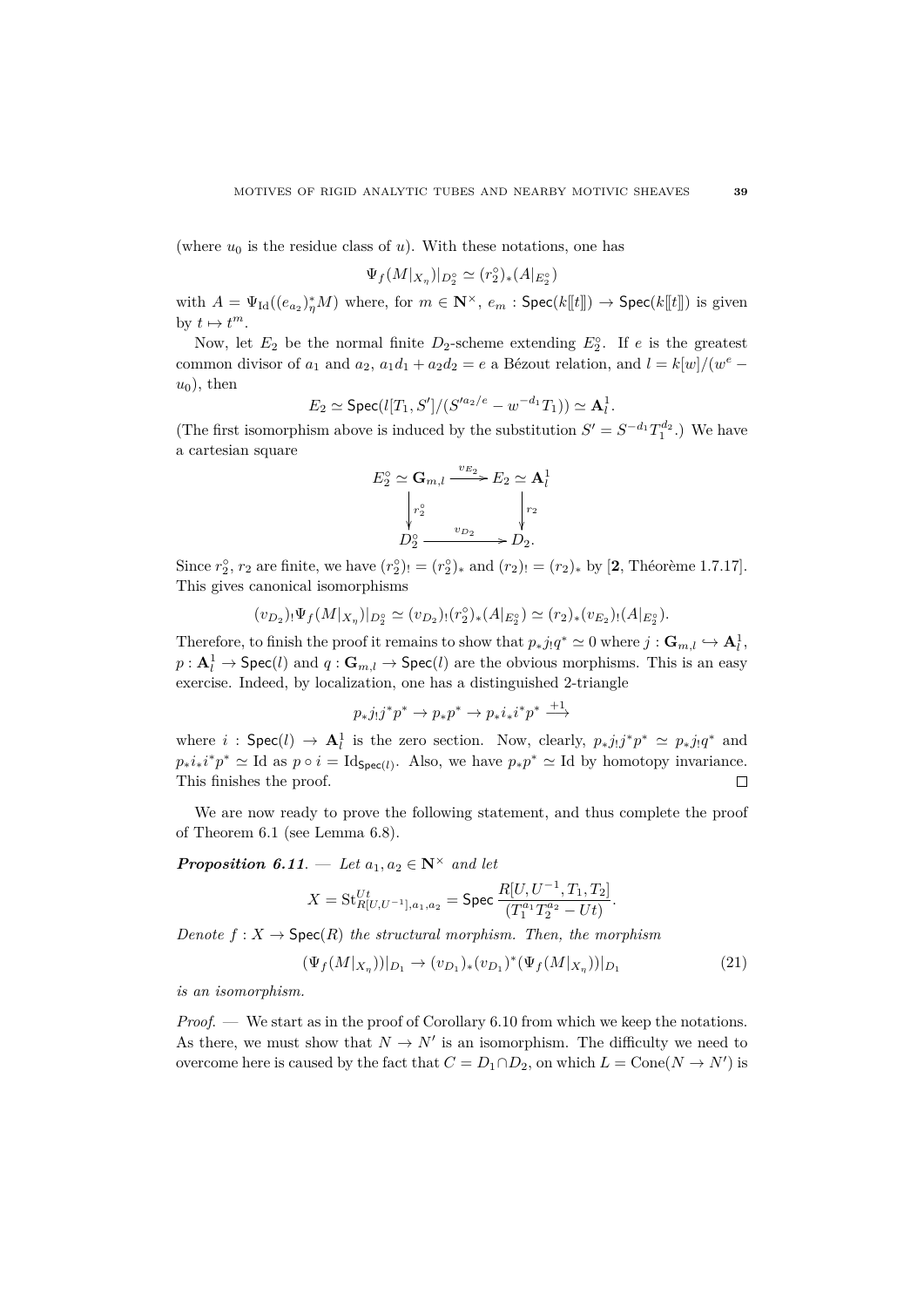supported, is now a 1-dimensional scheme (isomorphic to  $\mathsf{Spec}(k[U,U^{-1}])$ ). Therefore, it is no longer sufficient to check that  $(f_{\sigma})_*(L) = 0$ .

However, it would suffice to check that  $(f_{\sigma})_*(L) = 0$  if we knew that *L* was supported on a 0-dimensional closed subset of *C*. This is what we will prove in Step 1 below. In Step 2, we complete the proof by checking that  $(f_{\sigma})_*(L) = 0$  using the same method as in the proof of Corollary 6.10.

Before starting with Step 1, we note that we may assume that *M* is compact, i.e.,  $M \in \mathbf{SH}_{\mathfrak{M},\mathrm{ct}}(K)$ . Indeed, all the operations in (21) commute with infinite sums and are triangulated. As  $SH_{\mathfrak{M}}(K)$  is a compactly generated triangulated category with infinite sums (see [3, Theorème 4.5.67]), we may indeed assume that  $M$  is compact. The compactness of *M* will be useful in Step 1.

*Step 1. M is supported on a* 0*-dimensional subset of*  $C$ . — As  $M$  is assumed to be compact, it follows from  $[2,$  Scholie 2.2.34] and  $[3,$  Théorème 3.5.14] that *L* is a compact object of  $\mathbf{SH}_{\mathfrak{M}}(X_{\sigma}).$ 

Let  $\eta_C \simeq \text{Spec}(k(U))$  the generic point of *C*. We also denote by  $\eta_C$  its inclusion in  $X_{\sigma}$ . As *L* is compact and supported in *C*, [6, Corollaire 1.A.3] shows that *L* is supported on a 0-dimensional closed subset of *C* if and only if  $(\eta_C)^*(L) = 0$ .

Now in order to prove that  $(\eta_C)^*(L) = 0$ , we introduce some notations. Let  $\tilde{k} = k(U), \ \tilde{R} = \tilde{k}[[t]]$  and  $\tilde{K} = \tilde{R}[t^{-1}]$ . There is a morphism of *R*-scheme

$$
s: Y = \text{St}_{\tilde{R},a_1,a_2}^{Ut} \to X = \text{St}_{R[U,U^{-1}],a_1,a_2}^{Ut}
$$

which is regular. Indeed, we have  $Y = X \otimes_{k[\![t]\!][\![U][U]} 1 \text{ and } k(U)[[t]]$  is a regular  $k[[t]] [U, U^{-1}]$ -algebra. Let  $g: Y \to \text{Spec}(R)$  be the structural morphism. Using [6, Corollaire 1.A.4] and the definition of the nearby motivic sheaf functors, we deduce that the canonical morphism

$$
(s_{\sigma})^* \Psi_f(M|_{X_{\eta}}) \to \Psi_g(M|_{Y_{\eta}})
$$

is an isomorphism. Also, note that  $\Psi_g(M|_{Y_\eta}) = \Psi_{\tilde{g}}(M|_{Y_\eta})$  where  $\tilde{g}: Y \to \textsf{Spec}(\tilde{R})$ , i.e., the nearby motivic sheaf for *Y* can be computed equally using its structure of an *R*-scheme or an  $\tilde{R}$ -scheme.

The morphism  $s_{\sigma}: (Y_{\sigma})_{\text{red}} \to (X_{\sigma})_{\text{red}}$  is the pro-open immersion

$$
\text{Spec}(k(U)[T_1, T_2]/(T_1T_2)) \hookrightarrow \text{Spec}(k[U, U^{-1}, T_1, T_2]/(T_1T_2)).
$$

Let  $E_1 \subset Y_\sigma$  be the irreducible component defined by the equation  $T_1 = 0$ . We have  $E_1 = \text{Spec}(k(U)[T_2])$  and the morphism  $E_1 \to D_1$ , induced by  $s_{\sigma}$ , is simply the  $\text{pro-open immersion }\textsf{Spec}(k(U)[T_2]) \hookrightarrow \textsf{Spec}(k[U,U^{-1},T_2]).$ 

The inverse image of (21) along the pro-open immersion  $E_1 \hookrightarrow D_1$  identifies with the morphism

$$
(\Psi_g(M|_{Y_{\eta}}))|_{E_1} \to (v_{E_1})_*(v_{E_1})^*(\Psi_g(M|_{Y_{\eta}}))|_{E_1}.
$$

(Use [**6**, Corollaire 1.A.4].) The latter is an isomorphism by Corollary 6.10. Therefore, the inverse image of  $N \to N'$  along the pro-open immersion  $s_{\sigma}: Y_{\sigma} \to X_{\sigma}$  is an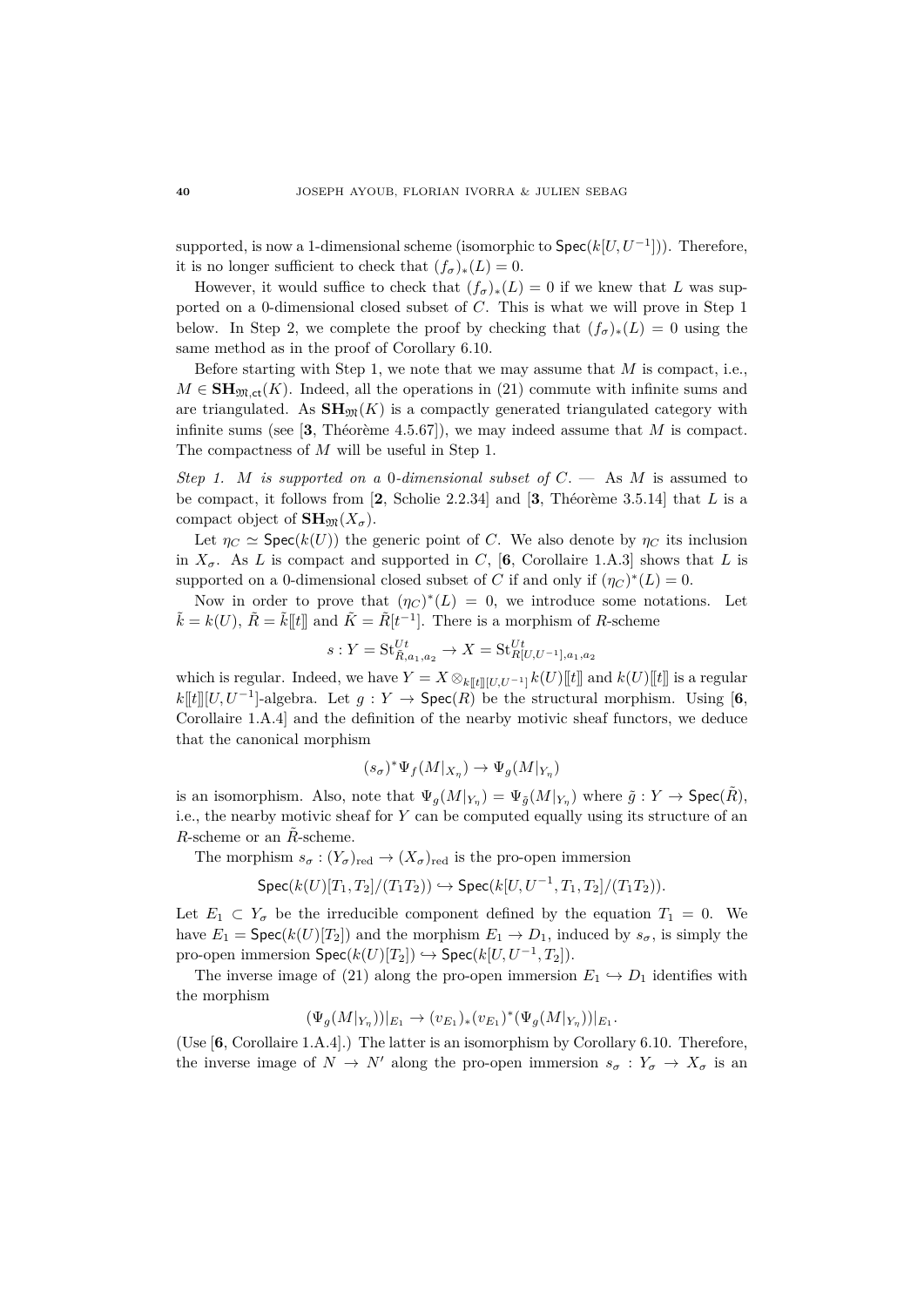isomorphism. This shows that  $(s_{\sigma})^*(L) = 0$ . Now, the inclusion of the point  $\eta_C$  in  $X_{\sigma}$  factors through  $s_{\sigma}$ . This gives that  $(\eta_C)^*(L) = 0$  as claimed.

*Step 2. End of the proof.* — Thanks to Step 1, it remains to show that  $(f_{\sigma})_*(L) = 0$ . This is equivalent to showing that

$$
(f_{\sigma})_*(N) \to (f_{\sigma})_*(N')
$$

is an isomorphism in  $\mathbf{SH}_{\mathfrak{M}}(k)$ . Now, by Lemma 6.9, we have  $(f_{\sigma})_*(N')=0$ . Hence, to finish the proof, we are left to show that  $(f_{\sigma})_*(N) = 0$ .

The rest of the proof is identical to Step 2 of the proof of Corollary 6.10. As there, we have:

$$
(f_{\sigma})_{*}(N) \simeq (p_{2})_{*}(v_{D_{2}})_{!}(\Psi_{f}(M|_{X_{\eta}}))|_{D_{2}^{\circ}}.
$$

Here also,  $\Psi_f(M|_{X_{\eta}})|_{D_2^{\circ}}$  can be computed explicitly using Proposition 3.4: Note that

$$
D_2 = \operatorname{Spec}(k[U, U^{-1}, T_1]) \qquad \text{and} \qquad D_2^\circ = \operatorname{Spec}(k[U, U^{-1}, T_1, T_1^\times]).
$$

Consider the following finite étale cover of  $D_2^{\circ}$ :

$$
r_2^{\circ}: E_2^{\circ} = \text{Spec}(k[T_1, T_1^{-1}][S]/(S^{a_2} - UT_1^{-a_1})) \to D_2^{\circ} = \text{Spec}(k[T_1, T_1^{-1}])
$$

With these notations, we have

$$
\Psi_f(M|_{X_\eta})|_{D_2^\circ}\simeq (r_2^\circ)_*(A|_{E_2^\circ})
$$

with  $A = \Psi_{\text{Id}}((e_{a_2})^*_\eta M)$  where, for  $m \in \mathbb{N}^\times$ ,  $e_m$ :  $\text{Spec}(k[[t]]) \to \text{Spec}(k[[t]])$  is given by  $t \mapsto t^m$ .

Now, let  $E_2$  be the normal finite  $D_2$ -scheme extending  $E_2^{\circ}$ . If *e* is the greatest common divisor of  $a_1$  and  $a_2$ ,  $a_1d_1 + a_2d_2 = e$  a Bézout relation, and  $P =$ Spec( $k[w]/(w^e - U)$ ), then

$$
E_2 \simeq \operatorname{Spec}(\mathcal{O}_P[T_1, S']/ (S'^{a_2/e} - w^{-d_1}T_1)) \simeq \mathbf{A}_P^1.
$$

(The first isomorphism above is induced by the substitution  $S' = S^{-d_1} T_1^{d_2}$ .) We have a cartesian square

$$
E_2^{\circ} \simeq \mathbf{G}_{m,P} \xrightarrow{v_{E_2}} E_2 \simeq \mathbf{A}_P^1
$$

$$
\downarrow^{r_2^{\circ}} \qquad \qquad \downarrow^{r_2}
$$

$$
D_2^{\circ} \xrightarrow{v_{D_2}} D_2.
$$

Since  $r_2^{\circ}$ ,  $r_2$  are finite, we have  $(r_2^{\circ})_! = (r_2^{\circ})_*$  and  $(r_2)_! = (r_2)_*$  by [2, Théorème 1.7.17]. This gives isomorphisms

$$
(v_{D_2})_! \Psi_f(M|_{X_{\eta}})|_{D_2^{\circ}} \simeq (v_{D_2})_! (r_2^{\circ})_* (A|_{E_2^{\circ}}) \simeq (r_2)_* (v_{E_2})_! (A|_{E_2^{\circ}}).
$$

We conclude using that  $p_*j_!q^* \simeq 0$  for  $j: \mathbf{G}_{m,P} \hookrightarrow \mathbf{A}_P^1$ ,  $p: \mathbf{A}_P^1 \to P$  and  $q: \mathbf{G}_{m,P} \to$ *P* the obvious morphisms. $\Box$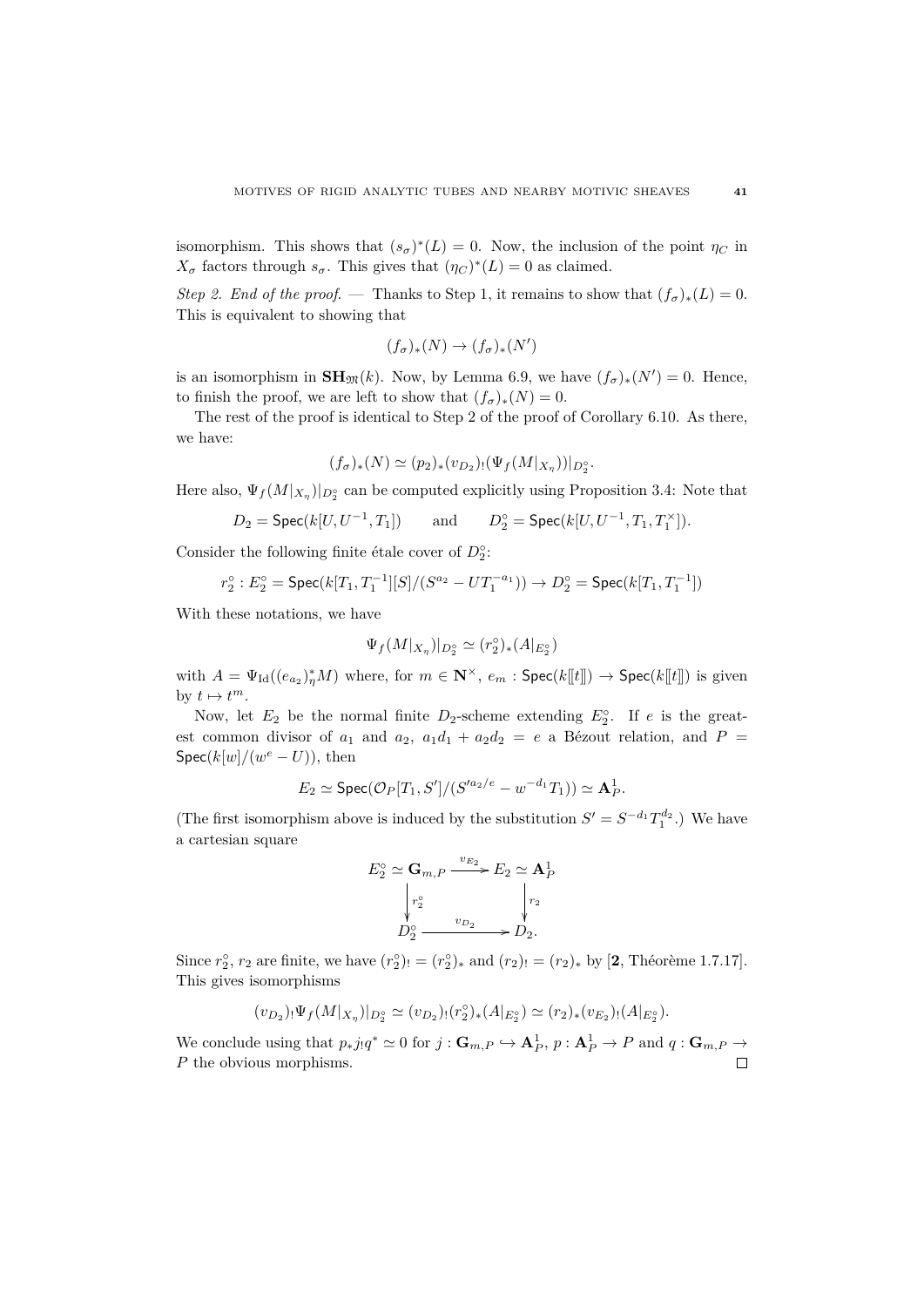# **7. Nearby motivic sheaves and rigid motives of tubes**

In this section, we prove the main result of this article (see Theorem 7.1) that extends Theorem 4.11 to motives of tubes of locally closed subsets of the special fiber.

**7.1. Statement of the main theorem. —** Let *X* be a finite type *R*-scheme and let  $f: X \to \text{Spec}(R)$  be its structural morphism. Assume that  $X_{\eta}$  is smooth over *K* and consider the *t*-adic completion  $\mathscr X$  of  $X$ .

The following statement is our main theorem.

*Theorem 7.1.* **— Let**  $Z \subset X_{\sigma}$  **be a locally closed subset and denote by**  $z : Z \hookrightarrow X_{\sigma}$ *its inclusion.* Consider the tube  $|Z|$  of  $Z$  *in*  $\mathscr{X}_n$ *. Let*  $M$  *be an object of*  $\mathbf{SH}_{\mathfrak{M}}(K)$ *. Then, there exists a canonical isomorphism in*  $\mathbf{SH}_{\mathfrak{M}}(k)$ *:* 

$$
1^* \circ \Re(\underline{\text{Hom}}(\mathrm{M}_{rig}(|Z|), \mathrm{Rig}^*(M))) \simeq (f_\sigma \circ z)_*(\Psi_f(M|_{X_\eta})|_Z).
$$

When  $X = \text{Spec}(R)$ ,  $f = \text{Id}$  and  $Z = \text{Spec}(k)$ , the above theorem simply states that  $1^* \circ \Re \circ \text{Rig}^*$  is isomorphic to the nearby motive functor  $\Psi_{\text{Id}}$ , which we already know by [**6**, Scholie 1.3.26(2)]. Thus, in some sense, Theorem 7.1 can be considered as a generalization of  $[6,$  Scholie 1.3.26(2)].

Taking M to be the unit object of  $\mathbf{SH}_{\mathfrak{M}}(K)$  in Theorem 7.1, one gets the following:

*Corollary 7.2*. — *With the notation of Theorem 7.1, there is a canonical isomorphism in*  $\text{SH}_{\mathfrak{M}}(k)$ *:* 

$$
1^* \circ \Re(M_{rig}^{\vee}(|Z|)) \simeq (f_{\sigma} \circ z)_*(\Psi_f(\mathbb{1}_{X_{\eta}}))|_Z.
$$

**7.2. The proof of Theorem 7.1. —** The proof consists of using Corollary 5.2 and Corollary 6.2 to deduce Theorem 7.1 from its particular case obtained in Theorem 4.11. We split the proof in three steps.

*Step 1. Reduction to the case where Z is closed.* — Let  $U \subset X$  be an open neighborhood of *Z* in which *Z* is closed. Let  $f_U: U \to \text{Spec}(R)$  be the structural morphism of *U*,  $\mathscr U$  its *t*-adic completion and  $z_U : Z \hookrightarrow U_{\sigma}$  the obvious inclusion. Clearly, the tube of *Z* in  $\mathscr{X}_n$  is also the tube of *Z* in  $\mathscr{U}_n$  (see [27, Proposition 2.2.2]). On the other hand, we have

$$
(f_{\sigma} \circ z)_{*}(\Psi_{f}(M|x_{\eta}))|_{Z} \simeq ((f_{U})_{\sigma} \circ z_{U})_{*}(\Psi_{f_{U}}(M|_{U_{\eta}}))|_{Z}.
$$

Therefore, we may replace *X* by *U* and assume that *Z* is closed.

*Step 2. Reduction to the case where X is semi-stable and Z is a subdivisor*. — Let  $h: X' \to X$  be a projective morphism such that  $X'$  is a semi-stable *R*-scheme,  $h_{\eta}$  is an isomorphism and  $((h_{\sigma})^{-1}(Z))_{\text{red}}$  is a union of irreducible components of  $(X'_{\sigma})_{\text{red}}$ . (Such a morphism exists by Hironaka's resolution of singularities.)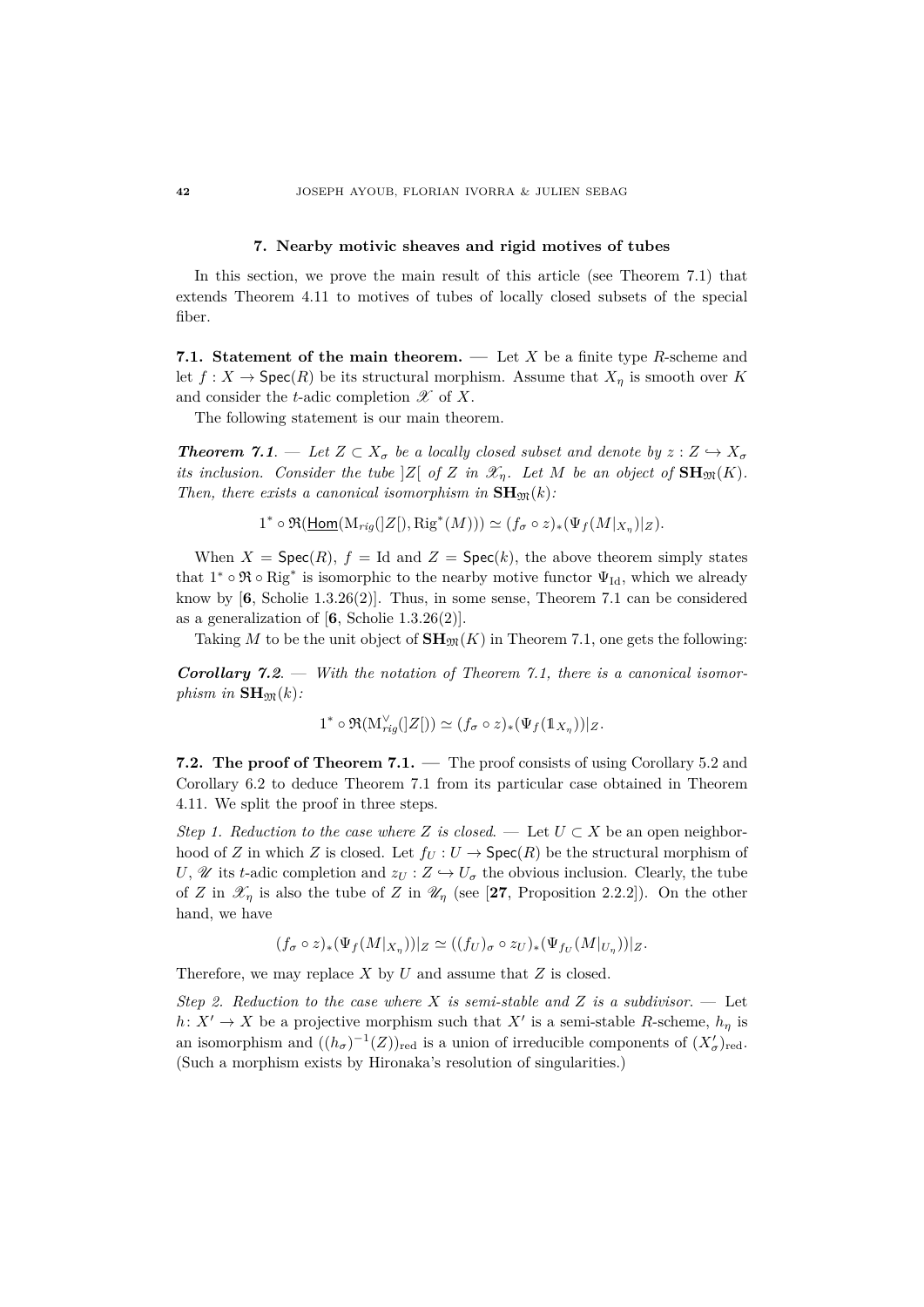By [27, Corollary 2.2.7], we have  $|Z| = |h^{-1}(Z)|$  as admissible open rigid subvarieties of  $\mathscr{X}_{\eta}$  which we identifies with  $\mathscr{X}'_{\eta}$ . On the other hand, using the third property of [**3**, D´efinition 3.1.1 (**SPE2**)] and the base-change theorem for projective morphisms [**2**, Corollaire 1.7.18], we have canonical isomorphisms

$$
(f_\sigma)_*z_*z^*\Psi_f(M|_{X_\eta})\simeq (f_\sigma)_*z_*z^*(h_\sigma)_*\Psi_{f\circ h}(M|_{X'_\eta})\simeq (f_\sigma\circ h_\sigma)_*z'_*z'^*\Psi_{f\circ h}(M|_{X'_\eta})
$$

where  $z' : h^{-1}(Z) \hookrightarrow X'$  is the obvious inclusion. Therefore, it is enough to show that there is an isomorphism

$$
1^* \circ \Re(\underline{\text{Hom}}(\mathrm{M}_{rig}([h^{-1}(Z)]), \mathrm{Rig}^*(M))) \simeq (f'_{\sigma} \circ z')_*(\Psi_{f \circ h}(M|_{X'_{\eta}})|_{h^{-1}(Z)}).
$$

In other words, we may assume that the *R*-scheme *X* is semi-stable and that *Z* is a union of irreducible components of  $(X_{\sigma})_{\text{red}}$ .

*Step 3. End of the proof*. — Here, we assume that the *R*-scheme *X* is semi-stable and we denote by  $(D_i)_{i \in I}$  the irreducible components of  $(X_{\sigma})_{\text{red}}$ . We also assume that  $Z = D(J) = \bigcup_{j \in J} D_j$  for a subset  $J \subset I$ . Recall that  $D(J)^\circ = D(J) \setminus \bigcup_{i \in I \setminus J} D_i$ ; this is an open subset of  $X_{\sigma}$ .

Now, by Corollary 5.2, we have a canonical isomorphism

$$
1^* \circ \Re(\underline{\text{Hom}}(\mathrm{M}_{rig}(]D(J)[), \mathrm{Rig}^*(M))) \stackrel{\sim}{\to} 1^* \circ \Re(\underline{\text{Hom}}(\mathrm{M}_{rig}(]D(J)^{\circ}]), \mathrm{Rig}^*(M))).
$$

On the other hand, by Corollary 6.2, we have canonical isomorphisms

$$
(f_{\sigma})_{*}(z_{D(J)})_{*}(z_{D(J)})^{*}\Psi_{f}(M|_{X_{\eta}}) \stackrel{\sim}{\to} (f_{\sigma})_{*}(z_{D(J)})_{*}(v_{D(J)})_{*}(v_{D(J)})^{*}(z_{D(J)})^{*}\Psi_{f}(M|_{X_{\eta}})
$$

$$
\simeq (f_{\sigma})_{*}(z_{D(J)^{\circ}})_{*}(z_{D(J)^{\circ}})^{*}\Psi_{f}(M|_{X_{\eta}})
$$

where  $z_{D(J)} : D(J) \hookrightarrow X_{\sigma}, z_{D(J)^{\circ}} : D(J)^{\circ} \hookrightarrow X_{\sigma}$  and  $v_{D(J)} : D(J)^{\circ} \hookrightarrow D(J)$  are the obvious inclusions. Therefore, it is enough to prove Theorem 7.1 for  $D(J)^\circ$ . As *D*(*J*)<sup> $>$ </sup> is an open subset, we may apply Theorem 4.11 to the *R*-scheme *X*  $\cup$ *j*∈*I* $\cup$ *JD*<sup>*j*</sup> to get the result.

## **8. Applications and remarks**

In this section, we use Theorem 7.1 and [**25**, Theorem 5.1] to establish a link between the motivic Milnor fiber introduced by Denef–Loeser [16, Définition 4.2.1] and the rigid motive of the analytic Milnor fiber introduced by Nicaise–Sebag [**34**].

**8.1. Two definitions.** — Let *X* be a finite type *R*-scheme and denote by  $f: X \rightarrow$  $Spec(R)$  its structural morphism. Assume that  $X_n$  is smooth.

*Remark 8.1.* — Although it is unnecessary, the reader may want to assume throughout this section that the morphism  $f : X \to \text{Spec}(R)$  is the base-change by  $\text{Spec}(R) \to$  $\mathbf{A}_k^1$  of a morphism  $\tilde{f}: \tilde{X} \to \mathbf{A}_k^1$  with  $\tilde{X}$  a smooth *k*-scheme of finite type; this assumption is sometimes necessary to quote results from the existing literature, word for word.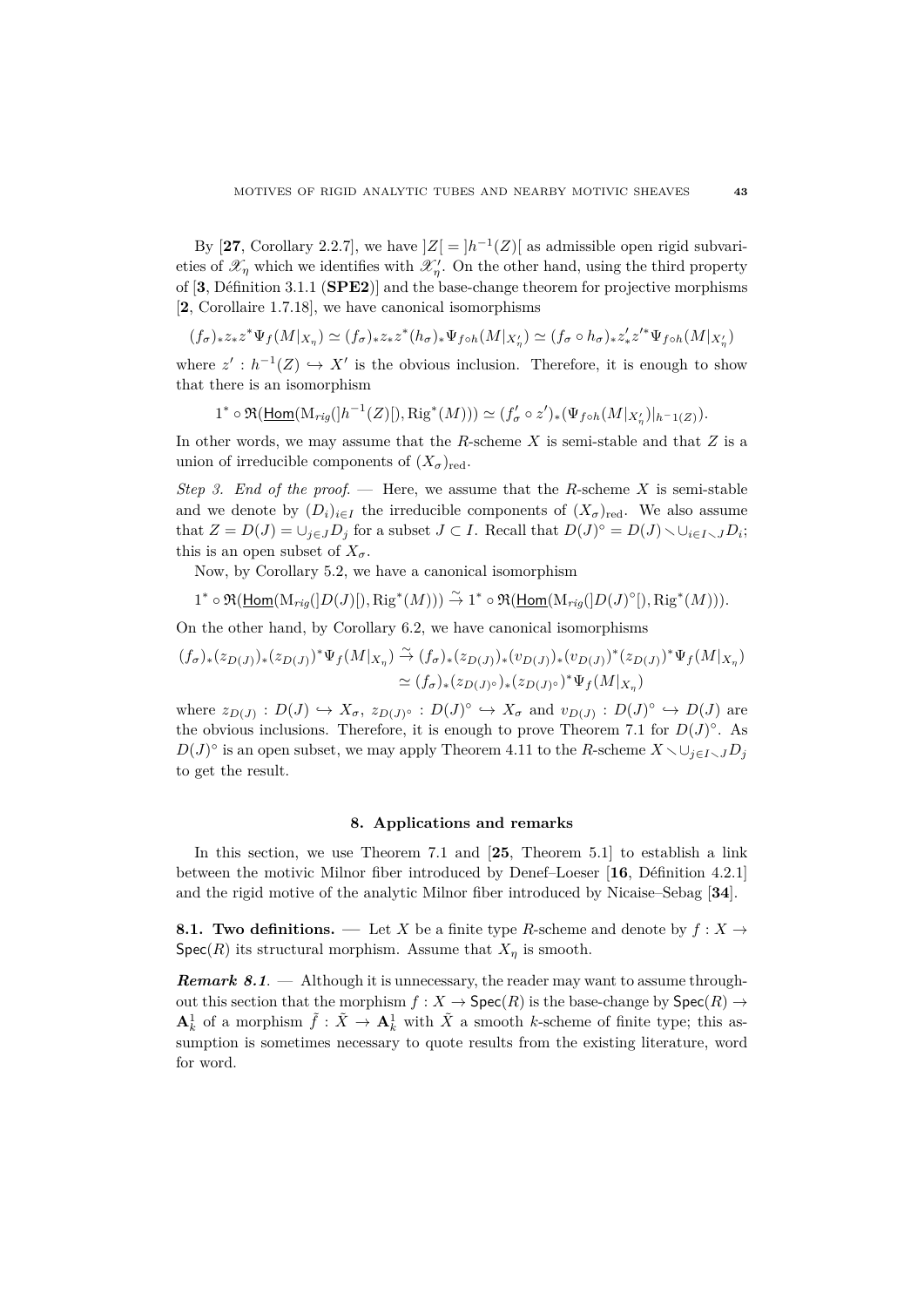For the reader who wants to keep the degree of generality that was adopted so far in this article, we mention that the rationality of the motivic zeta function for finite type *R*-schemes with smooth generic fiber has been verified in [**37**] and [**34**, Corollary 7.7].

*Definition 8.2.* — Let  $x \in X_{\sigma}(k)$  be a rational point. Following Nicaise–Sebag [34], we define the *analytic Milnor fiber* of f at x to be the tube  $|x| \subset \mathcal{X}_n$  of the closed point *x*. This is a rigid analytic variety over *K* which is denoted by  $\mathscr{F}_x$ .<sup>(3)</sup>

Given a base-scheme *S*, let  $K_0(\text{Var}_S)$  be the Grothendieck group of *S*-schemes. This group is the quotient of the free abelian group on isomorphism classes of quasiprojective *S*-schemes by the scissor relation  $|Y| = |Y \setminus Z| + |Z|$  (where *Y* is a quasiprojective *S*-scheme and  $Z \subset Y$  is a closed subscheme). Fiber product over *S* endows  $K_0$ (Var<sub>S</sub>) with a ring structure. One sets

$$
\mathscr{M}_S = \mathrm{K}_0(\mathrm{Var}_S)[\mathbf{L}^{-1}]
$$

where  $\mathbf{L} = [\mathbf{A}_S^1]$ .

Going back to our setting, one has by Denef–Loeser [**16**] the *motivic zeta function* associated with the *R*-scheme *X* (or, more precisely, to the morphism  $\tilde{f} : \tilde{X} \to \mathbf{A}_k^1$ ):

$$
Z_f(T) = \sum_{n \geq 1} Z_n^1 T^n \quad \in \quad \mathscr{M}_{X_\sigma}[[T]],
$$

with  $Z_n^1 = \mathbf{L}^{-nd}[\{\phi \in \mathscr{L}_n(X), f \circ \phi = t^n + O(t^{n+1})\}] \in \mathscr{M}_{X_\sigma}$  where  $\mathscr{L}_n(X)$  is the *n*-jets space of *X* and *d* the dimension of *X* (that we may assume constant). For  $x \in X_{\sigma}(k)$ , one gets by applying the natural ring homomorphism  $x^* : \mathscr{M}_{X_{\sigma}} \to \mathscr{M}_k$ ,  $[Y] \mapsto [Y \times_{X_{\sigma}} x]$ , the *local motivic zeta function* at *x* denoted by  $Z_{f,x}(T)$ .

By Denef–Loeser [16], one knows that  $Z_f(T)$  is a rational function and that the limit

$$
\psi_f = -\left(\lim_{T \to \infty} Z_f(T)\right)
$$

exists in  $\mathscr{M}_{X_\sigma}$ .

*Definition 8.3.* — For  $x \in X_{\sigma}(k)$ , the image of  $\psi_f$  by  $x^* : \mathscr{M}_{X_{\sigma}} \to \mathscr{M}_k$  is called the *motivic Milnor fiber* at *x* and is denoted by  $\psi_{f,x}$ .

*Remark 8.4.* — Thanks to a motivic analog of the Thom–Sebastiani formula established by Guibert, Loeser and Merle in [21], Lunts and Schnürer explain in [30] how the motivic vanishing cycles of Denef–Loeser give rise to a motivic measure on  $K_0(\text{Var}_{\mathbf{A}_k^1})$ . In the last part of *loc. cit.*, they also compare their construction to another motivic measure of categorical nature, based on the associated category of matrix factorizations. Since we strongly believe that a Thom–Sebastiani formula exists in the world of motives, analogs of these measures should exist at the level of the

<sup>3.</sup> In [**34**], the analytic Milnor fiber is considered as a Berkovich space. In this article, we prefer to consider it as a rigid analytic variety in the sense of Tate.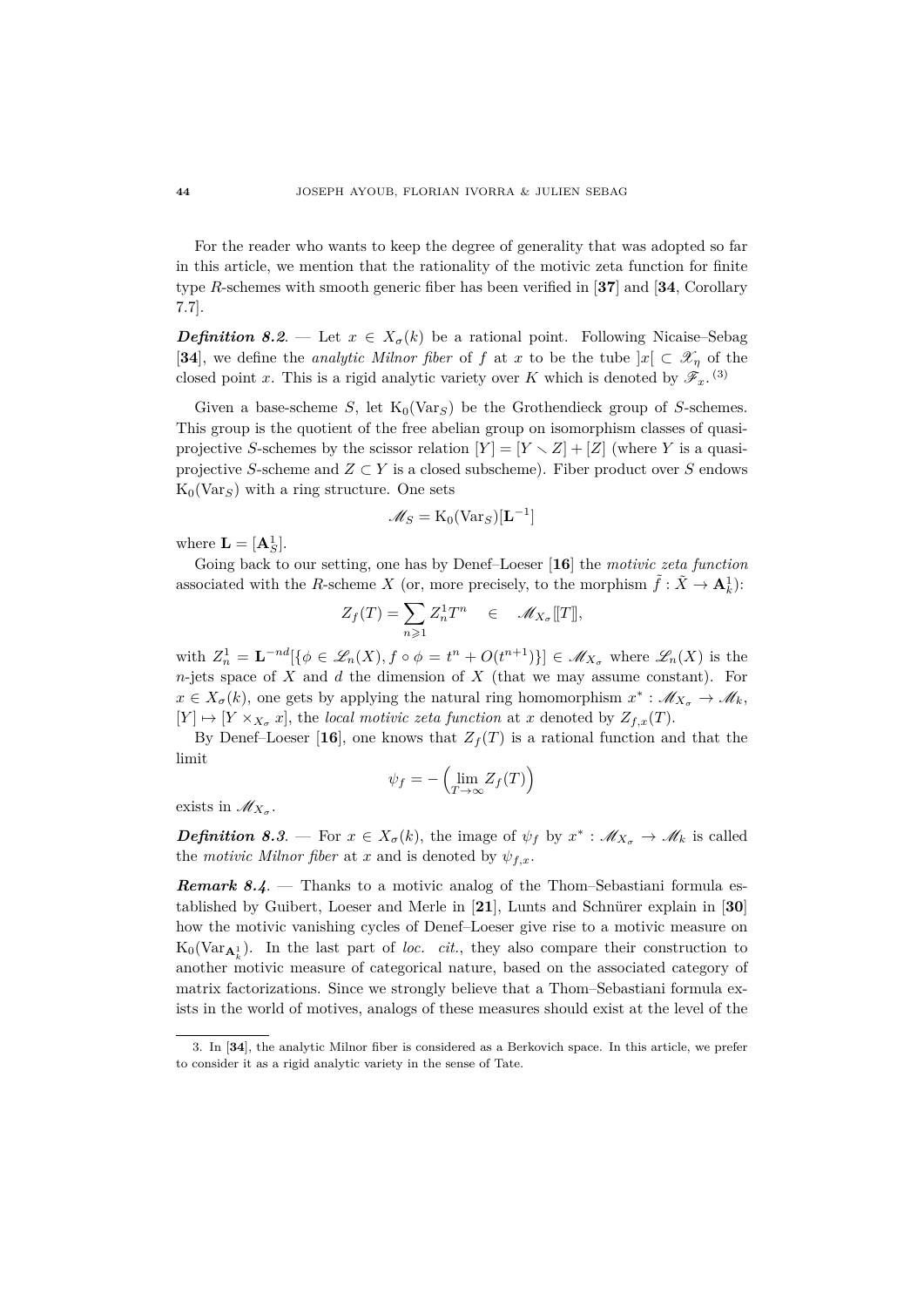corresponding Grothendieck ring of motives. The comparison of the categorical and non-archimedean points of vue should illuminate each other. We thank the referee for having pointed out this reference to us.

**8.2. Recollection from Ivorra–Sebag** [**25**]**. —** Here we recall the main results of [**25**] and explain how to obtain variants which are more suitable for our purposes. Roughly speaking, we claim that everything in [25] still hold when  $\mathbf{DA}^{\text{\'et}}(-, \mathbf{Q})$ , the category of étale motivic sheaves with rational coefficients, is replaced by  $SH_{\mathfrak{M}}(-)$ . This is rendered possible primarily thanks to Theorem 6.1 showing that the conclusion of [3, Théorème 3.3.44] holds for  $\mathbf{SH}_{\mathfrak{M}}(-)$  even though the latter is not **Q**-linear nor separated (cf. Remark 6.3).

First, note the following:

*Lemma 8.5* **([25], Lemma 2.1). — Let S be a base-scheme. Then, there exists a** *ring homomorphism*

$$
\chi_{S,c} : \mathscr{M}_S \to \mathrm{K}_0(\mathbf{SH}_{\mathfrak{M},\mathsf{ct}}(S)),
$$

*which is uniquely determined by the formula*

$$
\chi_{S,c}([Y]) = [\mathcal{M}_{S,c}(Y)]
$$

where *Y is a quasi-projective S-scheme and*  $M_{S,c}(Y)$  *is its motive with compact support defined to be*  $(p_Y)(p_Y)^*1_S$  *with*  $p_Y: Y \to S$  *the structural morphism.* 

*Proof.* — The proof given in [25] extends word for word to the case of  $\text{SH}_{\mathfrak{M}}(-)$ . <sup>(4)</sup> Note that  $(p_Y)$ : $(p_Y)^* 1_S$  is a compact object of  $\text{SH}_{\mathfrak{M}}(S)$  by [3, Scholie 2.2.34 **B**].

*Theorem 8.6* **([25], Theorem 3.1).** — Let *X* be a semi-stable *R*-scheme and recall *the notations from* §6.1. For  $\emptyset \neq J \subset I$ , let  $\rho_J : \tilde{D}_J^{\circ} \to D_J^{\circ}$  be the étale finite cover *defined as in* [**25**, §3.1.3]*. Then, one has the formula*

$$
[\Psi_f(\mathbb{1}_{X_\eta})] = \sum_{\emptyset \neq J \subset I} (-1)^{|J|-1} \left[ \mathbf{M}_{X_\sigma,c}(\tilde{D}_J^\circ \times_k \mathbf{G}_{m,k}^{|J|-1}) \right]
$$

 $in K_0(\mathbf{SH}_{\mathfrak{M},\mathsf{ct}}(X_{\sigma}))$ .

*Proof*. — The proof given [**25**, §4] extends with very few modifications: there are only two points where new ingredients are needed. More precisely, in the proof of [25, Proposition 4.4], the reference to [3, Théorème 3.3.44] is no longer sufficient for  $SH_{\mathfrak{M}}(-)$  which is not **Q**-linear nor separated. Happily, we now can use Theorem 6.1 to overcome this difficulty. Also, the reference to  $[5,$  Theoreme 10.6] needs to be changed: one can use Proposition 3.4 instead.

The rest of the proof, i.e., [**25**, Lemmas 4.1, 4.2 and 4.3], [**25**, Proposition 4.5] and [**25**, §4.3], extend with no modification. Note also that the extension of the

<sup>4.</sup> We warn the reader that there is a misprint in the proof of [**25**, Lemma 2.1]: the image of **L** by  $\chi_{S,c}$  is  $\left[1_S(-1)\right]$  instead of  $\left[1_S(1)\right]$ .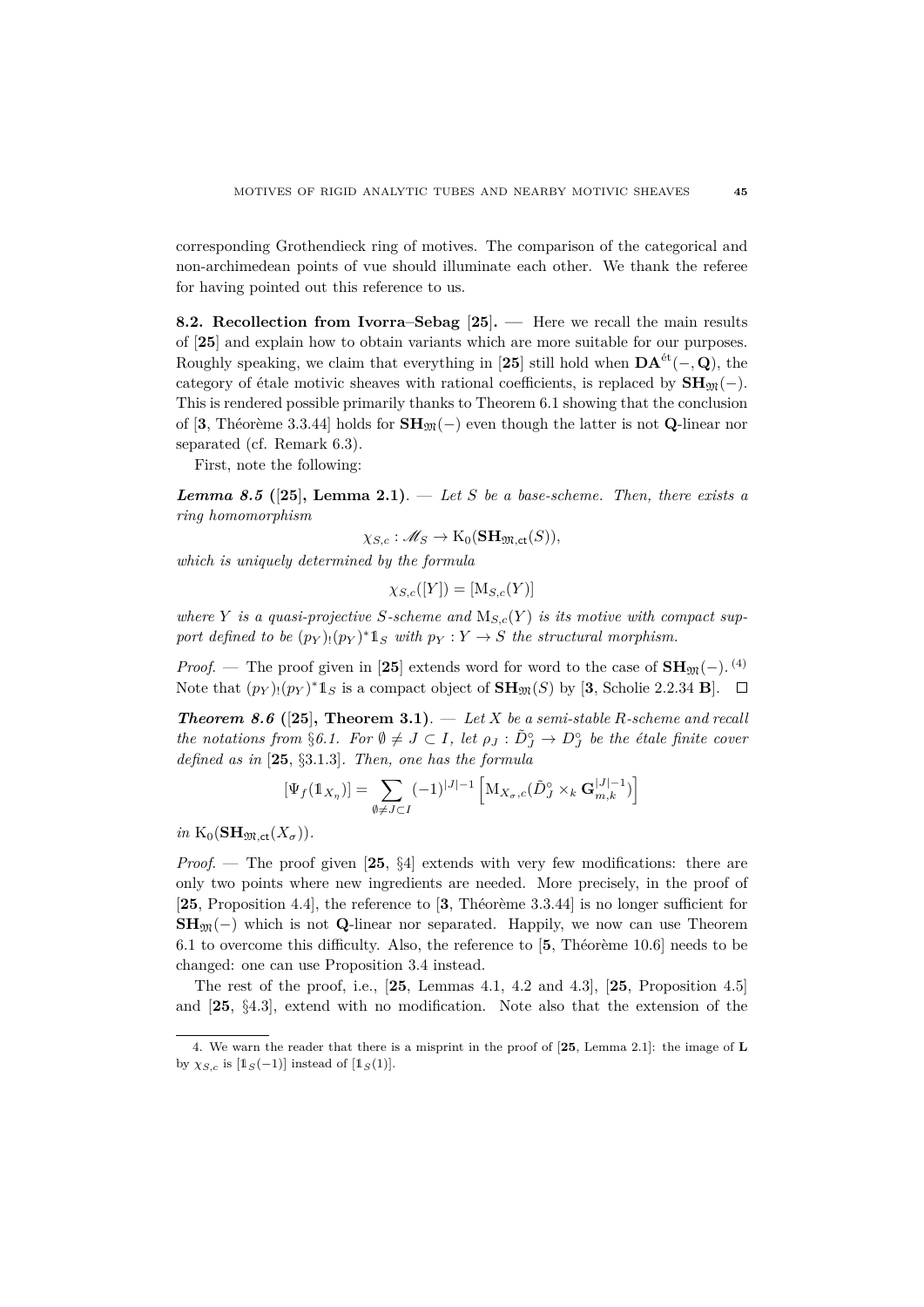argument in [**25**, §4.3] (which is based on Verdier duality and its compatibility with the nearby motivic sheaf functors) is indeed possible because we are working over a field of characteristic zero  $<sup>(5)</sup>$ .</sup>

Finally, note that due to the lack of orientability in  $SH_{\mathfrak{M}}(-)$ , Thom equivalences are not always trivial, i.e., if  $M$  is a locally free  $\mathcal{O}_S$ -module of rank  $r$  on a scheme  $S$ , then Th( $\mathcal{M}$ )(−) can be different from the Tate twist  $(-)(r)[2r]$ . However, these two equivalences induce the same action in the Grothendieck ring of motives.

Indeed, recall that by definition, the Tate twist  $(-)(r)[2r]$  is defined as the Thom equivalence associated with the free  $\mathcal{O}_S$ -module  $\mathcal{O}_S^r$  of rank *r*. (see [2, §1.5.3]). Let  $U_1, \ldots, U_n$  be a covering of *S* by open subschemes such that  $\mathcal{M}|_{U_i}$  is isomorphic to  $\mathcal{O}_{U_i}^r$ . Denote by  $u_I: U_I \hookrightarrow S$  the open immersion of  $U_I := \bigcap_{i \in I} U_i$ . Using Mayer–Vietoris triangles and [3, Proposition 1.5.2], one gets, for  $A \in \mathbf{SH}_{\mathfrak{M},\mathsf{ct}}(S)$ , the equalities

$$
[\text{Th}(\mathcal{M})(A)] = \sum_{\emptyset \neq I \subseteq \{1,\dots,n\}} (-1)^{|I|-1} [(u_I)_*(u_I)^* \text{Th}(\mathcal{M})(A)]
$$
  
\n
$$
= \sum_{\emptyset \neq I \subseteq \{1,\dots,n\}} (-1)^{|I|-1} [(u_I)_* \text{Th}(\mathcal{M}|_{U_I})((u_I)^* A)]
$$
  
\n
$$
= \sum_{\emptyset \neq I \subseteq \{1,\dots,n\}} (-1)^{|I|-1} [(u_I)_* \text{Th}(\mathcal{O}_S^r|_{U_I})((u_I)^* A)]
$$
  
\n
$$
= \sum_{\emptyset \neq I \subseteq \{1,\dots,n\}} (-1)^{|I|-1} [(u_I)_*(u_I)^* \text{Th}(\mathcal{O}_S^r)(A)] = [A(r)[2r]]
$$

in  $K_0(\mathbf{SH}_{\mathfrak{M},\mathsf{ct}}(S)).$ 

As in [**25**] one gets the following statement as a consequence of Theorem 8.6 and known formulas for  $\psi_f$  in a semi-stable situation.

*Corollary 8.7* **(**[**25**]**, Theorem 5.1)**. — *Let X be a finite type R-scheme with smooth generic fiber and denote by*  $f : X \to \text{Spec}(R)$  *its structural morphism. We have the equality*

$$
[\Psi_f(\mathbb{1}_{X_\eta})] = \chi_{X_\sigma,c}(\psi_f)
$$

*in*  $K_0(\text{SH}_{\mathfrak{M},\text{ct}}(X_\sigma))$ *. Also, for every*  $x \in X_\sigma(k)$ *, we have the equality* 

$$
[x^* \Psi_f(\mathbb{1}_{X_\eta})] = \chi_{k,c}(\psi_{f,x})
$$

 $in$  K<sub>0</sub>( $SH_{\mathfrak{M},\mathsf{ct}}(k)$ ).

 $\Box$ 

<sup>5.</sup> For Verdier duality and its compatibility with nearby cycles, see [3, Théorème 3.5.20]. Note that all results of [**3**, §3.5.3] hold in characteristic zero.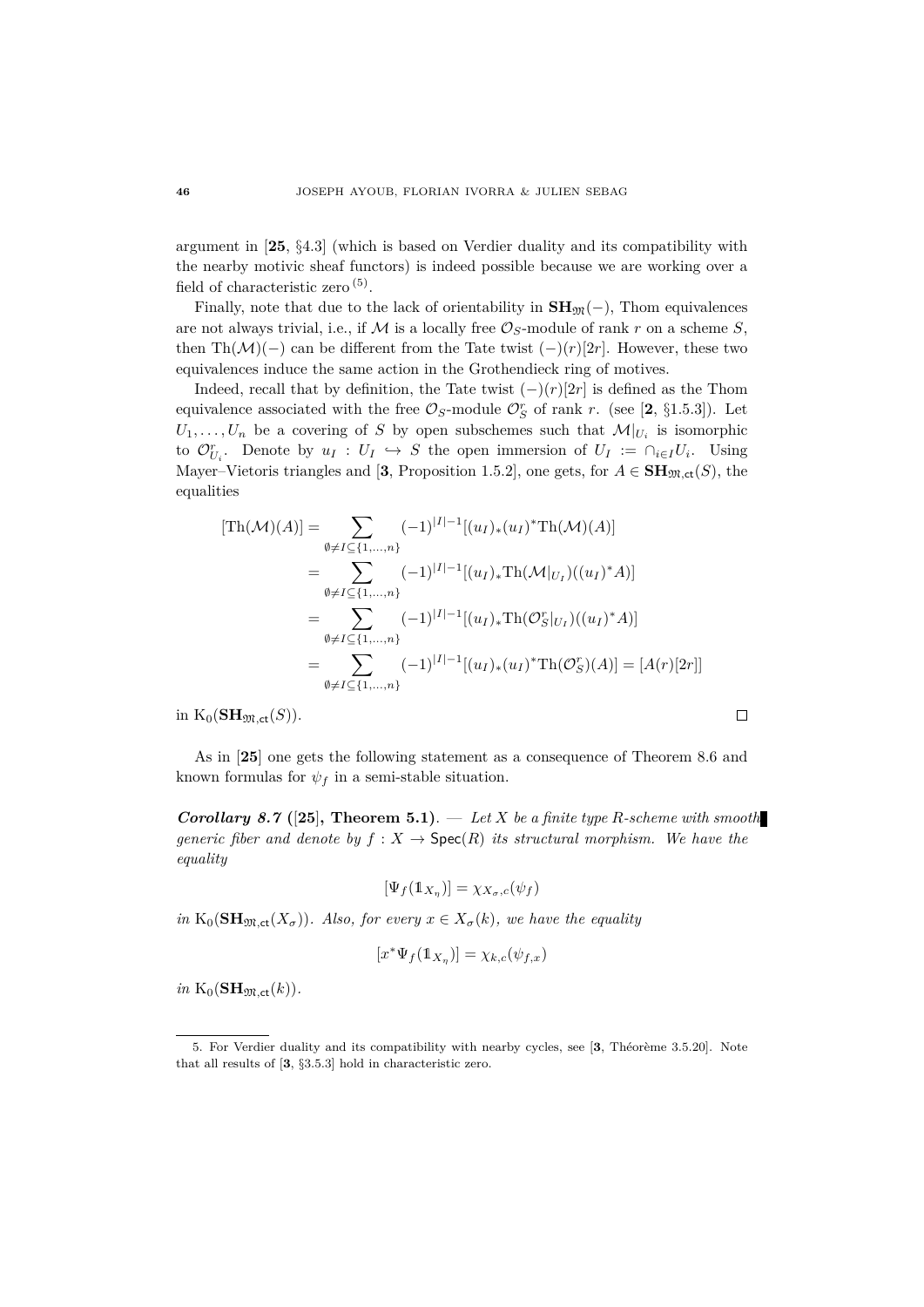**8.3. An application. —** We are now ready to give our application. Let *X* be a finite type *R*-scheme with smooth generic fiber and denote by  $f : X \to \text{Spec}(R)$  its structural morphism. Also, fix a rational point  $x \in X_{\sigma}(k)$ .

*Theorem 8.8.* **—** *There is a canonical isomorphism in* $\text{SH}_{\mathfrak{M}}(k)$ *:* 

$$
1^* \circ \Re(M_{rig}^{\vee}(\mathscr{F}_x)) \simeq x^* \Psi(\mathbb{1}_{X_\eta}).
$$

*Proof*. — This is a particular case of Theorem 7.1.

*Corollary 8.9.* — *The following equality holds in*  $K_0(SH_m \cdot k)$ :

$$
[1^* \circ \Re(M_{rig}^{\vee}(\mathscr{F}_x))] = \chi_{k,c}(\psi_{f,x}). \tag{22}
$$

*Proof*. — This result follows directly from Theorem 8.8 and Corollary 8.7.  $\Box$ 

*Remark 8.10*. — Corollary 8.9 shows that the motivic Milnor fiber of Denef–Loeser, viewed as a class in  $K_0(\mathbf{SH}_{\mathfrak{M},\mathsf{ct}}(k))$  via the morphism  $\chi_{k,c}$ , depends only on the rigid motive of the analytic Milnor fiber.

**8.4. Some remarks. —** We gather here some remarks that a reader familiar with the literature on "motivic integration" might find useful.

Let *X* be a finite type *R*-scheme with smooth generic fiber and denote by  $f: X \rightarrow$  $Spec(R)$  its structural morphism.

*Remark 8.11*. — Theorem 7.1 and Corollary 8.7 give a positive answer to the question asked in [**34**, page 163]. Indeed, by [**34**, Theorem 9.13], the motivic volume  $S(\mathscr{X}_\eta; \widehat{K}^s)$  is equal to  $\psi_f$  up to a twist by a power of **L**.

*Remark 8.12*. — Assume that *k* contains all roots of unity. The trace formula of Denef–Loeser [**17**, Theorem 1.1] links the Lefschetz numbers of the monodromy action on the Milnor fiber with the Euler characteristic of the coefficients of the local zeta function. In [**34**, Theorem 5.4] and [**33**, Theorem 6.4] this trace formula has been extended in different directions. In particular, given a locally closed subset  $Z \subset X_{\sigma}$ , one has for all  $d \in \mathbb{N}^{\times}$ 

$$
\operatorname{Tr}(\varphi^d \mid \mathrm{H}_{\text{\'et}}(\overline{\left|Z\right|}, \mathbf{Q}_\ell)) = \chi_{\ell,c}(S_Z(\mathscr{X}_d)).\tag{23}
$$

In this formula,  $\varphi$  is a topological generator of the Galois group  $\hat{\mu}$  of the extension  $\cup_{d \in \mathbb{N}^{\times}} k(\ell^{1/d})$  of  $K = k(\ell)$ ,  $S_Z(\mathscr{X}_d)$  is the motivic Serre invariant with support in *Z* associated with the  $t^{1/d}$ -adic completion of  $X_d = X \otimes_{k[[t]} k[[t^{1/d}]]$ , and  $\chi_{\ell,c} : \mathscr{M}_k \to \mathbb{Z}$ is the  $\ell$ -adic Euler characteristic with compact supports.

Using corollary 7.2, one can formulate this trace formula in a more motivic way. Indeed, the group  $\hat{\mu}$  acts by natural transformations on the functor  $1^* : \mathbf{QUSH}_{\mathfrak{M}}(k) \rightarrow$ **SH**<sub>M</sub>(*k*). In particular, one has an action of  $\hat{\mu}$  on 1<sup>\*</sup> ∘  $\Re(M_{rig}^{\vee}(Z))$ . Moreover, after semi-simplification, the action of  $\hat{\mu}$  on the étale realization of 1<sup>\*</sup> ∘  $\Re(\mathcal{M}_{rig}^{\vee}(|Z|))$ agrees with its action on  $H_{\text{\'et}}(\overline{\mathbb{Z}}[,\mathbf{Q}_\ell])$ . In particular, the left hand side of (23) can

 $\Box$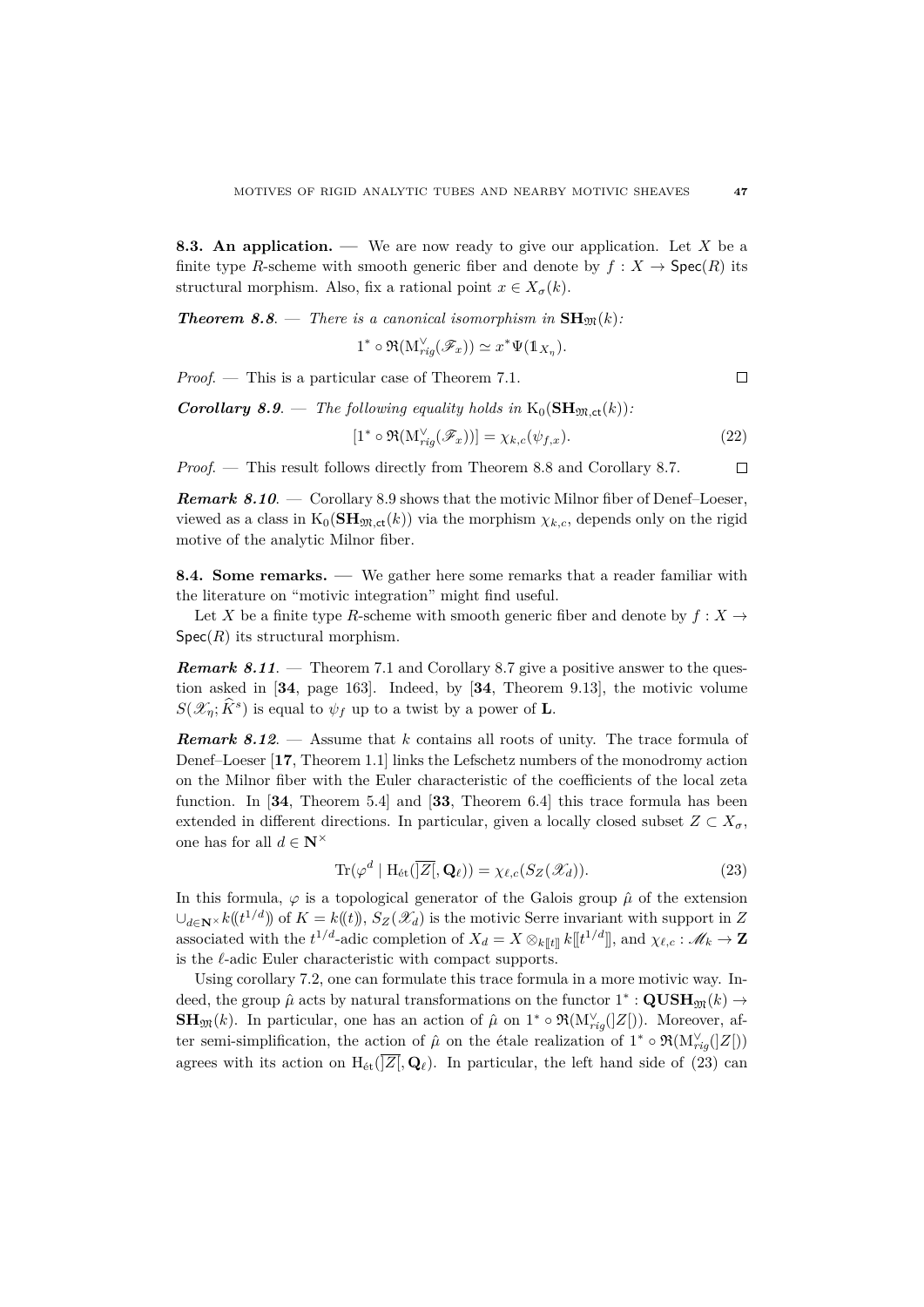be written as  $\text{Tr}(\varphi^d \mid 1^* \circ \Re(M_{rig}^{\vee}(Z[\text{]})))$ . (Note that the object  $1^* \circ \Re(M_{rig}^{\vee}(Z[\text{]}))$  is strongly dualizable thanks to Lemma 4.10 and Proposition 5.9. Hence, the trace of an endomorphism of this object makes sense.) Therefore, we may reformulate the trace formula as follows:

$$
\text{Tr}(\varphi^d \mid 1^* \circ \Re(M_{rig}^{\vee}(Z[))) = \chi_{\ell,c}(S_Z(\mathscr{X}_d)).
$$

This shows that the monodromy zeta function of A'Campo only depends on the motive of the analytic Milnor fiber.

*Remark 8.13*. — Keep the notation as in Remarks 8.11 and 8.12. As explained in §8.1, a motivic zeta function  $Z_f(T) = \sum_{n \geq 1} Z_n^1 T^n \in \mathcal{M}_{X_\sigma}[[T]]$  is associated with a flat morphism  $f: X \to \mathbf{A}^1_k$  of *k*-varieties such that *X* is smooth. As proved by Denef and Loeser in [**16**], this zeta function gives rise to motivic nearby cycles at the level of the Grothendieck rings of varieties by taking a limit as  $T$  goes to  $\infty$  (assuming that the characteristic of *k* is zero). By Corollary 8.7 or [**25**, Theorem 5.1], one knows that these motivic nearby cycles can be compared with the motivic nearby sheaves of [**3**], and, in this way, can be directly linked to the classical sheaves of nearby cycles.

It would be very interesting to provide a categorical interpretation of the motivic zeta function and the limiting process, as  $T$  goes to  $\infty$ , in the world of motives. For instance, by [**34**], one knows that the coefficients of the motivic zeta function can be realized as the motivic integrals of well-chosen gauge forms on the generic fiber  $\mathscr{X}_n$  of the *t*-adic completion  $\mathscr X$  of *X*. (The relevant theory of motivic integration has been introduced in [29].) Also, the *n*-th coefficient of  $Z_f(T)$  coincides with the motivic Serre invariant  $S(\mathscr{X}_n)$  in the quotient of  $\mathscr{M}_{X_\sigma}$  by the class of  $\mathbf{G}_{m,X_\sigma}$ . On the other hand, in [**18**], Drinfeld conjectures the existence of a "refined" theory of motivic integration which takes values in the derived category  $D_c^b(\text{Spec}(k), \mathbb{Z}_\ell)$  of constructible  $\ell$ -adic sheaves on  $Spec(k)$ . The basic idea in *loc. cit.* is to consider an alternative version of integrals of top-degree differential forms on rigid analytic spaces. All these considerations suggest that these various theories are connected and that it would be interesting to develop further relations between the motivic zeta function of Denef–Loeser and the theory of motives (rigid or classical), as it has been already emphasized in [**16**, Remarks, page 12].

*Remark 8.14*. — In [**22, 23**], Hrushovski and Kazhdan introduced Grothendieck rings associated with the theory ACVF(0*,* 0) of algebraically closed valued fields of equi-characteristic zero. From *loc. cit.* and [**24**], one has the following ring homomorphisms:

$$
\mathrm{K}_0(\mathrm{volVF}_K) \xrightarrow{\tilde{\Theta} \circ \Upsilon \circ \int} \mathrm{K}_0^{\hat{\mu}}(\mathrm{Var}_k)[[\mathbf{A}_k^1]^{-1}] \xrightarrow{f} \mathrm{K}_0(\mathrm{Var}_k)[[\mathbf{A}_k^1]^{-1}] = \mathscr{M}_k.
$$

The group  $K_0(volVF_K)$  is the Grothendieck group of definable subsets of  $VF^n$  over *K* with volume form. The group  $K_0^{\hat{\mu}}(Var_k)$  is the Grothendieck ring of *k*-schemes endowed with a continuous action of the profinite group  $\hat{\mu} = \lim_{n \in \mathbb{N}^{\times}} \mu_n(k)$  (*k* is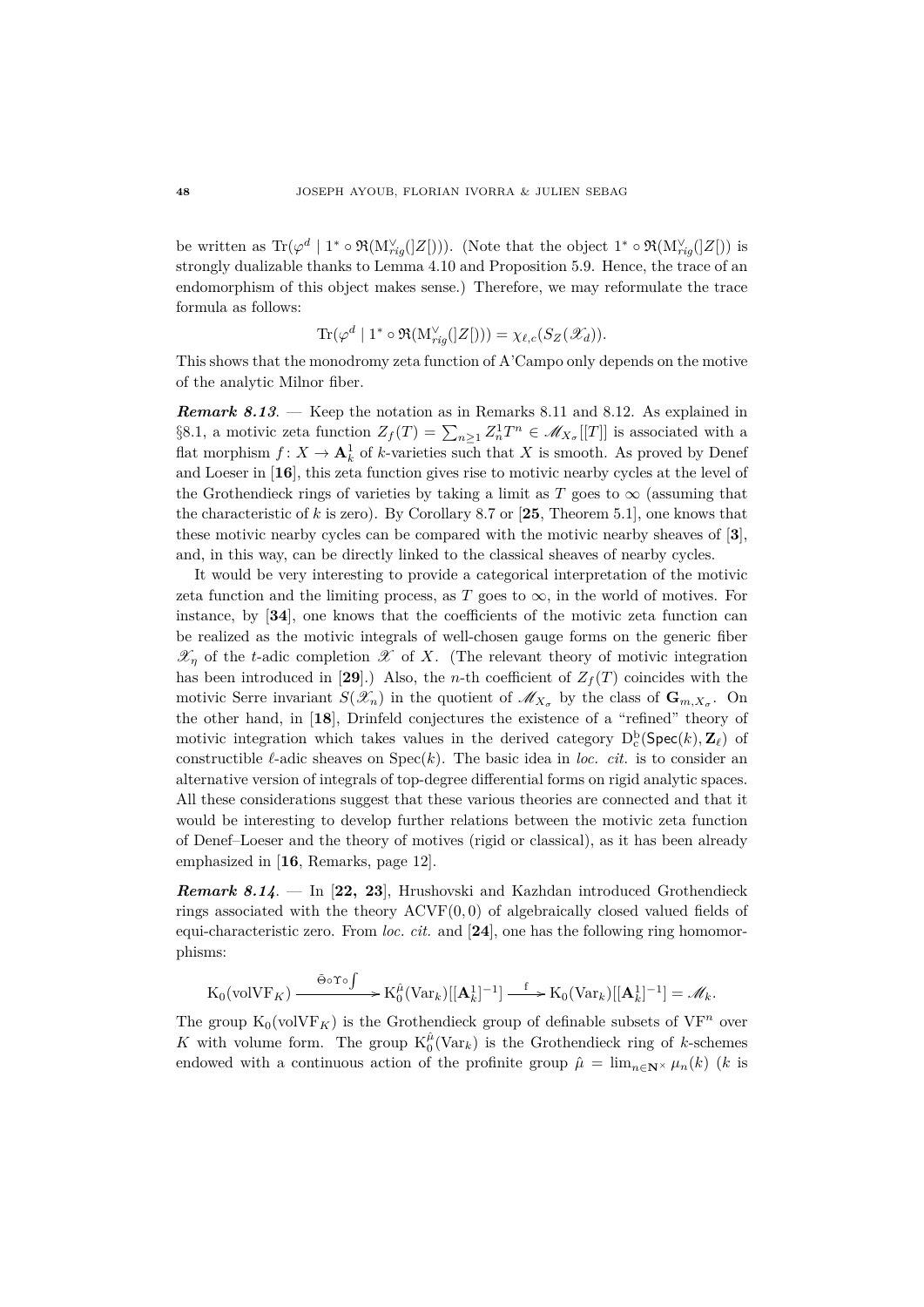assumed to have all roots of unity). The morphism f is induced by the forgetful functor. For the definitions of the morphisms  $\tilde{\Theta}$ ,  $\Upsilon$  and  $\int$ , we refer the reader to [24].

The analytic Milnor fiber  $\mathscr{F}_x$  is a definable subset in ACVF(0,0) and hence admits a class  $[\mathscr{F}_x]$  in the ring  $K_0(\text{volVF}_K)$ . With the previous notation, [24, Corollary 8.4.2] gives the following formula:

$$
\psi_{f,x} = \mathbf{f} \circ \tilde{\Theta} \circ \Upsilon \circ \int \left( [\mathcal{F}_x] \right). \tag{24}
$$

In the same spirit as Corollary 8.9, this formula shows that the motivic Milnor fiber of Denef–Loeser depends only on the class of the analytic Milnor fiber in  $K_0(\text{volVF}_K)$ .

*Remark 8.15*. — We keep the notation as in the previous remark. Combining the formula (24) with the formula (22) of Corollary 8.9 gives an equality in  $K_0(\text{SH}_{\mathfrak{M},\text{ct}}(k))$ :

$$
\chi_{k,c} \circ f \circ \tilde{\Theta} \circ \Upsilon \circ \int ([\mathscr{F}_x]) = [1^* \circ \Re(\mathrm{M}_{rig}^{\vee}(\mathscr{F}_x))].
$$

It is therefore tempting to speculate the existence of a morphism of rings  $^{(6)}$ 

 $\dagger$ : K<sub>0</sub>(volVF<sub>K</sub>)  $\rightarrow$  K<sub>0</sub>(**SH**<sub>m,ct</sub>(k))

sending the class  $[V] \in K_0(\text{volVF}_K)$  of a definable smooth rigid analytic variety V to the class  $[M_{rig}^{\vee}(V)] \in K_0(\mathbf{SH}_{\mathfrak{M},\mathsf{ct}}(k))$  of its associated cohomological rigid motive  $M_{rig}^{\vee}(V)$ . Moreover, there should exist a morphism of rings

$$
\chi_{k,c}^{\hat{\mu}} : \mathrm{K}_0^{\hat{\mu}}(\mathrm{Var}_k)[[\mathbf{A}_k^1]^{-1}] \to \mathrm{K}_0(\mathbf{QUSH}_{\mathfrak{M},\mathsf{ct}}(k)),
$$

analogous to the morphism  $\chi_{k,c}$  obtained in Lemma 8.5 (see also [25, Lemma 2.1]), which makes the following diagram commutative

$$
\begin{aligned}\n\text{K}_0(\text{volVF}_K) &\xrightarrow{\tilde{\theta}\circ \Upsilon \circ \int} \text{K}_0^{\hat{\mu}}(\text{Var}_k)[[\mathbf{A}_k^1]^{-1}] \xrightarrow{\text{f}} \text{K}_0(\text{Var}_k)[[\mathbf{A}_k^1]^{-1}] \\
&\xrightarrow[\forall]{\text{f}} \text{K}_0(\text{RigSH}_{\mathfrak{M},\text{ct}}(K)) \xrightarrow{\mathfrak{R}} \text{K}_0(\text{QUSH}_{\mathfrak{M},\text{ct}}(k)) \xrightarrow{\text{1}^*} \text{K}_0(\text{SH}_{\mathfrak{M},\text{ct}}(k)).\n\end{aligned}
$$

If such a morphism † exists, our formula (22) would then follows from the formula of Hrushovski–Loeser [**24**, Corollary 8.4.2].

## **References**

- [1] Ahmed Abbes, *El´ements de g´eom´etrie rigide. Volume I ´* , Progress in Mathematics, vol. 286, Birkhäuser/Springer Basel AG, Basel, 2010, Construction et étude géométrique des espaces rigides. [Construction and geometric study of rigid spaces], With a preface by Michel Raynaud.
- [2] Joseph Ayoub, *Les six op´erations de Grothendieck et le formalisme des cycles évanescents dans le monde motivique. I*, Astérisque (2007), no. 314, x+466 pp. (2008).

<sup>6.</sup> To the best of our knowledge, there is no result in that direction.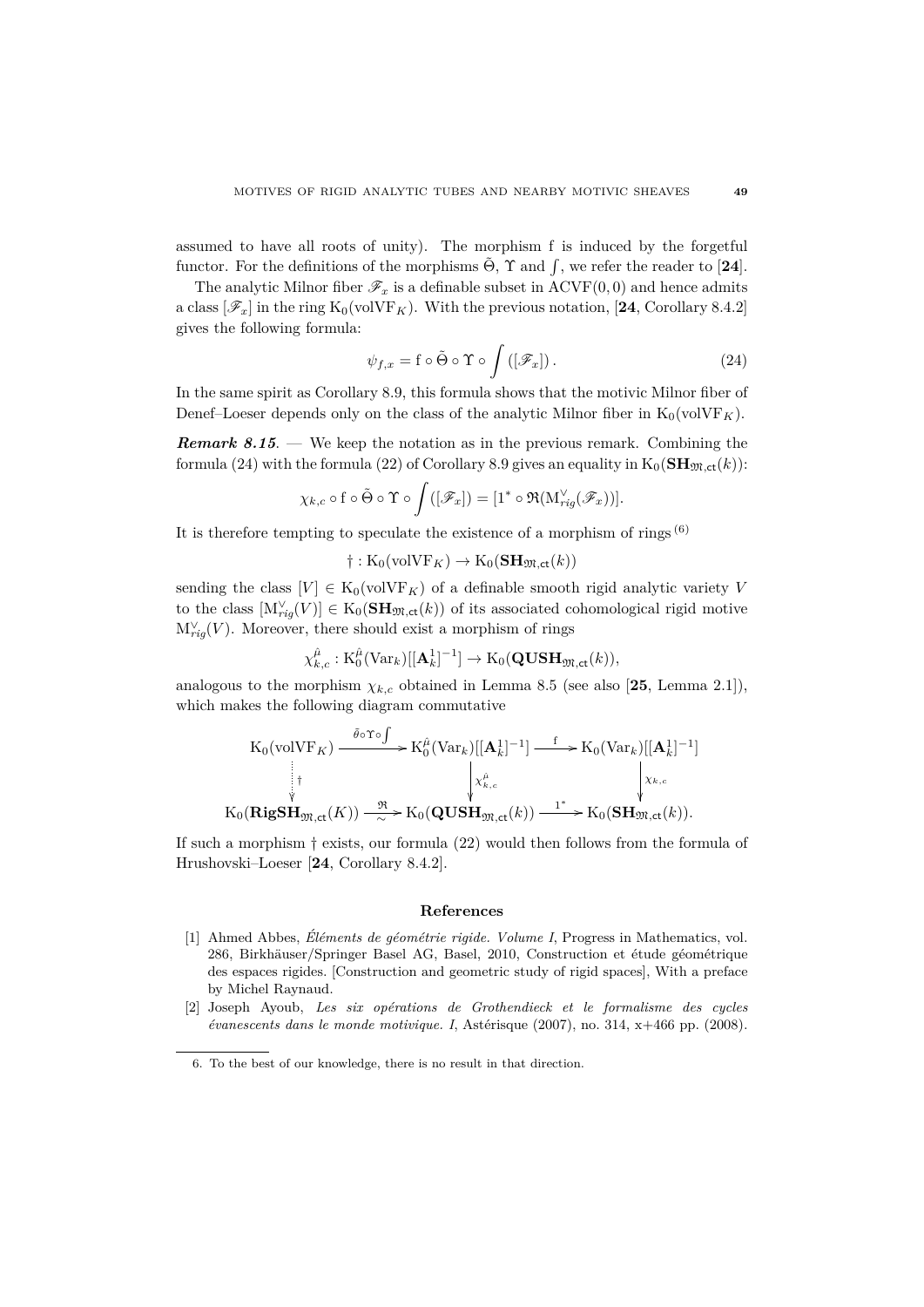- [3]  $\_\_\_\_\_\$ , *Les six opérations de Grothendieck et le formalisme des cycles évanescents dans le monde motivique. II*, Astérisque (2007), no. 315, vi+364 pp. (2008).
- [4]  $\Box$ , *Note sur les opérations de Grothendieck et la réalisation de Betti*, J. Inst. Math. Jussieu **9** (2010), no. 2, 225–263.
- [5]  $\_\_\_\_\_\$ , *La réalisation étale et les opérations de Grothendieck*, Ann. Sci. Éc. Norm. Supér. (4) **47** (2014), no. 1, 1–145.
- [6]  $\qquad \qquad$ , *Motifs des variétés analytiques rigides*, Mém. Soc. Math. Fr. (N.S.) (2015), no. 140-141, vi+386.
- [7] \_\_\_\_\_, *Une version relative de la conjecture des périodes de Kontsevich-Zagier*, Ann. of Math. (2) **181** (2015), no. 3, 905–992.
- [8] Joseph Ayoub and Steven Zucker, *Relative Artin motives and the reductive Borel-Serre compactification of a locally symmetric variety*, Invent. Math. **188** (2012), no. 2, 277– 427.
- [9] Vladimir G. Berkovich, *Étale cohomology for non-Archimedean analytic spaces*, Inst. Hautes Etudes Sci. Publ. Math. (1993), no. 78, 5–161 (1994). ´
- [10] , *Vanishing cycles for formal schemes*, Invent. Math. **115** (1994), no. 3, 539–571.
- [11] , *Vanishing cycles for formal schemes. II*, Invent. Math. **125** (1996), no. 2, 367– 390.
- [12] Pierre Berthelot, *Cohomologie rigide et cohomologie rigide `a supports propres*, Preprint.
- [13] S. Bosch, U. G¨untzer, and R. Remmert, *Non-Archimedean analysis*, Grundlehren der Mathematischen Wissenschaften [Fundamental Principles of Mathematical Sciences], vol. 261, Springer-Verlag, Berlin, 1984, A systematic approach to rigid analytic geometry.
- [14] Siegfried Bosch and Werner Lütkebohmert, *Formal and rigid geometry. I. Rigid spaces*, Math. Ann. **295** (1993), no. 2, 291–317.
- [15] , *Formal and rigid geometry. II. Flattening techniques*, Math. Ann. **296** (1993), no. 3, 403–429.
- [16] Jan Denef and François Loeser, *Motivic Igusa zeta functions*, J. Algebraic Geom. **7** (1998), no. 3, 505–537.
- [17] , *Lefschetz numbers of iterates of the monodromy and truncated arcs*, Topology **41** (2002), no. 5, 1031–1040.
- [18] Vladimir Drinfeld, *Infinite-dimensional vector bundles in algebraic geometry: an intro*duction, The unity of mathematics, Progr. Math., vol. 244, Birkhäuser Boston, Boston, MA, 2006, pp. 263–304.
- [19] Martin Gallauer Alves de Souza, *Traces in monoidal derivators, and homotopy colimits*, Adv. Math. **261** (2014), 26–84.
- [20] A. Grothendieck, *El´ements de g´eom´etrie alg´ebrique. I. Le langage des sch´emas ´* , Inst. Hautes Etudes Sci. Publ. Math. (1960), no. 4, 228. ´
- [21] Gil Guibert, François Loeser, and Michel Merle, *Iterated vanishing cycles, convolution*, *and a motivic analogue of a conjecture of Steenbrink*, Duke Math. J. **132** (2006), no. 3, 409–457.
- [22] Ehud Hrushovski and David Kazhdan, *Integration in valued fields*, Algebraic geometry and number theory, Progress in Mathematics 253, Birkhäuser, 2006, pp. 261–405.
- [23] , *The value ring of geometric motivic integration, and the Iwahori Hecke algebra of* SL2, Geom. Funct. Anal. **17** (2008), no. 6, 1924–1967, With an appendix by Nir Avni.